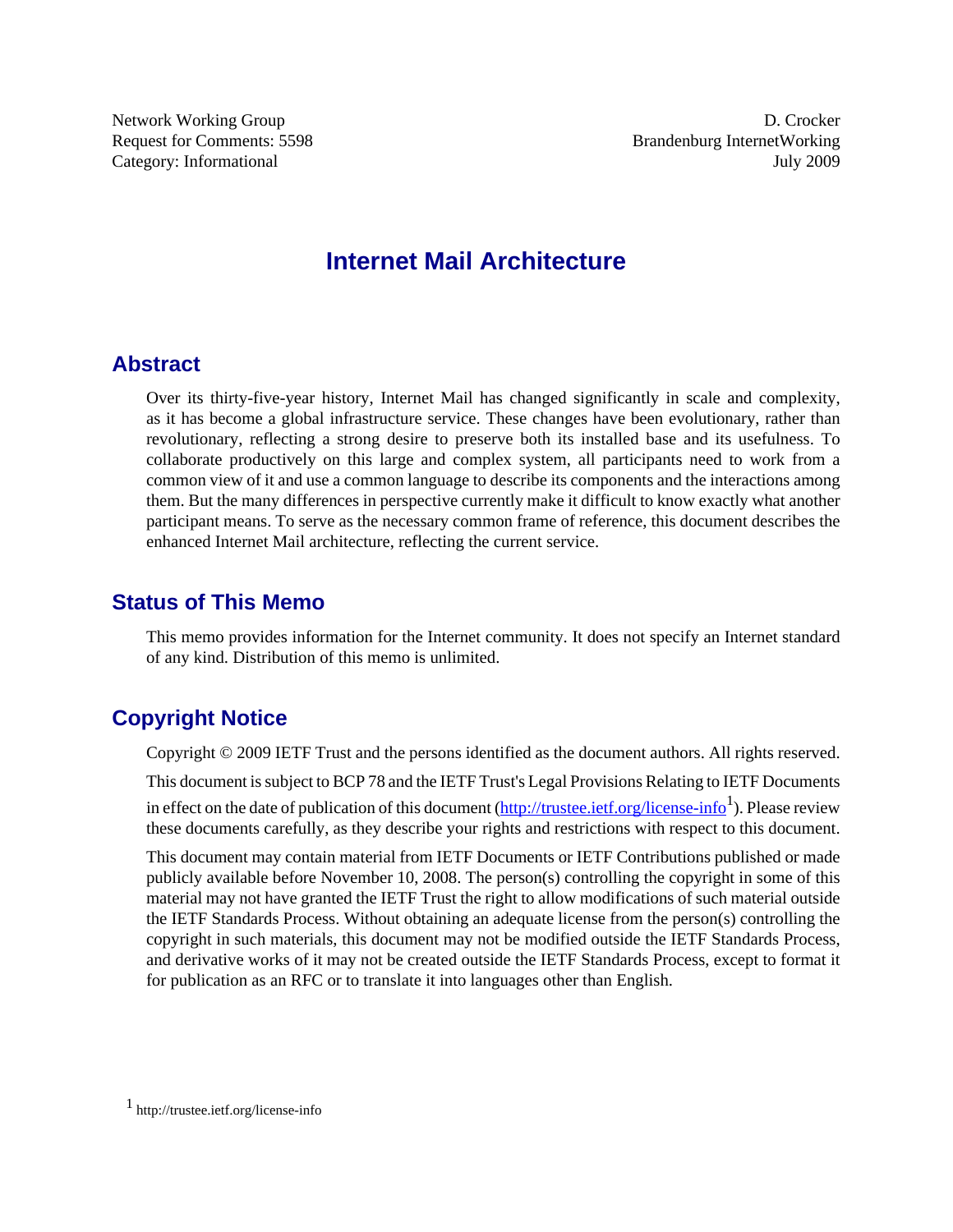# **Table of Contents**

| 1.1.   |  |  |
|--------|--|--|
| 1.2.   |  |  |
| 1.3.   |  |  |
|        |  |  |
| 2.1.   |  |  |
| 2.2.   |  |  |
| 2.3.   |  |  |
|        |  |  |
| 3.1.   |  |  |
| 3.2.   |  |  |
| 3.3.   |  |  |
| 3.4.   |  |  |
|        |  |  |
| 4.1.   |  |  |
| 4.1.4. |  |  |
| 4.2.   |  |  |
| 4.3.   |  |  |
| 4.4.   |  |  |
| 4.5.   |  |  |
|        |  |  |
| 5.1.   |  |  |
| 5.2.   |  |  |
| 5.3.   |  |  |
| 5.4.   |  |  |
| 5.5.   |  |  |
|        |  |  |
| 6.1.   |  |  |
| 6.2.   |  |  |
|        |  |  |
| 7.1.   |  |  |
| 7.2.   |  |  |
|        |  |  |
|        |  |  |
|        |  |  |
|        |  |  |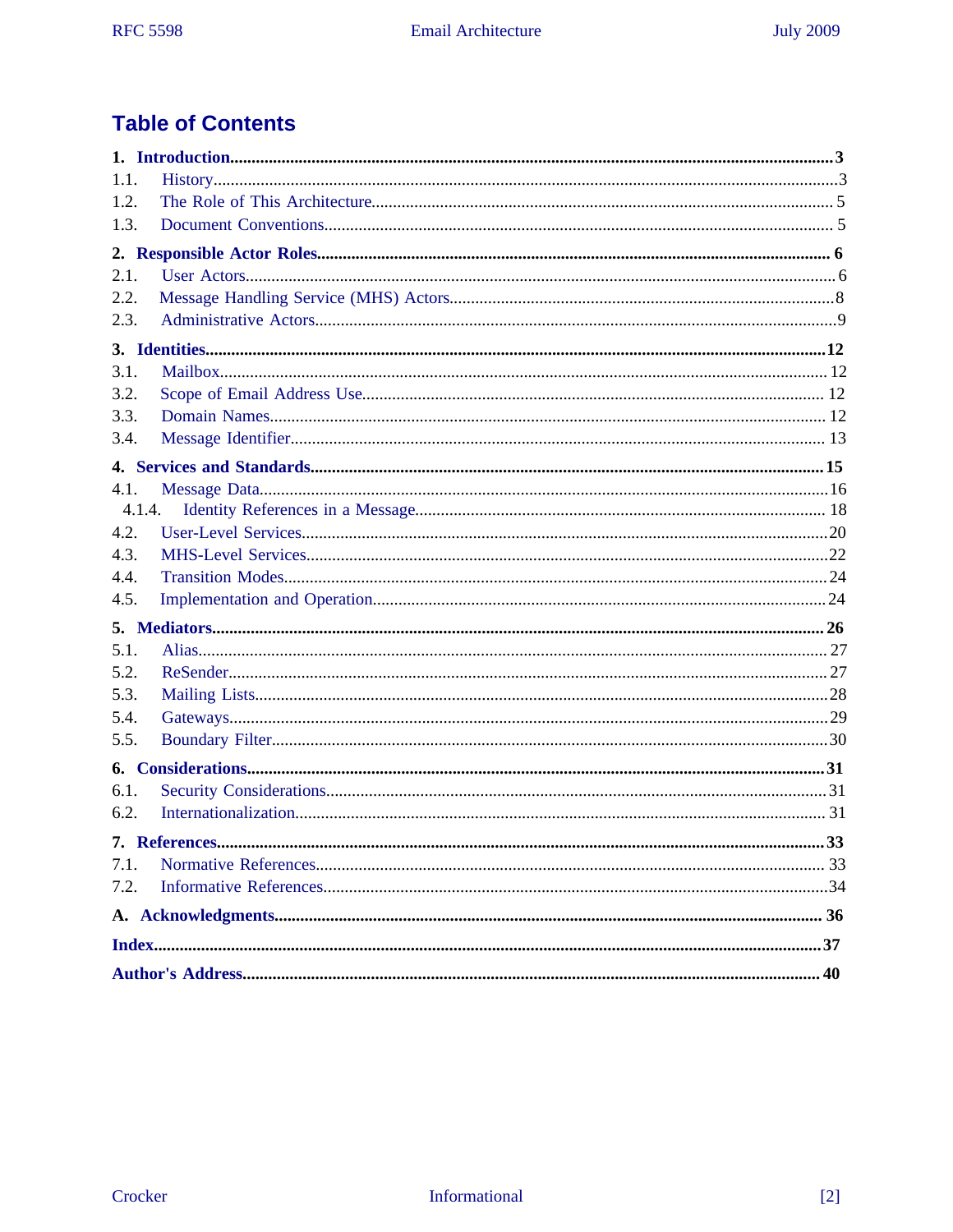# <span id="page-2-0"></span>**1. Introduction**

Over its thirty-five-year history, Internet Mail has changed significantly in scale and complexity, as it has become a global infrastructure service. These changes have been evolutionary, rather than revolutionary, reflecting a strong desire to preserve both its installed base and its usefulness. Today, Internet Mail is distinguished by many independent operators, many different components for providing service to Users, as well as many different components that transfer messages.

The underlying technical standards for Internet Mail comprise a rich array of functional capabilities. These specifications form the core:

- <span id="page-2-16"></span><span id="page-2-14"></span><span id="page-2-10"></span>Simple Mail Transfer Protocol (SMTP) [\(\[RFC0821\]](#page-33-1), [\[RFC2821\],](#page-33-2) [\[RFC5321\]](#page-33-3)) moves a message through the Internet.
- <span id="page-2-17"></span><span id="page-2-15"></span><span id="page-2-11"></span><span id="page-2-9"></span>• Internet Mail Format (IMF) ([\[RFC0733\],](#page-33-4) [\[RFC0822\],](#page-33-5) [\[RFC2822\]](#page-34-0), [\[RFC5322\]\)](#page-33-6) defines a message object.
- <span id="page-2-13"></span>• Multipurpose Internet Mail Extensions (MIME) [\[RFC2045\]](#page-32-2) defines an enhancement to the message object that permits using multimedia attachments.

Public collaboration on technical, operations, and policy activities of email, including those that respond to the challenges of email abuse, has brought a much wider range of participants into the technical community. To collaborate productively on this large and complex system, all participants need to work from a common view of it and use a common language to describe its components and the interactions among them. But the many differences in perspective currently make it difficult to know exactly what another participant means.

<span id="page-2-8"></span>It is the need to resolve these differences that motivates this document, which describes the realities of the current system. Internet Mail is the subject of ongoing technical, operations, and policy work, and the discussions often are hindered by different models of email-service design and different meanings for the same terms.

To serve as the necessary common frame of reference, this document describes the enhanced Internet Mail architecture, reflecting the current service. The document focuses on:

- Capturing refinements to the email model
- Clarifying functional roles for the architectural components
- Clarifying identity-related issues, across the email service
- <span id="page-2-12"></span>• Defining terminology for architectural components and their interactions

## <span id="page-2-1"></span>**1.1. History**

The first standardized architecture for networked email specified a simple split between the user world, in the form of Message User Agents (MUAs), and the transfer world, in the form of the Message Handling Service (MHS), which is composed of Message Transfer Agents (MTAs) [\[RFC1506\]](#page-33-7). The MHS accepts a message from one User and delivers it to one or more other Users, creating a virtual MUA-to-MUA exchange environment.

<span id="page-2-19"></span><span id="page-2-18"></span><span id="page-2-7"></span><span id="page-2-6"></span><span id="page-2-5"></span><span id="page-2-4"></span><span id="page-2-3"></span><span id="page-2-2"></span>As shown in [Figure 1,](#page-3-0) this architecture defines two logical layers of interoperability. One is directly between Users. The other is among the components along the transfer path. In addition, there is interoperability between the layers, first when a message is posted from the User to the MHS and later when it is delivered from the MHS to the User.

The operational service has evolved, although core aspects of the service, such as mailbox addressing and message format style, remain remarkably constant. The original distinction between the user level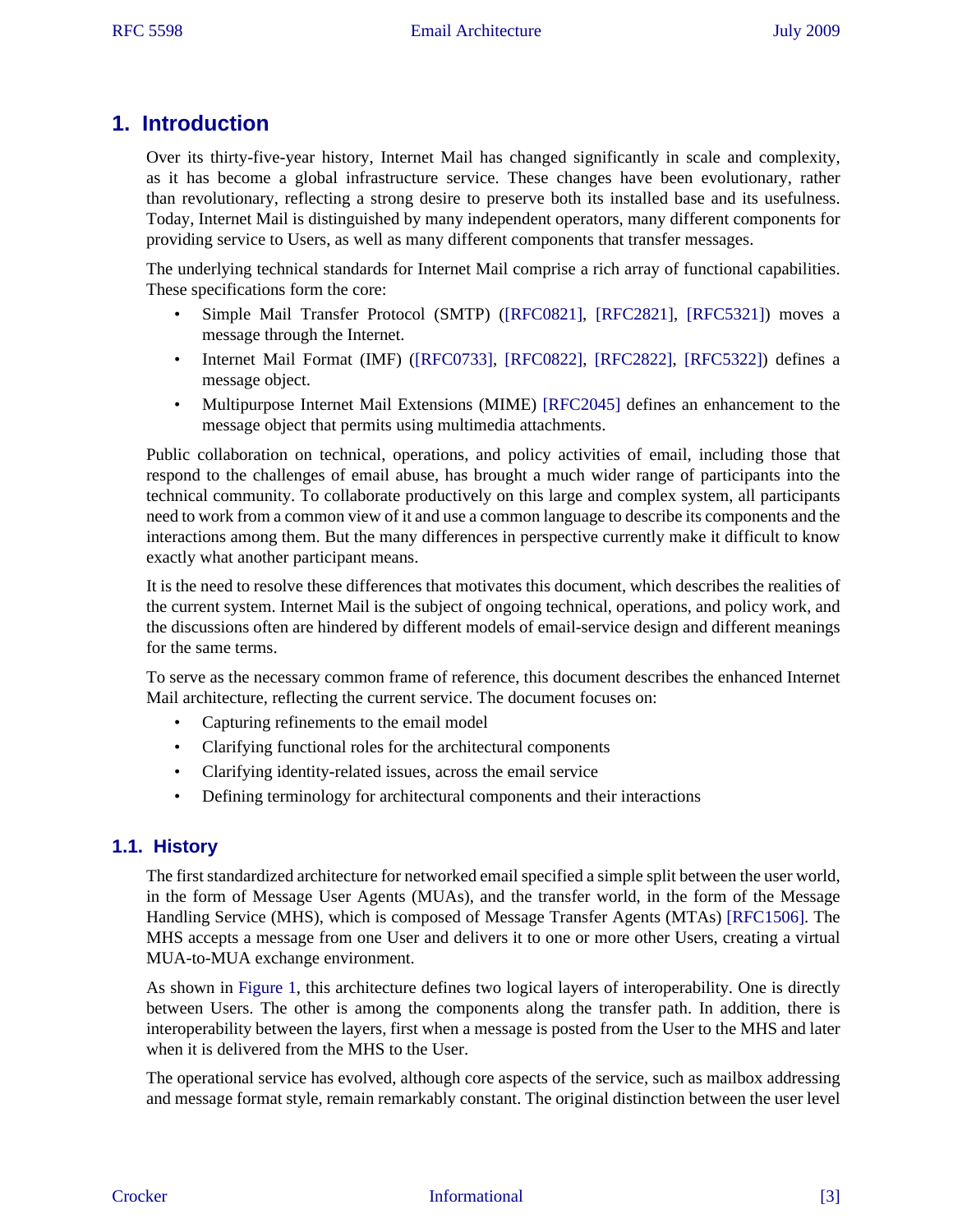<span id="page-3-7"></span><span id="page-3-6"></span>and transfer level remains, but with elaborations in each. The term "Internet Mail" is used to refer to the entire collection of user and transfer components and services.

For Internet Mail, the term "end-to-end" usually refers to a single posting and the set of deliveries that result from a single transit of the MHS. A common exception is group dialogue that is mediated through a Mailing List; in this case, two postings occur before intended Recipients receive an Author's message, as discussed in [Section 2.1.4.](#page-6-0) In fact, some uses of email consider the entire email service, including Author and Recipient, as a subordinate component. For these services, "end-to-end" refers to points outside the email service. Examples are voicemail over email [\[RFC3801\]](#page-34-1), EDI (Electronic Data Interchange) over email [\[RFC1767\]](#page-33-8), and facsimile over email [\[RFC4142\]](#page-34-2).

<span id="page-3-10"></span><span id="page-3-0"></span>

## <span id="page-3-12"></span><span id="page-3-11"></span><span id="page-3-9"></span><span id="page-3-8"></span><span id="page-3-5"></span><span id="page-3-4"></span><span id="page-3-3"></span><span id="page-3-2"></span><span id="page-3-1"></span>**Figure 1: Basic Internet Mail Service Model**

End-to-end Internet Mail exchange is accomplished by using a standardized infrastructure with these components and characteristics:

- An email object
- Global addressing
- An asynchronous sequence of point-to-point transfer mechanisms
- No requirement for prior arrangement between MTAs or between Authors and Recipients
- No requirement for prior arrangement between point-to-point transfer services over the open Internet
- No requirement for Author, Originator, or Recipients to be online at the same time

The end-to-end portion of the service is the email object, called a "message". Broadly, the message itself distinguishes control information, for handling, from the Author's content.

A precept to the design of mail over the open Internet is permitting User-to-User and MTA-to-MTA interoperability without prior, direct arrangement between the independent administrative authorities responsible for handling a message. All participants rely on having the core services universally supported and accessible, either directly or through Gateways that act as translators between Internet Mail and email environments conforming to other standards. Given the importance of spontaneity and serendipity in interpersonal communications, not requiring such prearrangement between participants is a core benefit of Internet Mail and remains a core requirement for it.

Within localized networks at the edge of the public Internet, prior administrative arrangement often is required and can include access control, routing constraints, and configuration of the information query service. Although Recipient authentication has usually been required for message access since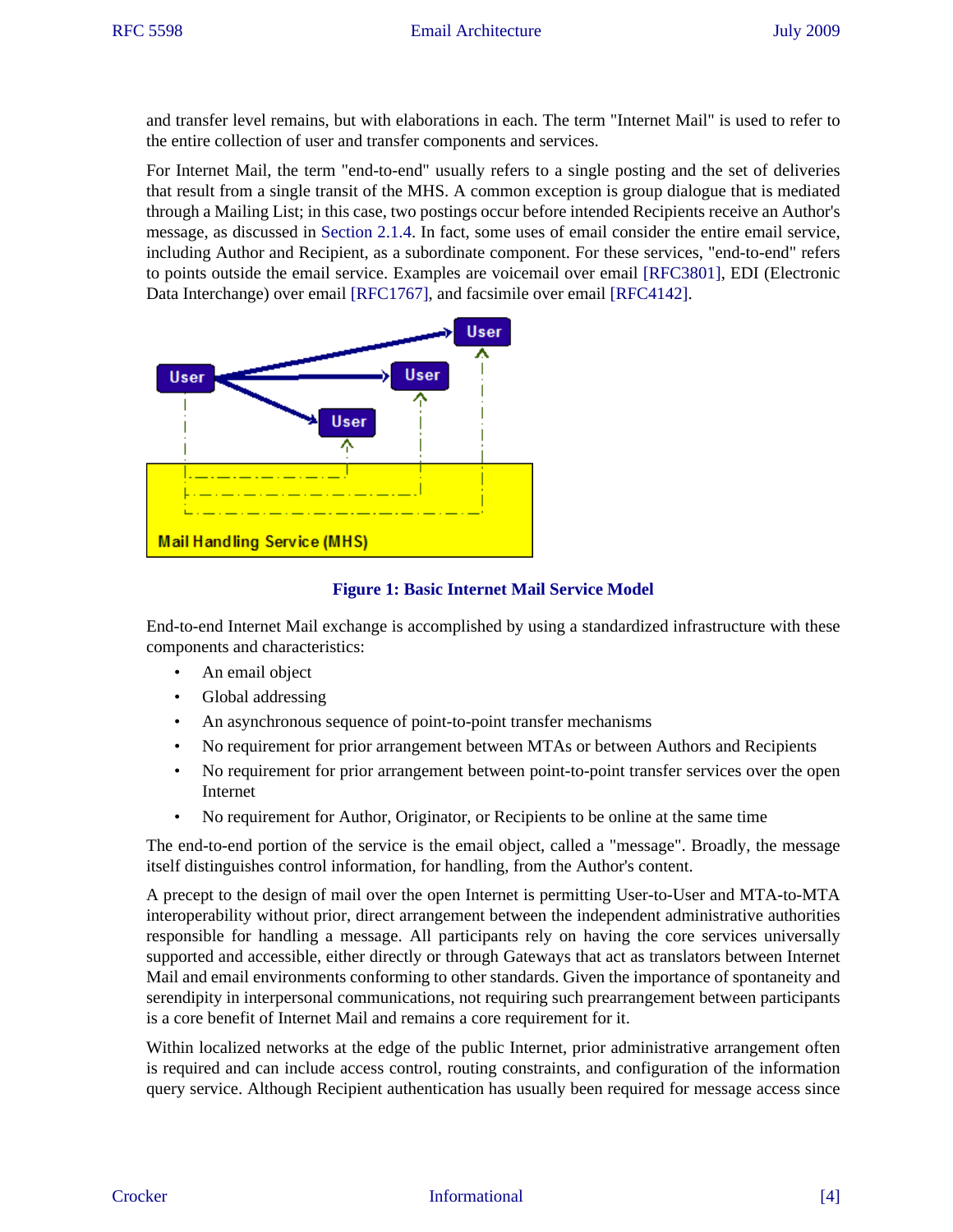the beginning of Internet Mail, in recent years it also has been required for message submission. In these cases, a server validates the client's identity, whether by explicit security protocols or by implicit infrastructure queries to identify "local" participants.

## <span id="page-4-0"></span>**1.2. The Role of This Architecture**

An Internet service is an integration of related capabilities among two or more participating nodes. The capabilities are accomplished across the Internet by one or more protocols. What connects a protocol to a service is an architecture. An architecture specifies how the protocols implement the service by defining the logical components of a service and the relationships among them. From that logical view, a service defines what is being done, an architecture defines where the pieces are (in relation to each other), and a protocol defines how particular capabilities are performed.

As such, an architecture will more formally describe a service at a relatively high level. A protocol that implements some portion of a service will conform to the architecture to a greater or lesser extent, depending on the pragmatic tradeoffs they make when trying to implement the architecture in the context of real-world constraints. Failure to precisely follow an architecture is not a failure of the protocol, nor is failure to precisely cast a protocol a failure of the architecture. Where a protocol varies from the architecture, it will of course be appropriate for it to explain the reason for the variance. However, such variance is not a mark against a protocol: Happily, the IETF prefers running code to architectural purity.

In this particular case, this architecture attempts to define the logical components of Internet email and does so post hoc, trying to capture the architectural principles that the current email protocols embody. To different extents, email protocols will conform to this architecture more or less well. Insofar as this architecture differs from those protocols, the reasons are generally well understood and are required for interoperation. The differences are not a sign that protocols need to be fixed. However, this architecture is a best attempt at a logical model of Internet email, and insofar as new protocol development varies from this architecture, it is necessary for designers to understand those differences and explain them carefully.

## <span id="page-4-3"></span><span id="page-4-1"></span>**1.3. Document Conventions**

References to structured fields of a message use a two-part dotted notation. The first part cites the document that contains the specification for the field, and the second part is the name of the field. Hence <RFC5322.From> is the IMF From: header field in an email content header, and <RFC5321.MailFrom> is the address in the SMTP "Mail From" command.

When occurring without the IMF (RFC 5322) qualifier, header field names are shown with a colon suffix. For example, From:.

<span id="page-4-2"></span>References to labels for actors, functions or components have the first letter capitalized.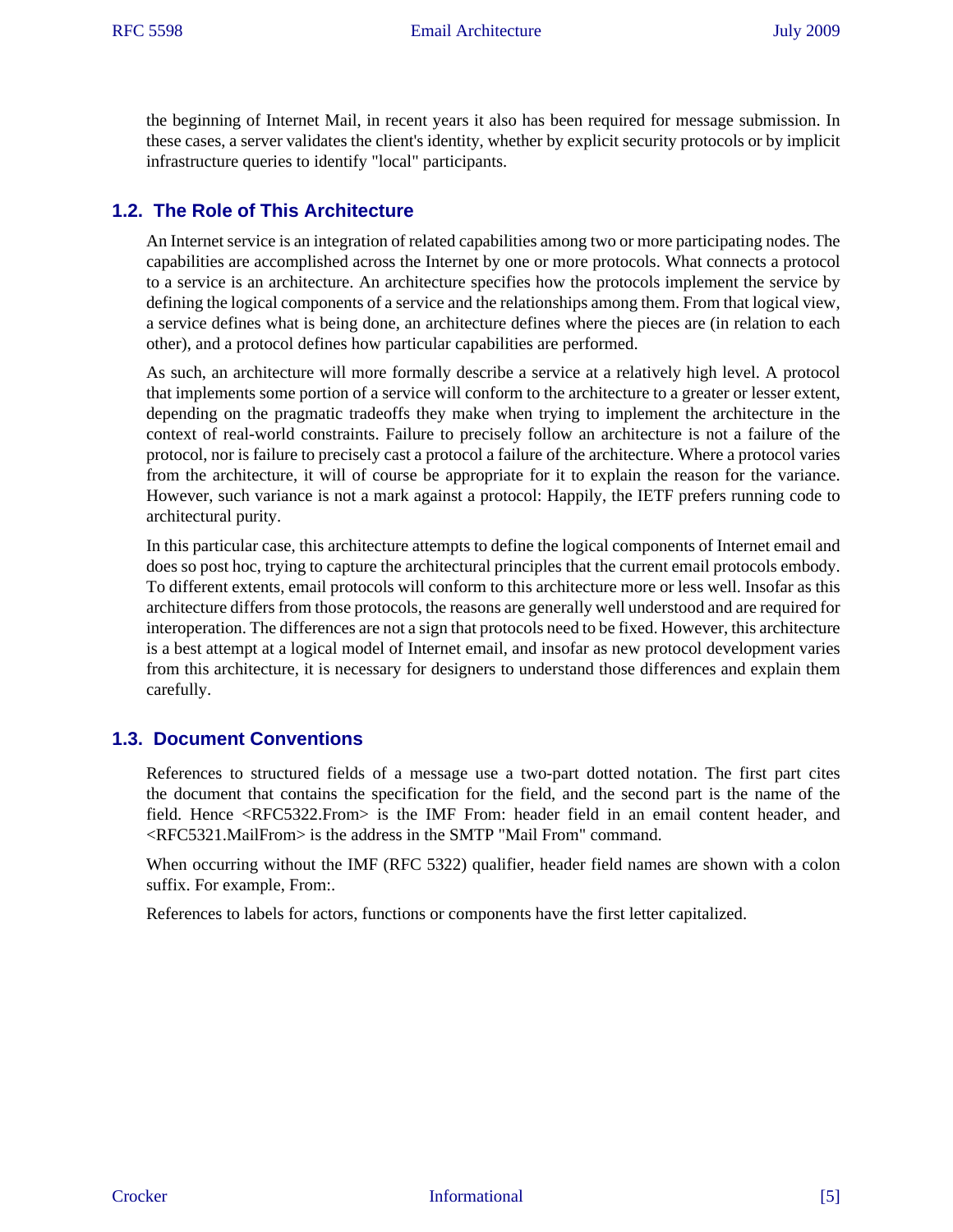# <span id="page-5-0"></span>**2. Responsible Actor Roles**

Internet Mail is a highly distributed service, with a variety of Actors playing different roles. These Actors fall into three basic types:

- User
- Message Handling Service (MHS)
- ADministrative Management Domain (ADMD)

Although related to a technical architecture, the focus on Actors concerns participant responsibilities, rather than functionality of modules. For that reason, the labels used are different from those used in classic diagrams of email architecture.

# <span id="page-5-1"></span>**2.1. User Actors**

Users are the sources and sinks of messages. Users can be people, organizations, or processes. They can have an exchange that iterates, and they can expand or contract the set of Users that participate in a set of exchanges. In Internet Mail, there are four types of Users:

- Authors
- Recipients
- Return Handlers
- Mediators

[Figure 2](#page-5-2) shows the primary and secondary flows of messages among them. As a pragmatic heuristic: User Actors can generate, modify, or look at the whole message.

<span id="page-5-2"></span>

**Figure 2: Relationships among User Actors**

From a User's perspective, all message-transfer activities are performed by a monolithic Message Handling Service (MHS), even though the actual service can be provided by many independent organizations. Users are customers of this unified service.

Whenever any MHS Actor sends information back to an Author or Originator in the sequence of handling a message, that Actor is a User.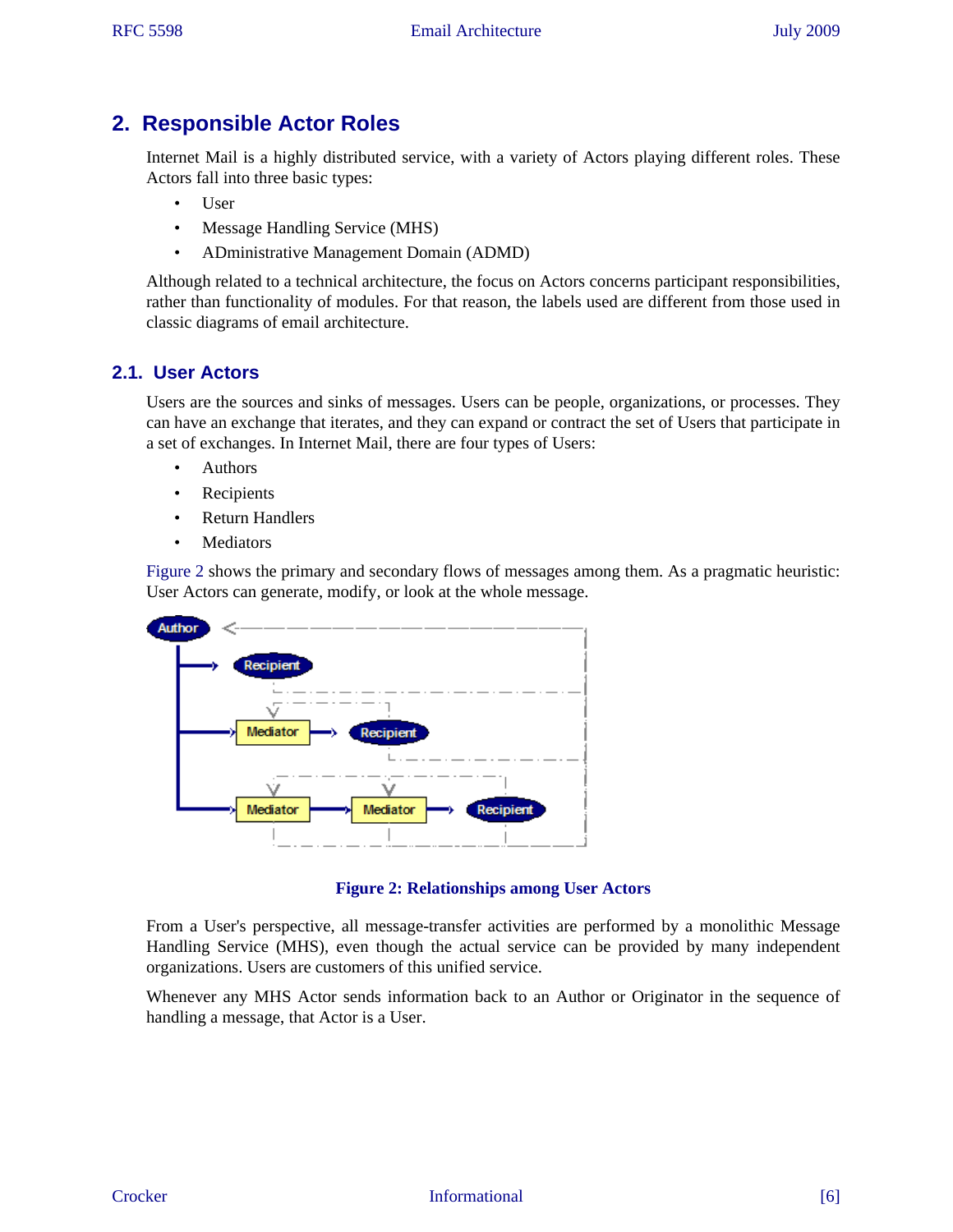#### **2.1.1. Author**

<span id="page-6-4"></span><span id="page-6-1"></span>The Author is responsible for creating the message, its contents, and its list of Recipient addresses. The MHS transfers the message from the Author and delivers it to the Recipients. The MHS has an Originator role [\(Section 2.2.1\)](#page-7-1) that correlates with the Author role.

### **2.1.2. Recipient**

<span id="page-6-13"></span><span id="page-6-11"></span><span id="page-6-2"></span>The Recipient is a consumer of the delivered message. The MHS has a Receiver role [\(Section 2.2.4](#page-8-1)) that correlates with the Recipient role. This is labeled Recv in [Figure 3](#page-7-2).

<span id="page-6-10"></span><span id="page-6-9"></span>Any Recipient can close the user-communication loop by creating and submitting a new message that replies to the Author. An example of an automated form of reply is the Message Disposition Notification (MDN), which informs the Author about the Recipient's handling of the message. (See [Section 4.1.](#page-15-0))

#### <span id="page-6-3"></span>**2.1.3. Return Handler**

Also called "Bounce Handler", the Return Handler is a special form of Recipient tasked with servicing notifications generated by the MHS as it transfers or delivers the message. (See [Figure 3](#page-7-2).) These notices can be about failures or completions and are sent to an address that is specified by the Originator. This Return Handling address (also known as a Return Address) might have no visible characteristics in common with the address of the Author or Originator.

## <span id="page-6-0"></span>**2.1.4. Mediator**

A Mediator receives, aggregates, reformulates, and redistributes messages among Authors and Recipients who are the principals in (potentially) protracted exchanges. This activity is easily confused with the underlying MHS transfer exchanges. However, each serves very different purposes and operates in very different ways.

When mail is delivered to the Mediator specified in the RFC5321.RcptTo command for the original message, the MHS handles it the same way as for any other Recipient. In particular, the MHS sees each posting and delivery activity between sources and sinks as independent; it does not see subsequent re-posting as a continuation of a process. Because the Mediator originates messages, it can receive replies. Hence, when submitting a reformulated message, the Mediator is an Author, albeit an Author actually serving as an agent of one or more other Authors. So a Mediator really is a full-fledged User. Mediators are considered extensively in [Section 5](#page-25-0).

<span id="page-6-6"></span>A Mediator attempts to preserve the original Author's information in the message it reformulates but is permitted to make meaningful changes to the message content or envelope. The MHS sees a new message, but Users receive a message that they interpret as being from, or at least initiated by, the Author of the original message. The role of a Mediator is not limited to merely connecting other participants; the Mediator is responsible for the new message.

<span id="page-6-12"></span><span id="page-6-7"></span>A Mediator's role is complex and contingent, for example, modifying and adding content or regulating which Users are allowed to participate and when. The common example of this role is a group Mailing List. In a more complex use, a sequence of Mediators could perform a sequence of formal steps, such as reviewing, modifying, and approving a purchase request.

<span id="page-6-8"></span><span id="page-6-5"></span>A Gateway is a particularly interesting form of Mediator. It is a hybrid of User and Relay that connects heterogeneous mail services. Its purpose is to emulate a Relay. For a detailed discussion, see [Section 2.2.3.](#page-8-2)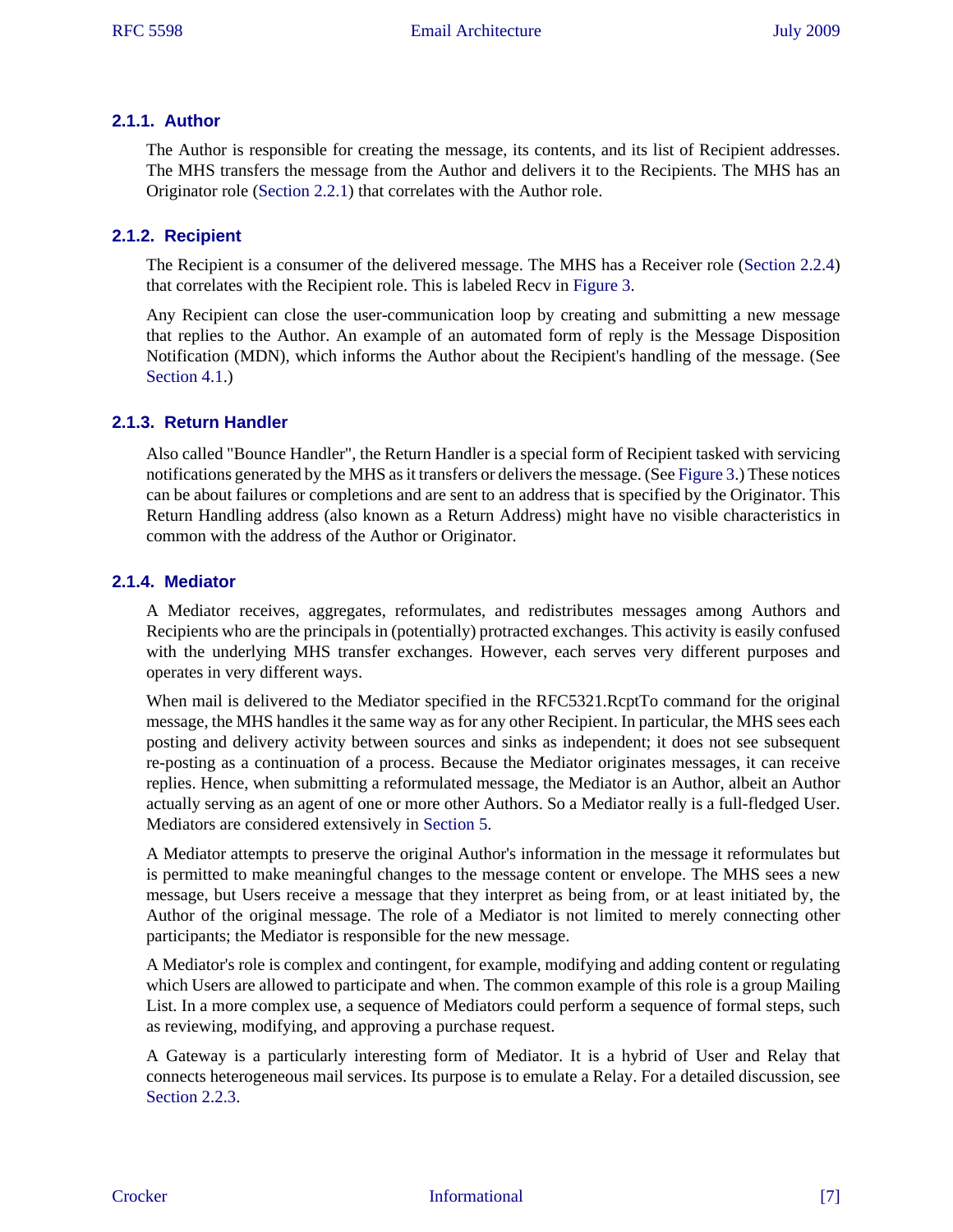## <span id="page-7-15"></span><span id="page-7-0"></span>**2.2. Message Handling Service (MHS) Actors**

The Message Handling Service (MHS) performs a single end-to-end transfer on behalf of the Author to reach the Recipient addresses specified in the original RFC5321.RcptTo commands. Exchanges that are either mediated or iterative and protracted, such as those used for collaboration over time, are handled by the User Actors, not by the MHS Actors. As a pragmatic heuristic MHS Actors generate, modify, or look at only transfer data, rather than the entire message.

<span id="page-7-31"></span><span id="page-7-28"></span><span id="page-7-27"></span><span id="page-7-26"></span><span id="page-7-25"></span><span id="page-7-22"></span><span id="page-7-20"></span><span id="page-7-18"></span><span id="page-7-17"></span><span id="page-7-14"></span><span id="page-7-12"></span><span id="page-7-10"></span><span id="page-7-7"></span>[Figure 3](#page-7-2) shows the relationships among transfer participants in Internet Mail. Although it shows the Originator (labeled Origin) as distinct from the Author, and Receiver (labeled Recv) as distinct from Recipient, each pair of roles usually has the same Actor. Transfers typically entail one or more Relays. However, direct delivery from the Originator to Receiver is possible. Intra-organization mail services usually have only one Relay.

<span id="page-7-2"></span>

<span id="page-7-32"></span><span id="page-7-29"></span><span id="page-7-19"></span><span id="page-7-16"></span><span id="page-7-13"></span><span id="page-7-11"></span><span id="page-7-9"></span><span id="page-7-8"></span><span id="page-7-5"></span><span id="page-7-4"></span>**Figure 3: Relationships among MHS Actors**

## <span id="page-7-1"></span>**2.2.1. Originator**

The Originator ensures that a message is valid for posting and then submits it to a Relay. A message is valid if it conforms to both Internet Mail standards and local operational policies. The Originator can simply review the message for conformance and reject it if it finds errors, or it can create some or all of the necessary information. In effect, the Originator is responsible for the functions of the Mail Submission Agent.

<span id="page-7-30"></span><span id="page-7-24"></span><span id="page-7-23"></span><span id="page-7-21"></span><span id="page-7-6"></span>The Originator operates with dual allegiance. It serves the Author and can be the same entity. But its role in assuring validity means that it also represents the local operator of the MHS, that is, the local ADministrative Management Domain (ADMD).

<span id="page-7-3"></span>The Originator also performs any post-submission, Author-related administrative tasks associated with message transfer and delivery. Notably, these tasks pertain to sending error and delivery notices, enforcing local policies, and dealing with messages from the Author that prove to be problematic for the Internet. The Originator is accountable for the message content, even when it is not responsible for it. The Author creates the message, but the Originator handles any transmission issues with it.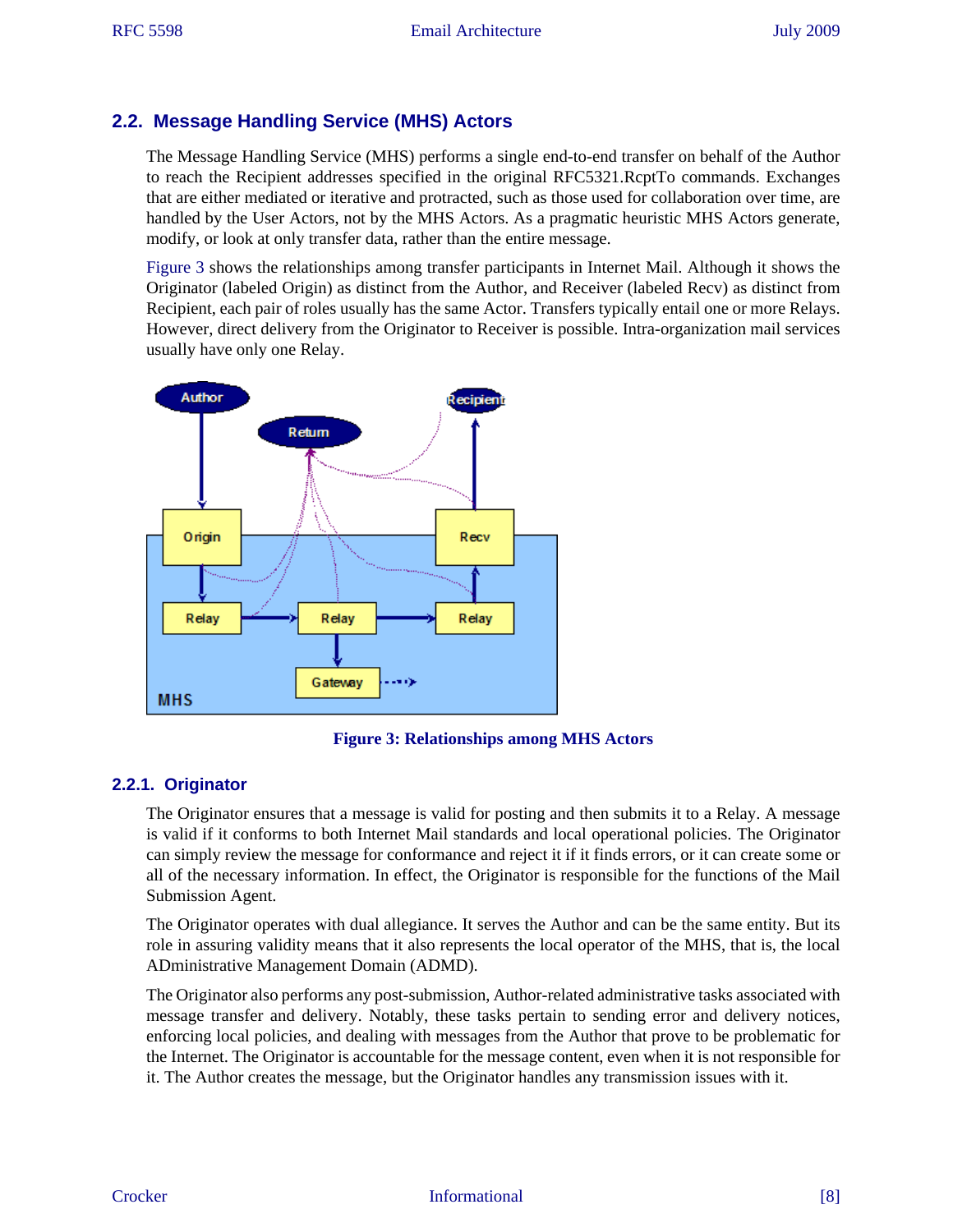### **2.2.2. Relay**

<span id="page-8-15"></span>The Relay performs MHS-level transfer-service routing and store-and-forward by transmitting or retransmitting the message to its Recipients. The Relay adds trace information [\[RFC2505\]](#page-33-9) but does not modify the envelope information or the message content semantics. It can modify message content representation, such as changing the form of transfer encoding from binary to text, but only as required to meet the capabilities of the next hop in the MHS.

A Message Handling System (MHS) network consists of a set of Relays. This network is above any underlying packet-switching network that might be used and below any Gateways or other Mediators.

In other words, email scenarios can involve three distinct architectural layers, each providing its own type of data of store-and-forward service:

- <span id="page-8-12"></span><span id="page-8-10"></span><span id="page-8-9"></span><span id="page-8-5"></span>User Mediators
- MHS Relays
- Packet Switches

The bottom layer is the Internet's IP service. The most basic email scenarios involve Relays and Switches.

When a Relay stops attempting to transfer a message, it becomes an Author because it sends an error message to the Return Address. The potential for looping is avoided by omitting a Return Address from this message.

#### <span id="page-8-13"></span><span id="page-8-2"></span>**2.2.3. Gateway**

<span id="page-8-11"></span><span id="page-8-6"></span><span id="page-8-4"></span>A Gateway is a hybrid of User and Relay that connects heterogeneous mail services. Its purpose is to emulate a Relay and the closer it comes to this, the better. A Gateway operates as a User when it needs the ability to modify message content.

Differences between mail services can be as small as minor syntax variations, but they usually encompass significant, semantic distinctions. One difference could be email addresses that are hierarchical and machine-specific rather than a flat, global namespace. Another difference could be support for text-only content or multimedia. Hence the Relay function in a Gateway presents a significant design challenge if the resulting performance is to be seen as nearly seamless. The challenge is to ensure User-to-User functionality between the services, despite differences in their syntax and semantics.

The basic test of Gateway design is whether an Author on one side of a Gateway can send a useful message to a Recipient on the other side, without requiring changes to any components in the Author's or Recipient's mail services other than adding the Gateway. To each of these otherwise independent services, the Gateway appears to be a native participant. But the ultimate test of Gateway design is whether the Author and Recipient can sustain a dialogue. In particular, can a Recipient's MUA automatically formulate a valid Reply that will reach the Author?

## <span id="page-8-1"></span>**2.2.4. Receiver**

<span id="page-8-16"></span><span id="page-8-14"></span><span id="page-8-8"></span><span id="page-8-7"></span><span id="page-8-3"></span><span id="page-8-0"></span>The Receiver performs final delivery or sends the message to an alternate address. It can also perform filtering and other policy enforcement immediately before or after delivery.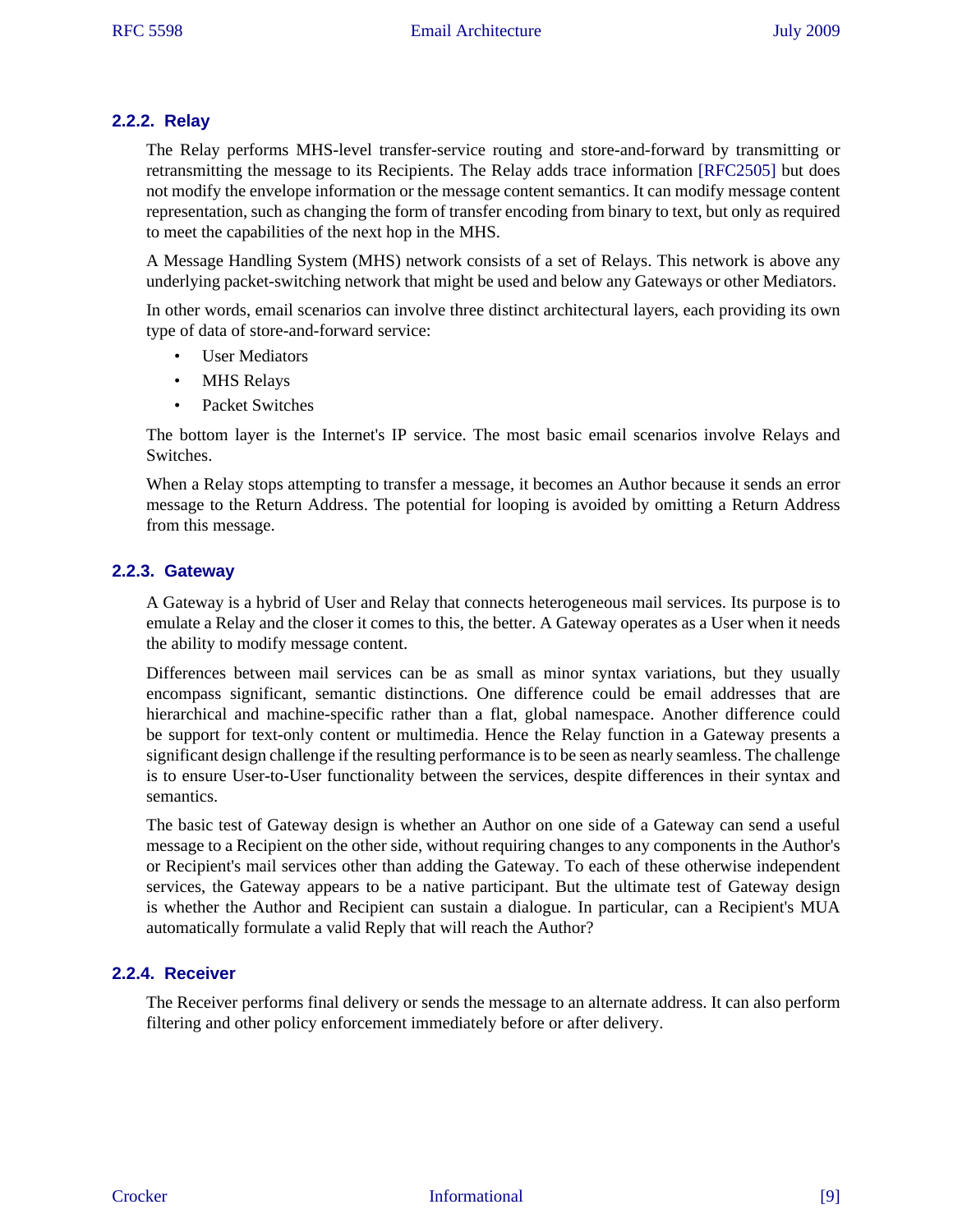## **2.3. Administrative Actors**

Administrative Actors can be associated with different organizations, each with its own administrative authority. This operational independence, coupled with the need for interaction between groups, provides the motivation to distinguish among ADministrative Management Domains (ADMDs). Each ADMD can have vastly different operating policies and trust-based decision-making. One obvious example is the distinction between mail that is exchanged within an organization and mail that is exchanged between independent organizations. The rules for handling both types of traffic tend to be quite different. That difference requires defining the boundaries of each, and this requires the ADMD construct.

<span id="page-9-9"></span><span id="page-9-5"></span><span id="page-9-1"></span>Operation of Internet Mail services is carried out by different providers (or operators). Each can be an independent ADMD. This independence of administrative decision-making defines boundaries that distinguish different portions of the Internet Mail service. A department that operates a local Relay, an IT department that operates an enterprise Relay, and an ISP that operates a public shared email service can be configured into many combinations of administrative and operational relationships. Each is a distinct ADMD, potentially having a complex arrangement of functional components. [Figure 4](#page-9-0) depicts relationships among ADMDs. The benefit of the ADMD construct is that it facilitates discussion about designs, policies, and operations that need to distinguish between internal issues and external ones.

The architectural impact of the need for boundaries between ADMDs is discussed in [\[Tussle\]](#page-34-3). Most significant is that the entities communicating across ADMD boundaries typically have the added burden of enforcing organizational policies concerning external communications. At a more mundane level, routing mail between ADMDs can be an issue, such as needing to route mail between organizational partners over specially trusted paths.

These are three basic types of ADMDs:

- <span id="page-9-18"></span><span id="page-9-16"></span><span id="page-9-12"></span><span id="page-9-7"></span><span id="page-9-6"></span><span id="page-9-3"></span>*Edge:* Independent transfer services in networks at the edge of the open Internet Mail service.
- *Consumer:* Might be a type of Edge service, as is common for web-based email access.
- <span id="page-9-17"></span><span id="page-9-4"></span>*Transit:* Mail Service Providers (MSPs) that offer value-added capabilities for Edge ADMDs, such as aggregation and filtering.

The mail-level transit service is different from packet-level switching. End-to-end packet transfers usually go through intermediate routers; email exchange across the open Internet can be directly between the Boundary MTAs of Edge ADMDs. This distinction between direct and indirect interaction highlights the differences discussed in [Section 2.2.2.](#page-7-3)

<span id="page-9-0"></span>

<span id="page-9-15"></span><span id="page-9-14"></span><span id="page-9-13"></span><span id="page-9-11"></span><span id="page-9-10"></span><span id="page-9-8"></span><span id="page-9-2"></span>**Figure 4: Administrative Domain (ADMD) Example**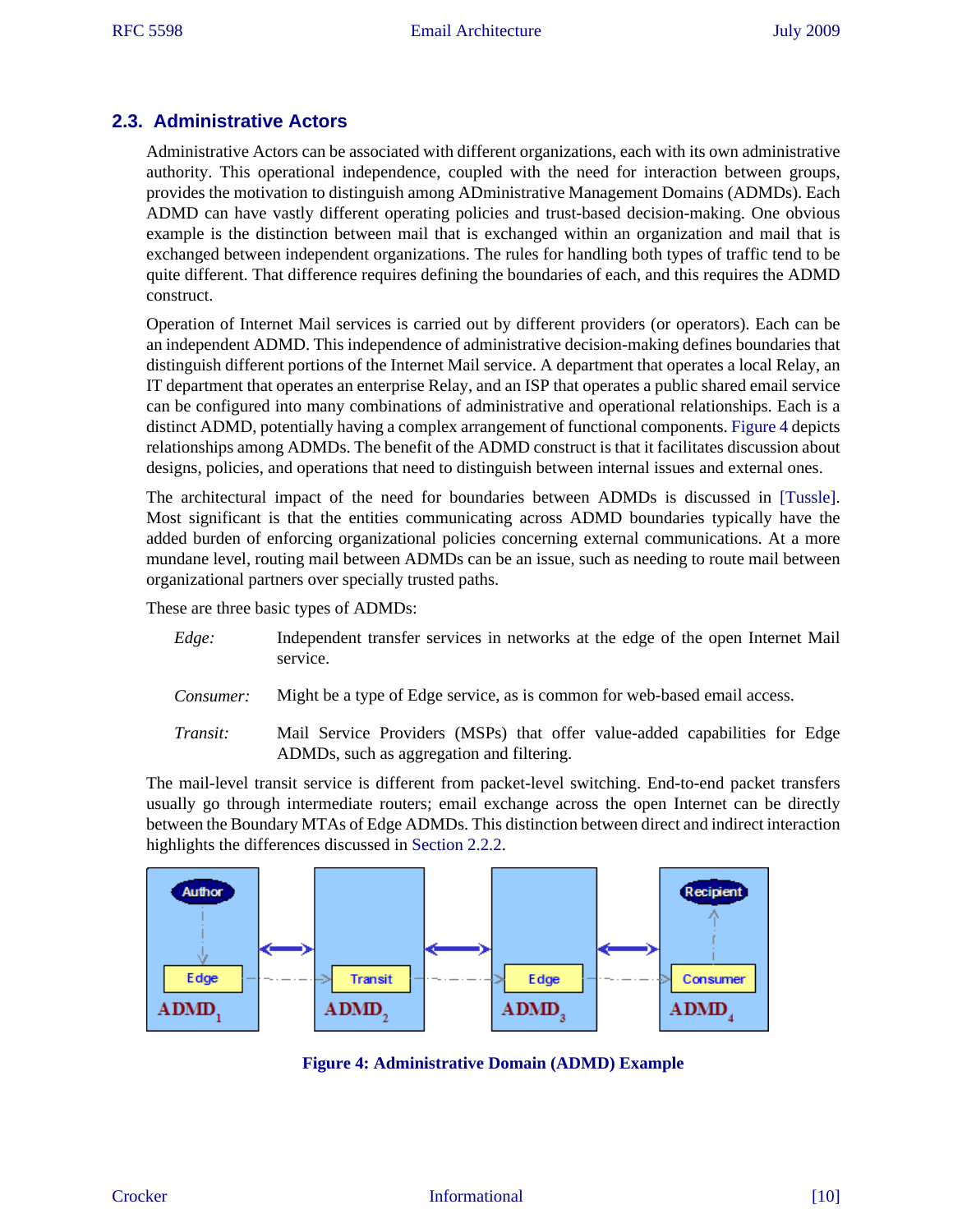Edge networks can use proprietary email standards internally. However, the distinction between Transit network and Edge network transfer services is significant because it highlights the need for concern over interaction and protection between independent administrations. In particular, this distinction calls for additional care in assessing the transitions of responsibility and the accountability and authorization relationships among participants in message transfer.

The interactions of ADMD components are subject to the policies of that domain, which cover concerns such as these:

- Reliability
- Access control
- Accountability
- <span id="page-10-0"></span>• Content evaluation and modification

These policies can be implemented in different functional components, according to the needs of the ADMD. For example, see [\[RFC5068\].](#page-34-4)

Consumer, Edge, and Transit services can be offered by providers that operate component services or sets of services. Further, it is possible for one ADMD to host services for other ADMDs.

These are common examples of ADMDs:

| <b>Enterprise Service Providers:</b>     | These ADMDs operate the internal data and/or the<br>mail services within an organization.                                                                                                                                                                               |
|------------------------------------------|-------------------------------------------------------------------------------------------------------------------------------------------------------------------------------------------------------------------------------------------------------------------------|
| <i>Internet Service Providers (ISP):</i> | These ADMDs operate the underlying<br>data<br>communication services, which are used by one or<br>more Relay and User. ISPs are not responsible for<br>performing email functions, but they can provide<br>an environment in which those functions can be<br>performed. |
| <i>Mail Service Providers:</i>           | These ADMDs operate email services, such as for<br>consumers or client companies.                                                                                                                                                                                       |

Practical operational concerns demand that providers be involved in administration and enforcement issues. This involvement can extend to operators of lower-level packet services.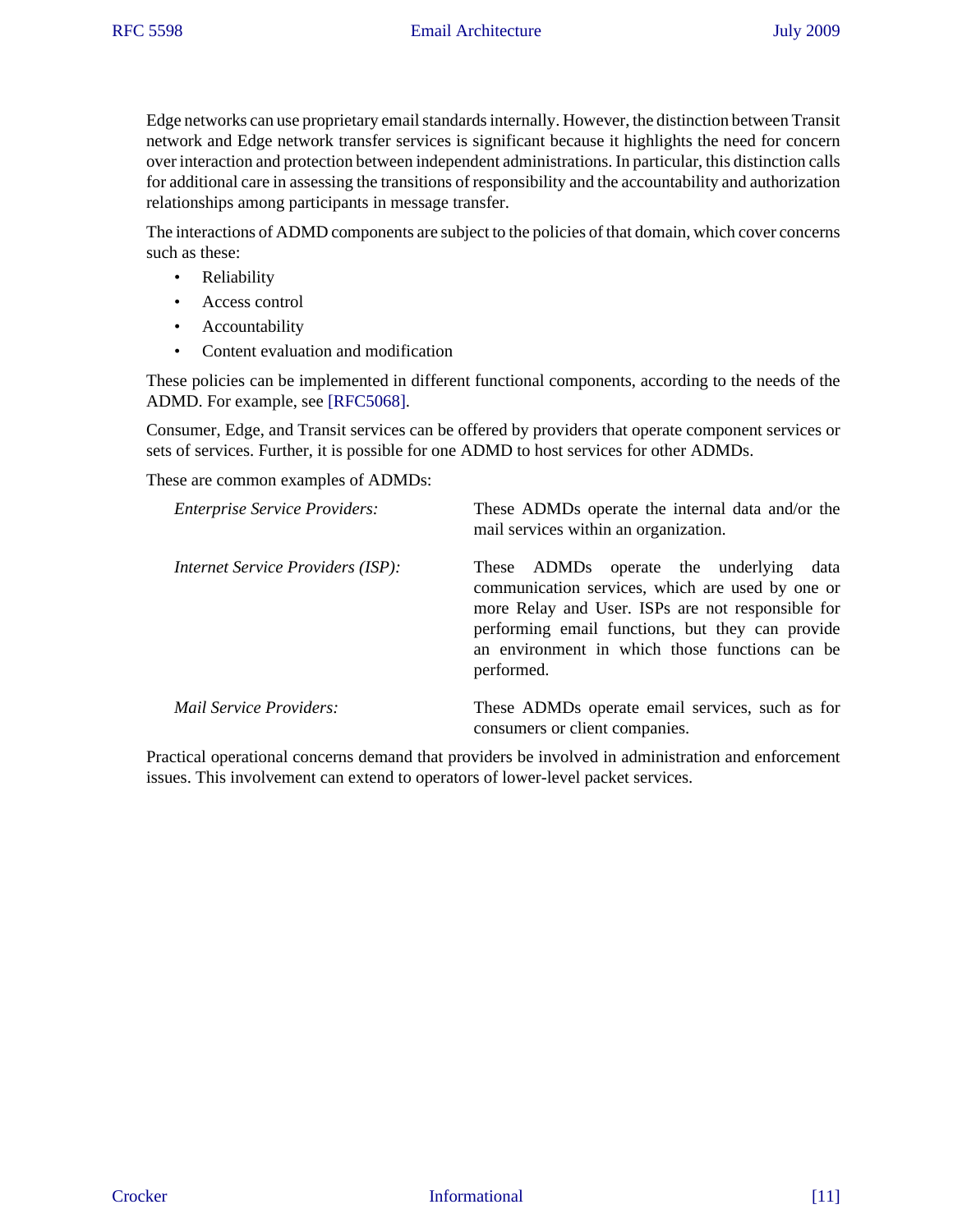# <span id="page-11-0"></span>**3. Identities**

The forms of identity used by Internet Mail are: mailbox, domain name, message-ID, and ENVID (envelope identifier). Each is globally unique.

## <span id="page-11-1"></span>**3.1. Mailbox**

<span id="page-11-20"></span><span id="page-11-13"></span><span id="page-11-8"></span><span id="page-11-5"></span><span id="page-11-4"></span>*"A mailbox receives mail. It is a conceptual entity that does not necessarily pertain to file storage."* [\[RFC5322\]](#page-33-6)

A mailbox is specified as an Internet Mail address <addr#spec>. It has two distinct parts, separated by an at#sign (@). The right side is a globally interpreted domain name associated with an ADMD. Domain names are discussed in [Section 3.3](#page-11-3). Formal Internet Mail addressing syntax can support source routes to indicate the path through which a message ought to be sent. The use of source routes is not common and has been deprecated in [\[RFC5321\].](#page-33-3)

<span id="page-11-19"></span>The portion to the left of the at#sign contains a string that is globally opaque and is called the <local#part>. It is interpreted only by the entity specified by the address's domain name. Except as noted later in this section, all other entities treat the <local#part> as an uninterpreted literal string and preserve all of its original details. As such, its public distribution is equivalent to sending a Web browser "cookie" that is only interpreted upon being returned to its creator.

<span id="page-11-15"></span><span id="page-11-14"></span><span id="page-11-12"></span><span id="page-11-6"></span>Some local#part values have been standardized for contacting personnel at an organization. These names cover common operations and business functions [\[RFC2142\]](#page-33-10).

It is common for sites to have local structuring conventions for the left-hand side, <local#part>, of an  $\alpha$ ddr#spec $>$ . This permits sub-addressing, such as for distinguishing different discussion groups used by the same participant. However, it is worth stressing that these conventions are strictly private to the User's organization and are not interpreted by any domain except the one listed in the right side of the  $\leq$  addr#spec>. The exceptions are those specialized services that conform to public, standardized conventions, as noted below.

<span id="page-11-11"></span>Basic email addressing defines the <local#part> as being globally opaque. However, there are some uses of email that add a standardized, global schema to the value, such as between an Author and a Gateway. The <local#part> details remain invisible to the public email transfer infrastructure, but provide addressing and handling instructions for further processing by the Gateway. Standardized examples of these conventions are the telephone numbering formats for the Voice Profile for Internet Mail (VPIM) [\[RFC3801\]](#page-34-1), such as:

```
+16137637582@vpim.example.com,
```
and iFax ([\[RFC3192\],](#page-32-3) [\[RFC4143\]](#page-34-5) such as:

<span id="page-11-10"></span><span id="page-11-7"></span>FAX=+12027653000/T33S=1387@ifax.example.com.

## <span id="page-11-2"></span>**3.2. Scope of Email Address Use**

<span id="page-11-3"></span>Email addresses are being used far beyond their original role in email transfer and delivery. In practical terms, an email address string has become the common identifier for representing online identity. Hence, it is essential to be clear about both the nature and role of an identity string in a particular context and the entity responsible for setting that string. For example, see Sections [4.1.4,](#page-17-0) [4.3.3,](#page-22-0) and [5.](#page-25-0)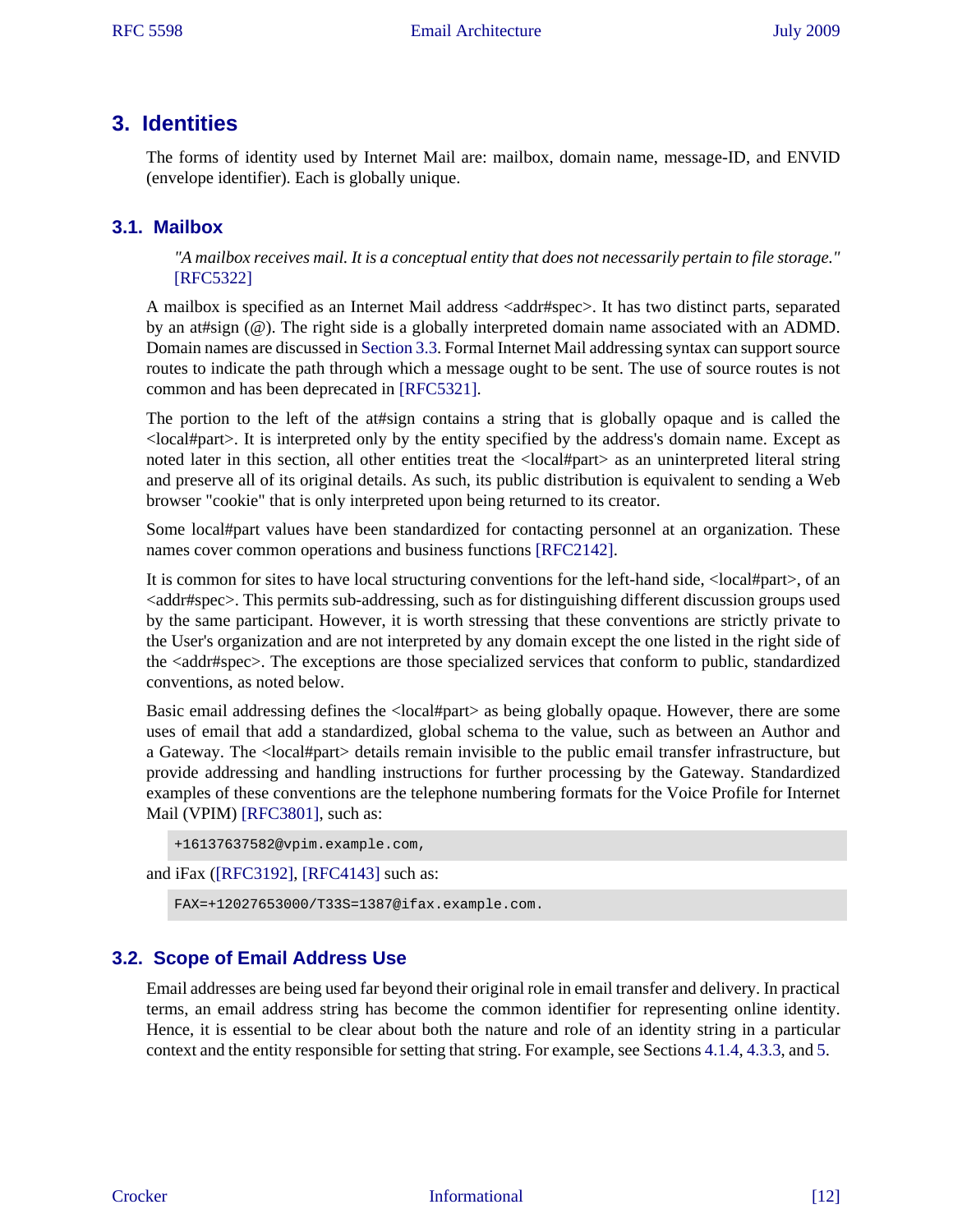## **3.3. Domain Names**

A domain name is a global reference to an Internet resource, such as a host, a service, or a network. A domain name usually maps to one or more IP Addresses. Conceptually, the name can encompass an organization, a collection of machines integrated into a homogeneous service, or a single machine. A domain name can be administered to refer to an individual User, but this is not common practice. The name is structured as a hierarchical sequence of labels, separated by dots (.), with the top of the hierarchy being on the right end of the sequence. There can be many names in the sequence -- that is, the depth of the hierarchy can be substantial. Domain names are defined and operated through the Domain Name System (DNS) [\(\[RFC1034\]](#page-32-4), [\[RFC1035\],](#page-32-5) [\[RFC2181\]](#page-32-6)).

<span id="page-12-9"></span><span id="page-12-8"></span><span id="page-12-7"></span>When not part of a mailbox address, a domain name is used in Internet Mail to refer to the ADMD or to the host that took action upon the message, such as providing the administrative scope for a message identifier or performing transfer processing.

## <span id="page-12-0"></span>**3.4. Message Identifier**

There are two standardized tags for identifying messages: Message-ID: and ENVID. A Message-ID: pertains to content, and an ENVID pertains to transfer.

#### **3.4.1. Message-ID**

IMF provides for, at most, a single Message-ID:. The Message-ID: for a single message, which is a user-level IMF tag, has a variety of uses including threading, aiding identification of duplicates, and DSN (Delivery Status Notification) tracking. The Originator assigns the Message-ID:. The Recipient's ADMD is the intended consumer of the Message-ID:, although any Actor along the transfer path can use it.

<span id="page-12-5"></span><span id="page-12-2"></span><span id="page-12-1"></span>Message-ID: is globally unique. Its format is similar to that of a mailbox, with two distinct parts separated by an at#sign (@). Typically, the right side specifies the ADMD or host that assigns the identifier, and the left side contains a string that is globally opaque and serves to uniquely identify the message within the domain referenced on the right side. The duration of uniqueness for the message identifier is undefined.

<span id="page-12-10"></span><span id="page-12-6"></span><span id="page-12-4"></span>When a message is revised in any way, the decision whether to assign a new Message-ID: requires a subjective assessment to determine whether the editorial content has been changed enough to constitute a new message. [\[RFC5322\]](#page-33-6) states that "a message identifier pertains to exactly one version of a particular message; subsequent revisions to the message each receive new message identifiers." Yet experience suggests that some flexibility is needed. An impossible test is whether the Recipient will consider the new message to be equivalent to the old one. For most components of Internet Mail, there is no way to predict a specific Recipient's preferences on this matter. Both creating and failing to create a new Message-ID: have their downsides.

<span id="page-12-3"></span>Here are some guidelines and examples:

- If a message is changed only in form, such as character encoding, it is still the same message.
- If a message has minor additions to the content, such as a Mailing List tag at the beginning of the RFC5322.Subject header field, or some Mailing List administrative information added to the end of the primary body part text, it is probably the same message.
- If a message has viruses deleted from it, it is probably the same message.
- If a message has offensive words deleted from it, some Recipients will consider it the same message, but some will not.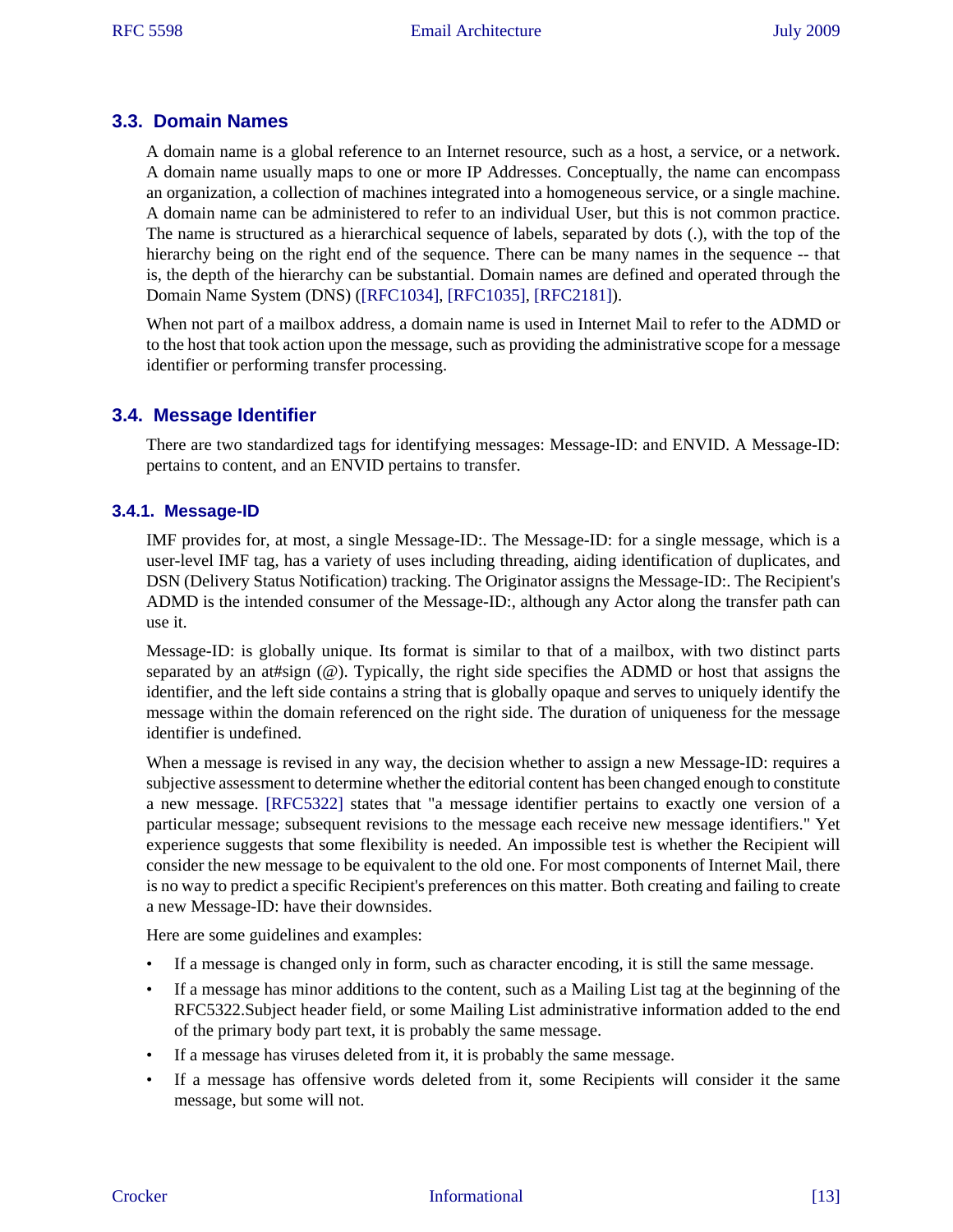- If a message is translated into a different language, some Recipients will consider it the same message, but some will not.
- If a message is included in a digest of messages, the digest constitutes a new message.
- If a message is forwarded by a Recipient, what is forwarded is a new message.
- If a message is "redirected", such as using IMF "Resent-\*" header fields, some Recipients will consider it the same message, but some will not.

The absence of both objective, precise criteria for regenerating a Message-ID: and strong protection associated with the string means that the presence of an ID can permit an assessment that is marginally better than a heuristic, but the ID certainly has no value on its own for strict formal reference or comparison. For that reason, the Message-ID: is not intended to be used for any function that has security implications.

## **3.4.2. ENVID**

<span id="page-13-6"></span><span id="page-13-5"></span>The ENVID (envelope identifier) can be used for message-tracking purposes [\(\[RFC3885\]](#page-34-6), [\[RFC3464\]](#page-34-7)) concerning a single posting/delivery transfer. The ENVID labels a single transit of the MHS by a specific message. So, the ENVID is used for one message posting until that message is delivered. A re-posting of the message, such as by a Mediator, does not reuse that ENVID, but can use a new one, even though the message might legitimately retain its original Message-ID:.

<span id="page-13-4"></span><span id="page-13-3"></span><span id="page-13-2"></span><span id="page-13-1"></span><span id="page-13-0"></span>The format of an ENVID is free form. Although its creator might choose to impose structure on the string, none is imposed by Internet standards. By implication, the scope of the string is defined by the domain name of the Return Address.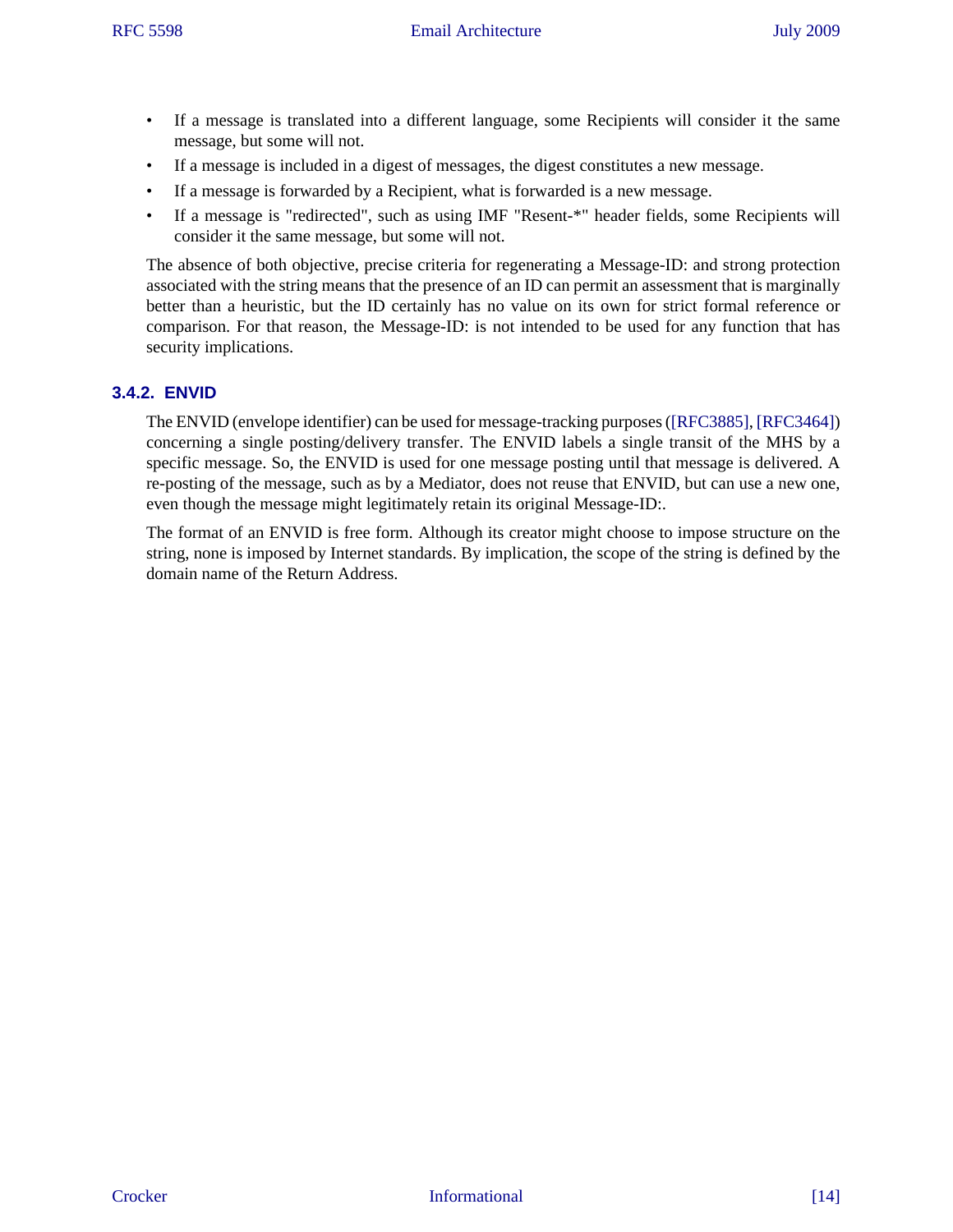# <span id="page-14-0"></span>**4. Services and Standards**

<span id="page-14-1"></span>The Internet Mail architecture comprises six basic types of functionality, which are arranged to support a store-and-forward service. As shown in [Figure 5](#page-15-1), each type can have multiple instances, some of which represent specialized roles. This section considers the activities and relationships among these components, and the Internet Mail standards that apply to them.

Message Message User Agent (MUA) Author MUA (aMUA) Recipient MUA (rMUA) Message Submission Agent (MSA) Author-focused MSA functions (aMSA) MHS-focused MSA functions (hMSA) Message Transfer Agent (MTA) Message Delivery Agent (MDA) Recipient-focused MDA functions (rMDA) MHS-focused MDA functions (hMDA) Message Store (MS) Author MS (aMS) Recipient MS (rMS)

<span id="page-14-2"></span>This figure shows function modules and the standardized protocols used between them.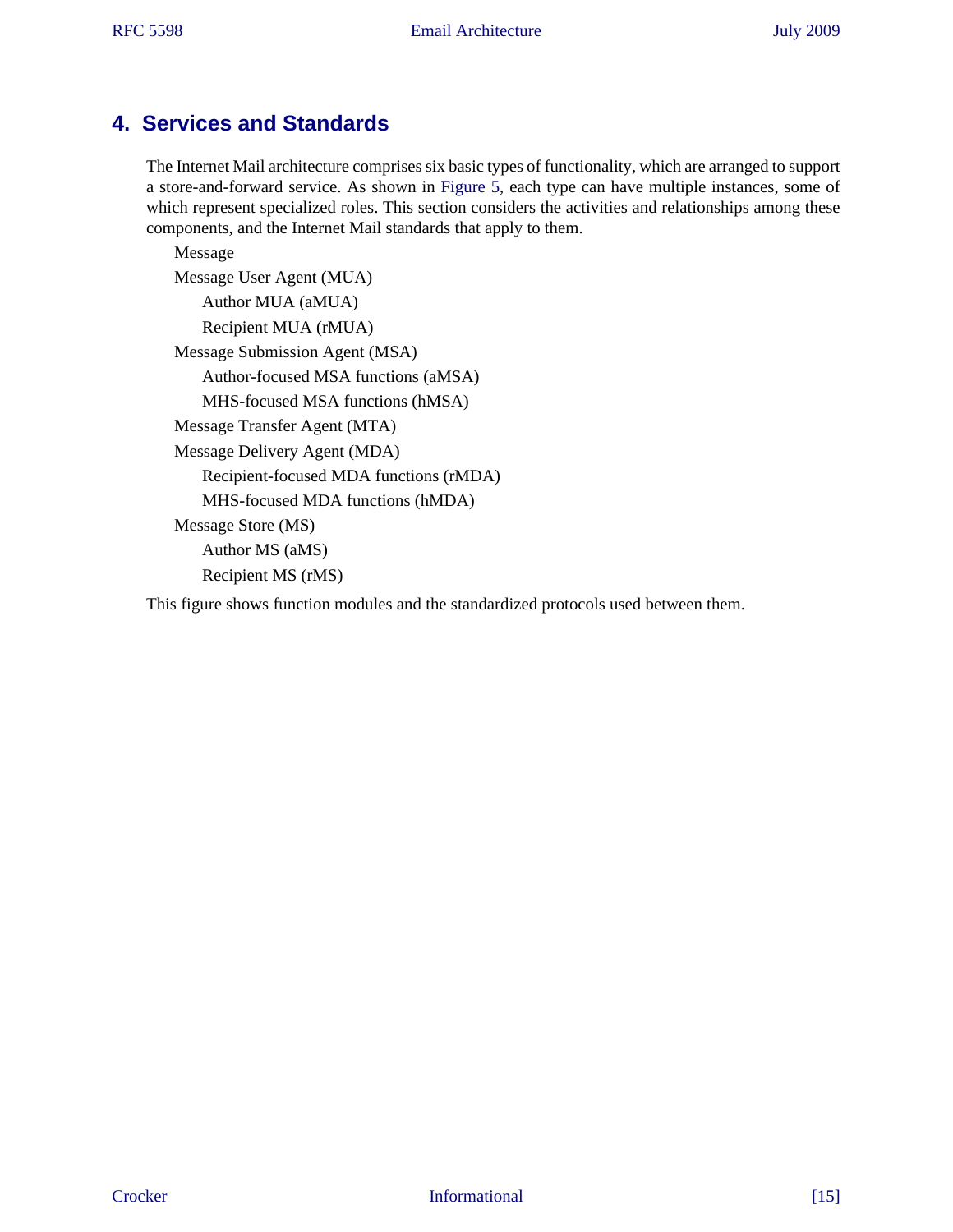<span id="page-15-1"></span>

<span id="page-15-13"></span><span id="page-15-12"></span><span id="page-15-10"></span><span id="page-15-9"></span><span id="page-15-8"></span>**Figure 5: Protocols and Services**

## <span id="page-15-0"></span>**4.1. Message Data**

<span id="page-15-15"></span>The purpose of the Message Handling System (MHS) is to exchange an IMF message object among participants [\[RFC5322\]](#page-33-6). All of its underlying mechanisms serve to deliver that message from its Author to its Recipients. A message can be explicitly labeled as to its nature [\[RFC3458\].](#page-32-7)

A message comprises a transit-handling envelope and the message content. The envelope contains information used by the MHS. The content is divided into a structured header and the body. The header comprises transit-handling trace information and structured fields that are part of the Author's message content. The body can be unstructured lines of text or a tree of multimedia subordinate objects, called "body-parts" or, popularly, "attachments". [\[RFC2045\],](#page-32-2) [\[RFC2046\],](#page-32-8) [\[RFC2047\]](#page-32-9), [\[RFC4288\]](#page-33-11), [\[RFC4289\]](#page-33-12), [\[RFC2049\].](#page-32-10)

<span id="page-15-14"></span><span id="page-15-11"></span><span id="page-15-7"></span><span id="page-15-6"></span><span id="page-15-5"></span><span id="page-15-4"></span><span id="page-15-3"></span><span id="page-15-2"></span>In addition, Internet Mail has a few conventions for special control data, notably: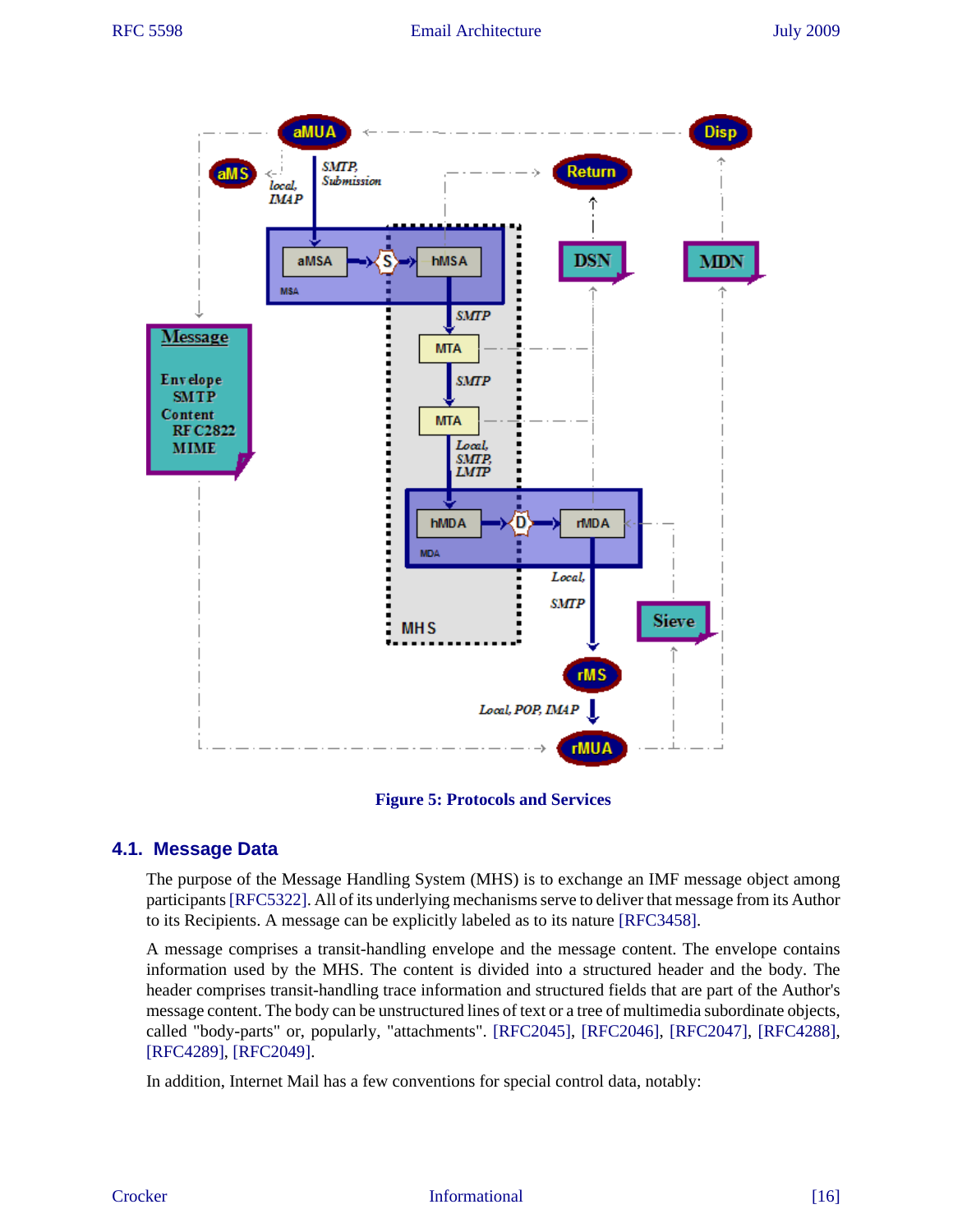<span id="page-16-11"></span><span id="page-16-10"></span><span id="page-16-9"></span><span id="page-16-7"></span><span id="page-16-2"></span>

| Delivery Status Notification (DSN):            | A Delivery Status Notification (DSN) is a message<br>that can be generated by the MHS (MSA, MTA,<br>or MDA) and sent to the RFC5321. MailFrom<br>address. MDA and MTA are shown as sources<br>of DSNs in Figure 5, and the destination is<br>shown as Returns. DSNs provide information<br>about message transit, such as transfer errors or<br>successful delivery [RFC3461].                                                                                                                                                                                           |
|------------------------------------------------|--------------------------------------------------------------------------------------------------------------------------------------------------------------------------------------------------------------------------------------------------------------------------------------------------------------------------------------------------------------------------------------------------------------------------------------------------------------------------------------------------------------------------------------------------------------------------|
| <b>Message Disposition Notification (MDN):</b> | A Message Disposition Notification (MDN) is<br>a message that provides information about post-<br>delivery processing, such as indicating that the<br>message has been displayed [RFC3798] or the<br>form of content that can be supported [RFC3297].<br>It can be generated by an rMUA and is sent<br>to the Disposition-Notification-To addresses. The<br>mailbox for this is shown as Disp in Figure 5.                                                                                                                                                               |
| <i>Message Filtering (SIEVE):</i>              | Sieve is a scripting language used to specify<br>conditions for differential handling of mail,<br>typically at the time of delivery [RFC5228].<br>Scripts can be conveyed in a variety of ways, such<br>as a MIME part in a message. Figure 5 shows a<br>Sieve script going from the rMUA to the MDA.<br>However, filtering can be done at many different<br>points along the transit path, and any one or<br>more of them might be subject to Sieve directives,<br>especially within a single ADMD. Figure 5 shows<br>only one relationship, for (relative) simplicity. |

## **4.1.1. Envelope**

<span id="page-16-18"></span><span id="page-16-14"></span><span id="page-16-6"></span><span id="page-16-3"></span><span id="page-16-1"></span><span id="page-16-0"></span>Internet Mail has a fragmented framework for transit-related handling information. Information that is used directly by the MHS is called the "envelope". It directs handling activities by the transfer service and is carried in transfer-service commands. That is, the envelope exists in the transfer protocol SMTP [\[RFC5321\]](#page-33-3).

<span id="page-16-16"></span><span id="page-16-15"></span><span id="page-16-8"></span><span id="page-16-4"></span>Trace information, such as RFC5322.Received, is recorded in the message header and is not subsequently altered [\[RFC5322\].](#page-33-6)

## **4.1.2. Header Fields**

<span id="page-16-17"></span>Header fields are attribute name/value pairs that cover an extensible range of email-service parameters, structured user content, and user transaction meta-information. The core set of header fields is defined in [\[RFC5322\].](#page-33-6) It is common practice to extend this set for different applications. Procedures for registering header fields are defined in [\[RFC3864\].](#page-33-14) An extensive set of existing header field registrations is provided in [\[RFC4021\]](#page-33-15).

<span id="page-16-13"></span><span id="page-16-12"></span><span id="page-16-5"></span>One danger of placing additional information in header fields is that Gateways often alter or delete them.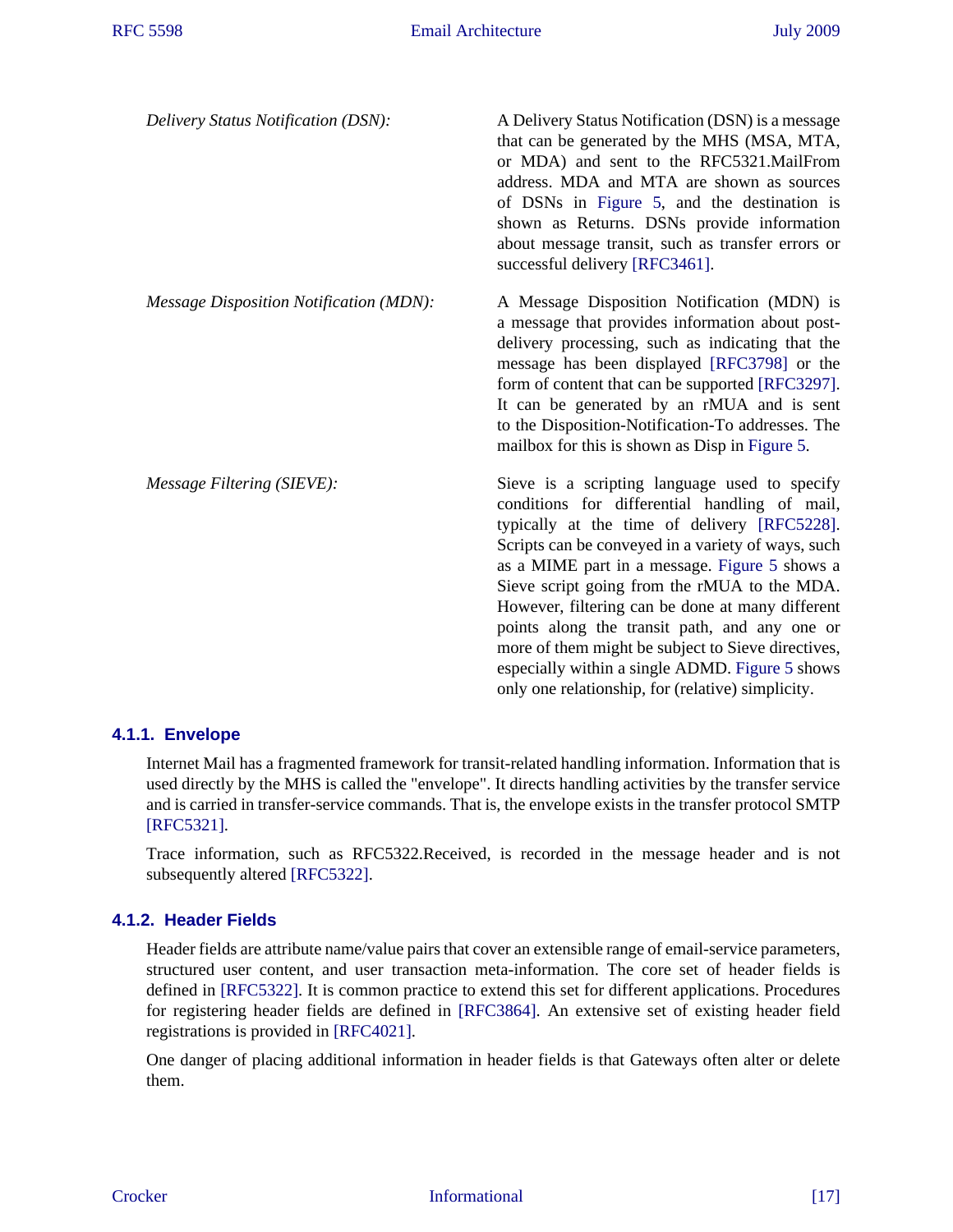## **4.1.3. Body**

<span id="page-17-7"></span><span id="page-17-4"></span>The body of a message might be lines of ASCII text or a hierarchically structured composition of multimedia body part attachments using MIME ([\[RFC2045\],](#page-32-2) [\[RFC2046\],](#page-32-8) [\[RFC2047\]](#page-32-9), [\[RFC4288\]](#page-33-11), and [\[RFC2049\]\)](#page-32-10).

## <span id="page-17-0"></span>**4.1.4. Identity References in a Message**

<span id="page-17-1"></span>[Table 1](#page-17-1) lists the core identifiers present in a message during transit.

<span id="page-17-8"></span><span id="page-17-6"></span><span id="page-17-5"></span><span id="page-17-3"></span>

| Layer                 | <b>Field</b>       | <b>Set By</b>               |
|-----------------------|--------------------|-----------------------------|
| Message Body          | <b>MIME</b> Header | Author                      |
| Message header fields | From:              | Author                      |
|                       | Sender:            | Originator                  |
|                       | Reply-To:          | Author                      |
|                       | To:, CC:, BCC:     | Author                      |
|                       | Message-ID:        | Originator                  |
|                       | Received:          | Originator, Relay, Receiver |
|                       | Return-Path:       | MDA, from MailFrom          |
|                       | Resent-*:          | Mediator                    |
|                       | List-Id:           | Mediator                    |
|                       | $List-*$ :         | Mediator                    |
| <b>SMTP</b>           | <b>HELO/EHLO</b>   | <b>Latest Relay Client</b>  |
|                       | <b>ENVID</b>       | Originator                  |
|                       | MailFrom           | Originator                  |
|                       | <b>RcptTo</b>      | Author                      |
|                       | <b>ORCPT</b>       | Originator                  |
| IP                    | Source Address     | <b>Latest Relay Client</b>  |

Legend: Layer - The part of the email architecture that uses the identifier; Field - The protocol construct that contains the identifier; Set By - The Actor role responsible for specifying the identifier value (and this can be different from the Actor that performs the fill-in function for the protocol construct).

## <span id="page-17-2"></span>**Table 1: Layered Identities**

These are the most common address-related fields:

| RFC5322.From:     | Set by - Author<br>Names and addresses for Authors of the message content are listed in the<br>From: field.                                                                                                                                                                                             |
|-------------------|---------------------------------------------------------------------------------------------------------------------------------------------------------------------------------------------------------------------------------------------------------------------------------------------------------|
| RFC5322.Reply-To: | Set by - Author<br>If a Recipient sends a reply message that would otherwise use the<br>RFC5322. From field addresses in the original message, the addresses in<br>the RFC5322. Reply-To field are used instead. In other words, this field<br>overrides the From: field for responses from Recipients. |
| RFC5322.Sender:   | Set by - Originator<br>This field specifies the address responsible for submitting the message to<br>the transfer service. This field can be omitted if it contains the same address                                                                                                                    |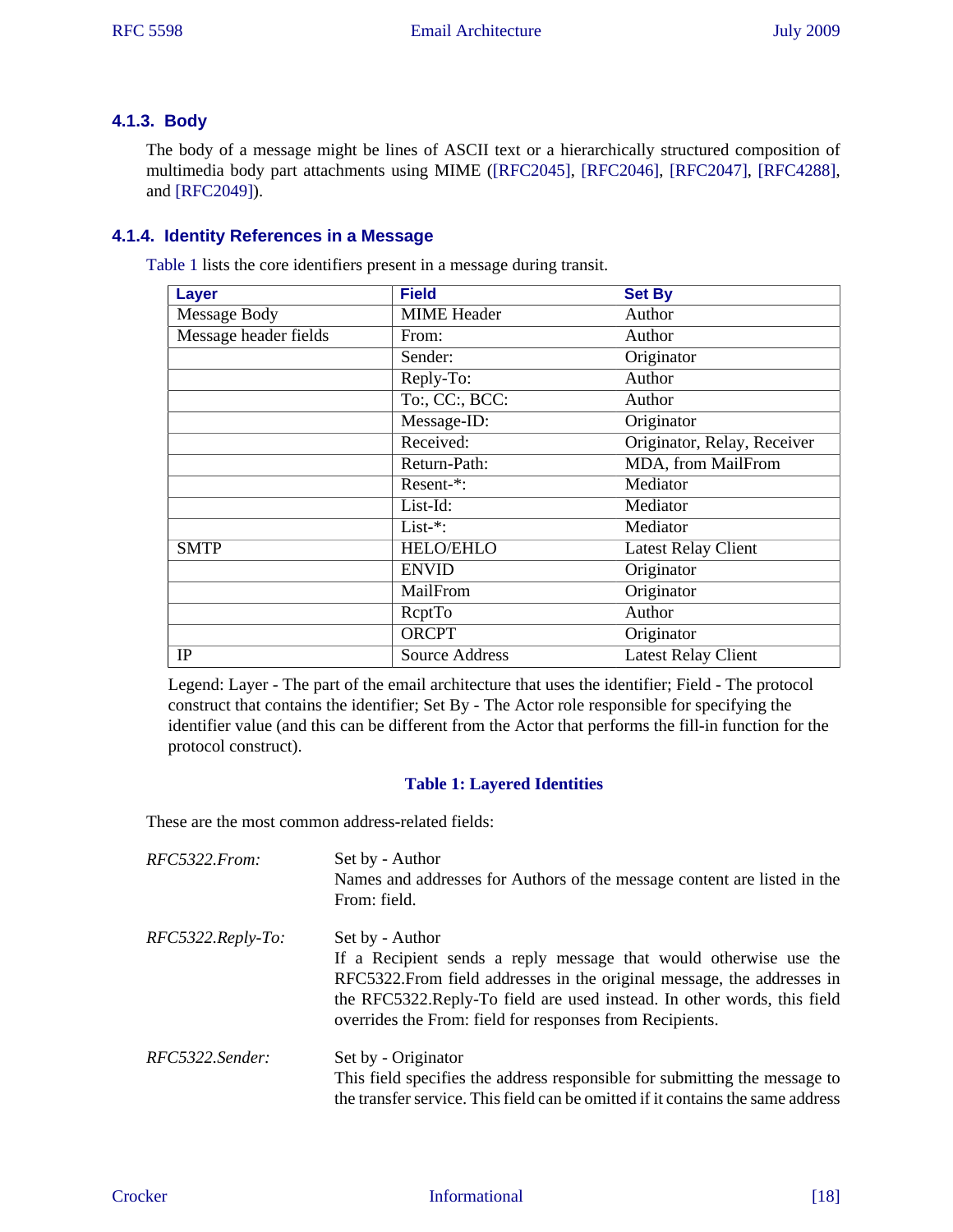<span id="page-18-3"></span><span id="page-18-2"></span><span id="page-18-1"></span><span id="page-18-0"></span>

|                     | as RFC5322. From. However, omitting this field does not mean that no<br>Sender is specified; it means that that header field is virtual and that the<br>address in the From: field is to be used.<br>Specification of the notifications Return Addresses, which are contained<br>in RFC5321. MailFrom, is made by the RFC5322. Sender. Typically, the<br>Return address is the same as the Sender address. However, some usage<br>scenarios require it to be different.                                                                                                                                                                |
|---------------------|----------------------------------------------------------------------------------------------------------------------------------------------------------------------------------------------------------------------------------------------------------------------------------------------------------------------------------------------------------------------------------------------------------------------------------------------------------------------------------------------------------------------------------------------------------------------------------------------------------------------------------------|
| RFC5322.To/.CC:     | Set by - Author<br>These fields specify MUA Recipient addresses. However, some or all of<br>the addresses in these fields might not be present in the RFC5321.RcptTo<br>commands.<br>The distinction between To and CC is subjective. Generally, a To addressee<br>is considered primary and is expected to take action on the message. A CC<br>addressee typically receives a copy as a courtesy.                                                                                                                                                                                                                                     |
| <i>RFC5322.BCC:</i> | Set by - Author<br>A copy of the message might be sent to an addressee whose participation<br>is not to be disclosed to the RFC5322.To or RFC5322.CC Recipients and,<br>usually, not to the other BCC Recipients. The BCC: header field indicates<br>a message copy to such a Recipient. Use of this field is discussed in<br>[RFC5322].                                                                                                                                                                                                                                                                                               |
| RFC5321.HELO/.EHLO: | Set by - Originator, MSA, MTA<br>Any SMTP client -- including Originator, MSA, or MTA -- can specify<br>its hosting domain identity for the SMTP HELO or EHLO command<br>operation.                                                                                                                                                                                                                                                                                                                                                                                                                                                    |
| RFC3461.ENVID:      | Set by - Originator<br>The MSA can specify an opaque string, to be included in a DSN, as a means<br>of assisting the Return Address Recipient in identifying the message that<br>produced a DSN or message tracking.                                                                                                                                                                                                                                                                                                                                                                                                                   |
| RFC5321.MailFrom:   | Set by - Originator<br>This field is an end-to-end string that specifies an email address for<br>receiving return control information, such as returned messages. The name<br>of this field is misleading, because it is not required to specify either<br>the Author or the Actor responsible for submitting the message. Rather,<br>the Actor responsible for submission specifies the RFC5321.MailFrom<br>address. Ultimately, the simple basis for deciding which address needs to<br>be in the RFC5321. MailFrom field is to determine which address is to be<br>informed about transfer-level problems (and possibly successes). |
| RFC5321.RcptTo:     | Set by - Author, Final MTA, MDA<br>This field specifies the MUA mailbox address of a Recipient. The string<br>might not be visible in the message content header. For example, the<br>IMF destination address header fields, such as RFC5322.To, might specify<br>a Mailing List mailbox, while the RFC5321.RcptTo address specifies a<br>member of that list.                                                                                                                                                                                                                                                                         |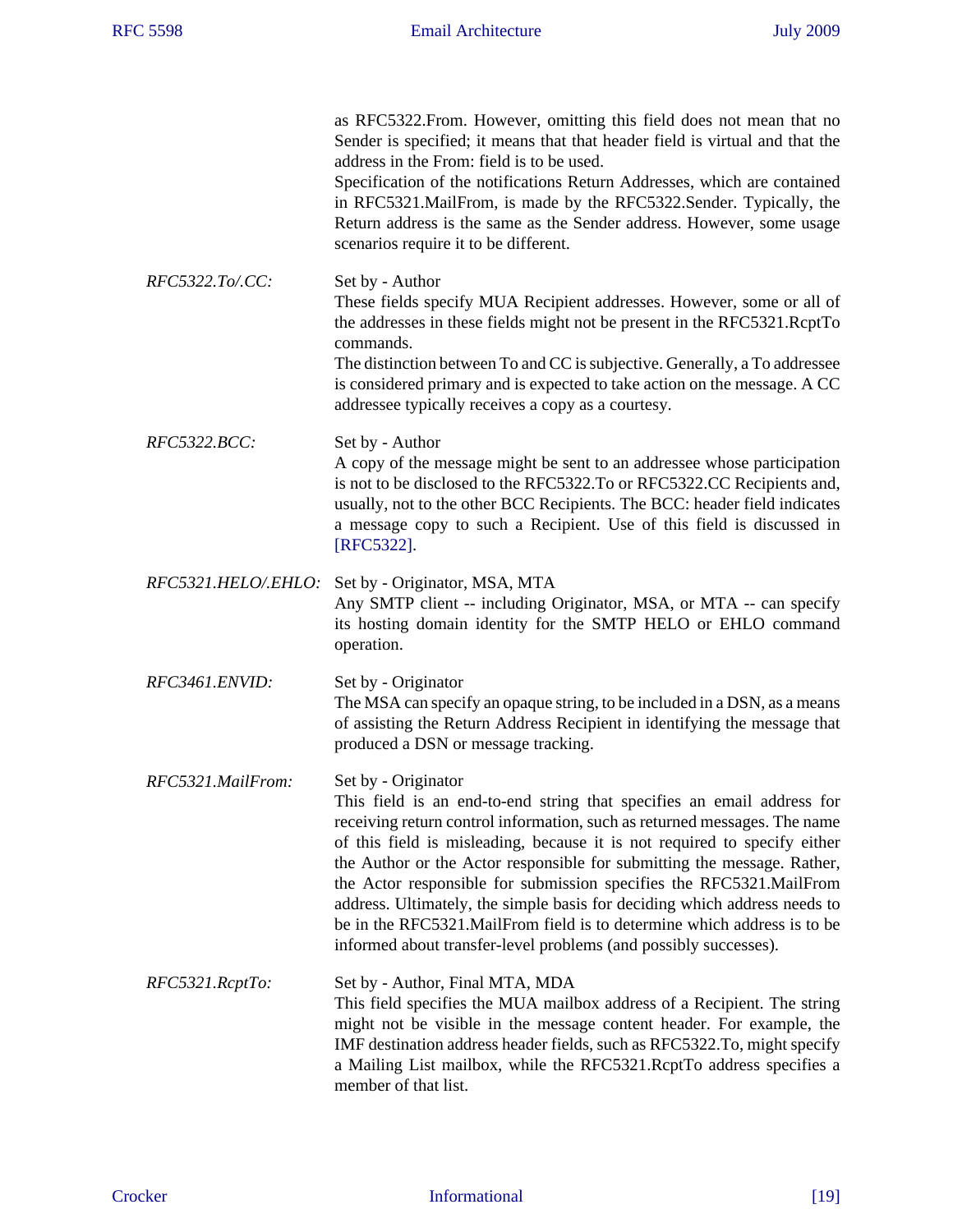<span id="page-19-8"></span><span id="page-19-2"></span>

| RFC5321.ORCPT:       | Set by - Originator.<br>This is an optional parameter to the RCPT command, indicating the<br>original address to which the current RCPT TO address corresponds, after<br>a mapping was performed during transit. An ORCPT is the only reliable<br>way to correlate a DSN from a multi-Recipient message transfer with the<br>intended Recipient.                                                                                                                                                                                                    |
|----------------------|-----------------------------------------------------------------------------------------------------------------------------------------------------------------------------------------------------------------------------------------------------------------------------------------------------------------------------------------------------------------------------------------------------------------------------------------------------------------------------------------------------------------------------------------------------|
| RFC5321.Received:    | Set by - Originator, Relay, Mediator, Dest<br>This field contains trace information, including originating host, Relays,<br>Mediators, and MSA host domain names and/or IP Addresses.                                                                                                                                                                                                                                                                                                                                                               |
| RFC5321.Return-Path: | Set by - Originator<br>The MDA records<br>RFC5321.MailFrom<br>the<br>address<br>into<br>the<br>RFC5321.Return-Path field.                                                                                                                                                                                                                                                                                                                                                                                                                           |
| $RFC2919.List-Id:$   | Set by - Mediator, Author<br>This field provides a globally unique Mailing List naming framework that<br>is independent of particular hosts [RFC2919].<br>The identifier is in the form of a domain name; however, the string usually<br>is constructed by combining the two parts of an email address. The result<br>is rarely a true domain name, listed in the domain name service, although<br>it can be.                                                                                                                                       |
| RFC2369.List-*:      | Set by - Mediator, Author<br>[RFC2369] defines a collection of message header fields for use by Mailing<br>Lists. In effect, they supply list-specific parameters for common Mailing-<br>List user operations. The identifiers for these operations are for the list itself<br>and the user-as-subscriber [RFC2369].                                                                                                                                                                                                                                |
| RFC0791.SourceAddr:  | Set by - The Client SMTP sending host immediately preceding the current<br>receiving SMTP server<br>[RFC0791] defines the basic unit of data transfer for the Internet: the IP<br>datagram. It contains a Source Address field that specifies the IP Address<br>for the host (interface) from which the datagram was sent. This information<br>is set and provided by the IP layer, which makes it independent of mail-<br>level mechanisms. As such, it is often taken to be authoritative, although<br>it is possible to provide false addresses. |

## <span id="page-19-6"></span><span id="page-19-3"></span><span id="page-19-0"></span>**4.2. User-Level Services**

<span id="page-19-7"></span><span id="page-19-5"></span><span id="page-19-4"></span><span id="page-19-1"></span>Interactions at the user level entail protocol exchanges, distinct from those that occur at lower layers of the Internet Mail MHS architecture that is, in turn, above the Internet Transport layer. Because the motivation for email, and much of its use, is for interaction among people, the nature and details of these protocol exchanges often are determined by the needs of interpersonal and group communication. To accommodate the idiosyncratic behavior inherent in such communication, only subjective guidelines, rather than strict rules, can be offered for some aspects of system behavior. Mailing Lists provide particularly salient examples.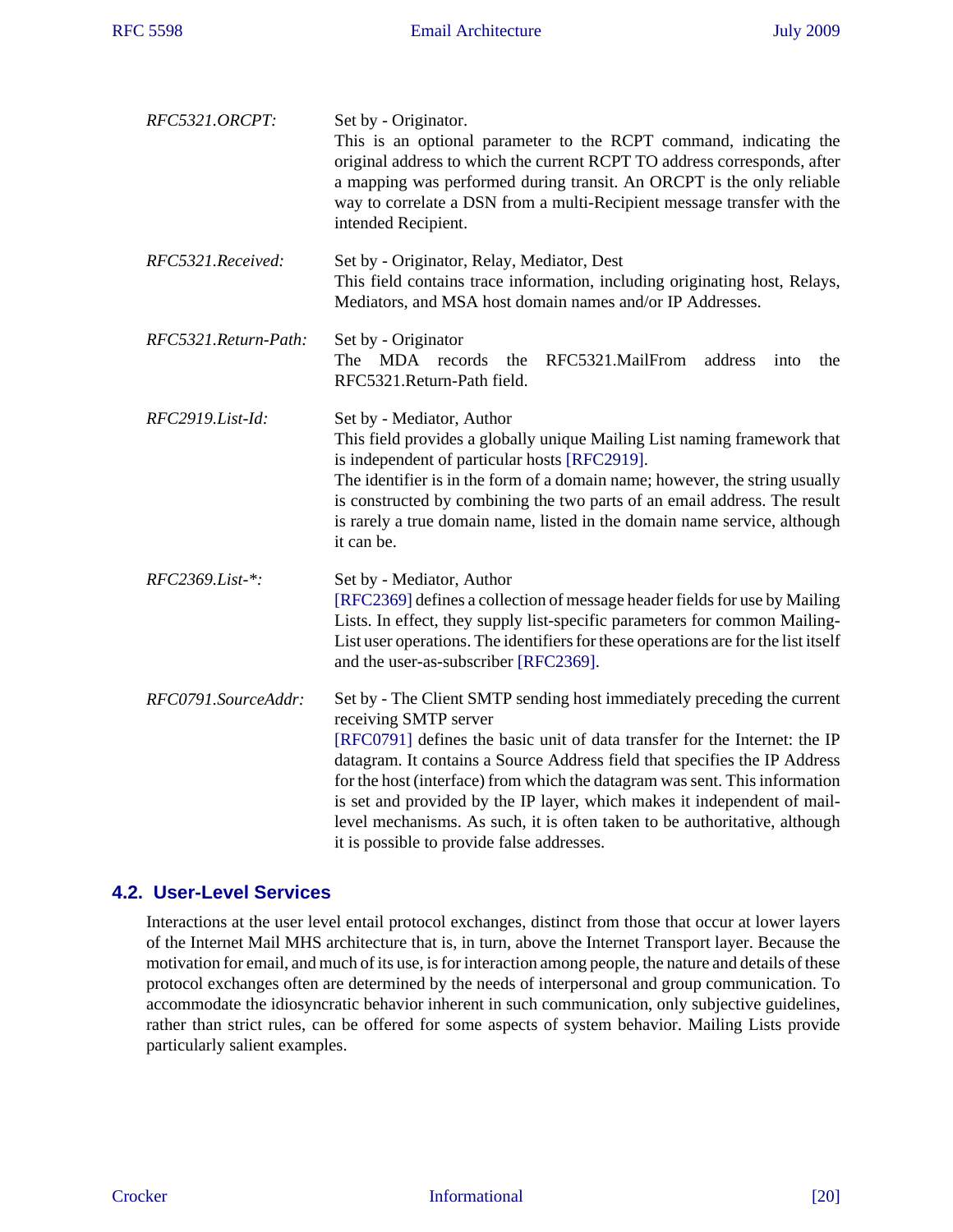## **4.2.1. Message User Agent (MUA)**

<span id="page-20-0"></span>A Message User Agent (MUA) works on behalf of User Actors and User applications. It is their representative within the email service.

The Author MUA (aMUA) creates a message and performs initial submission into the transfer infrastructure via a Mail Submission Agent (MSA). It can also perform any creation- and posting-time archiving in its Message Store (aMS). An MUA aMS can organize messages in many different ways. A common model uses aggregations, called "folders"; in IMAP they are called "mailboxes". This model allows a folder for messages under development (Drafts), a folder for messages waiting to be sent (Queued or Unsent), and a folder for messages that have been successfully posted for transfer (Sent). But none of these folders is required. For example, IMAP allows drafts to be stored in any folder, so no Drafts folder needs to be present.

<span id="page-20-2"></span>The Recipient MUA (rMUA) works on behalf of the Recipient to process received mail. This processing includes generating user-level disposition control messages, displaying and disposing of the received message, and closing or expanding the user-communication loop by initiating replies and forwarding new messages.

<span id="page-20-7"></span>*NOTE:* Although not shown in [Figure 5,](#page-15-1) an MUA itself can have a distributed implementation, such as a "thin" user-interface module on a constrained device such as a smartphone, with most of the MUA functionality running remotely on a more capable server. An example of such an architecture might use IMAP [\[RFC3501\]](#page-32-17) for most of the interactions between an MUA client and an MUA server. An approach for such scenarios is defined by [\[RFC4550\]](#page-33-16).

<span id="page-20-9"></span><span id="page-20-6"></span><span id="page-20-4"></span><span id="page-20-3"></span>A Mediator is a special class of MUA. It performs message re#posting, as discussed in [Section 2.1.](#page-5-1)

An MUA can be automated, on behalf of a User who is not present at the time the MUA is active. One example is a bulk sending service that has a timed-initiation feature. These services are not to be confused with a Mailing List Mediator, since there is no incoming message triggering the activity of the automated service.

A popular and problematic MUA is an automatic responder, such as one that sends out-of-office notices. This behavior might be confused with that of a Mediator, but this MUA is generating a new message. Automatic responders can annoy Users of Mailing Lists unless they follow [\[RFC3834\].](#page-32-18)

The identity fields are relevant to a typical MUA:

<span id="page-20-8"></span>RFC5322.From RFC5322.Reply-To RFC5322.Sender RFC5322.To, RFC5322.CC RFC5322.BCC

## **4.2.2. Message Store (MS)**

An MUA can employ a long-term Message Store (MS). [Figure 5](#page-15-1) depicts an Author's MS (aMS) and a Recipient's MS (rMS). An MS can be located on a remote server or on the same machine as the MUA.

<span id="page-20-5"></span><span id="page-20-1"></span>An MS acquires messages from an MDA either proactively by a local mechanism or even by a standardized mechanism such as SMTP(!), or reactively by using POP or IMAP. The MUA accesses the MS either by a local mechanism or by using POP or IMAP. Using POP for individual message accesses, rather than for bulk transfer, is relatively rare and inefficient.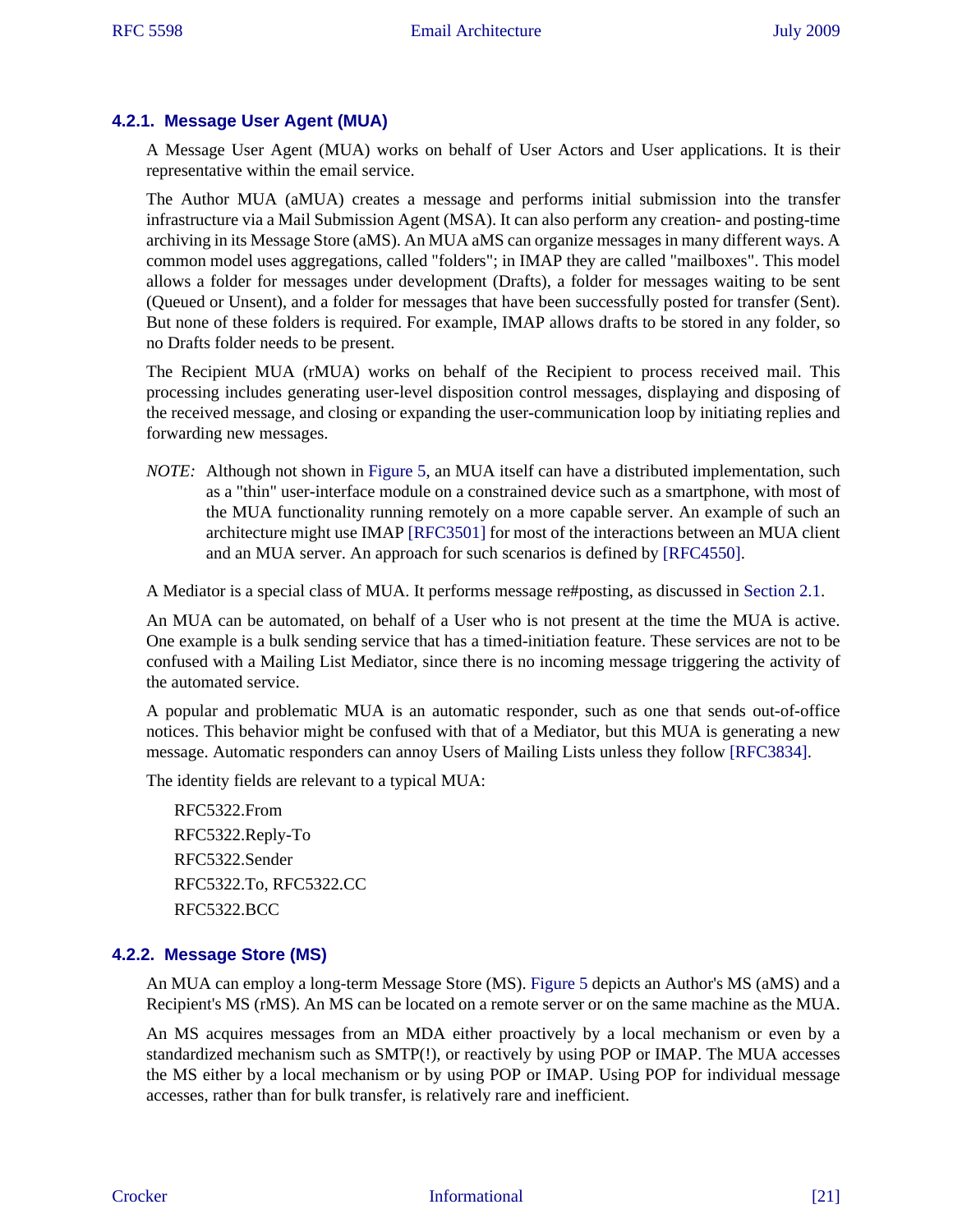## <span id="page-21-0"></span>**4.3. MHS-Level Services**

#### **4.3.1. Mail Submission Agent (MSA)**

A Mail Submission Agent (MSA) accepts the message submitted by the aMUA and enforces the policies of the hosting ADMD and the requirements of Internet standards. An MSA represents an unusual functional dichotomy. It represents the interests of the Author (aMUA) during message posting, to facilitate posting success; it also represents the interests of the MHS. In the architecture, these responsibilities are modeled, as shown in [Figure 5,](#page-15-1) by dividing the MSA into two subcomponents, aMSA and hMSA, respectively. Transfer of responsibility for a single message, from an Author's environment to the MHS, is called "posting". In [Figure 5](#page-15-1), it is marked as the (S) transition, within the MSA.

<span id="page-21-19"></span><span id="page-21-11"></span><span id="page-21-10"></span><span id="page-21-9"></span><span id="page-21-8"></span><span id="page-21-7"></span><span id="page-21-6"></span><span id="page-21-2"></span><span id="page-21-1"></span>The hMSA takes transit responsibility for a message that conforms to the relevant Internet standards and to local site policies. It rejects messages that are not in conformance. The MSA performs final message preparation for submission and effects the transfer of responsibility to the MHS, via the hMSA. The amount of preparation depends upon the local implementations. Examples of aMSA tasks include adding header fields, such as Date: and Message-ID:, and modifying portions of the message from local notations to Internet standards, such as expanding an address to its formal IMF representation.

Historically, standards-based MUA/MSA message postings have used SMTP [\[RFC5321\]](#page-33-3). The standard currently preferred is SUBMISSION [\[RFC4409\].](#page-33-17) Although SUBMISSION derives from SMTP, it uses a separate TCP port and imposes distinct requirements, such as access authorization.

These identities are relevant to the MSA:

<span id="page-21-17"></span><span id="page-21-16"></span> $RFC$ 5321 HELO/EHLO RFC3461.ENVID RFC5321.MailFrom RFC5321.RcptTo RFC5321.Received RFC0791.SourceAddr

#### **4.3.2. Message Transfer Agent (MTA)**

A Message Transfer Agent (MTA) relays mail for one application-level "hop". It is like a packet switch or IP router in that its job is to make routing assessments and to move the message closer to the Recipients. Of course, email objects are typically much larger than the payload of a packet or datagram, and the end-to-end latencies are typically much higher. Relaying is performed by a sequence of MTAs until the message reaches a destination MDA. Hence, an MTA implements both client and server MTA functionality; it does not change addresses in the envelope or reformulate the editorial content. A change in data form, such as to MIME Content-Transfer-Encoding, is within the purview of an MTA, but removal or replacement of body content is not. An MTA also adds trace information [\[RFC2505\]](#page-33-9).

<span id="page-21-14"></span><span id="page-21-5"></span><span id="page-21-4"></span><span id="page-21-3"></span>*NOTE:* Within a destination ADMD, email-relaying modules can make a variety of changes to the message, prior to delivery. In such cases, these modules are acting as Gateways, rather than MTAs.

<span id="page-21-18"></span><span id="page-21-15"></span><span id="page-21-13"></span><span id="page-21-12"></span>Internet Mail uses SMTP [\(\[RFC5321\]](#page-33-3), [\[RFC2821\],](#page-33-2) [\[RFC0821\]\)](#page-33-1) primarily to effect point-to-point transfers between peer MTAs. Other transfer mechanisms include Batch SMTP [\[RFC2442\]](#page-33-18) and On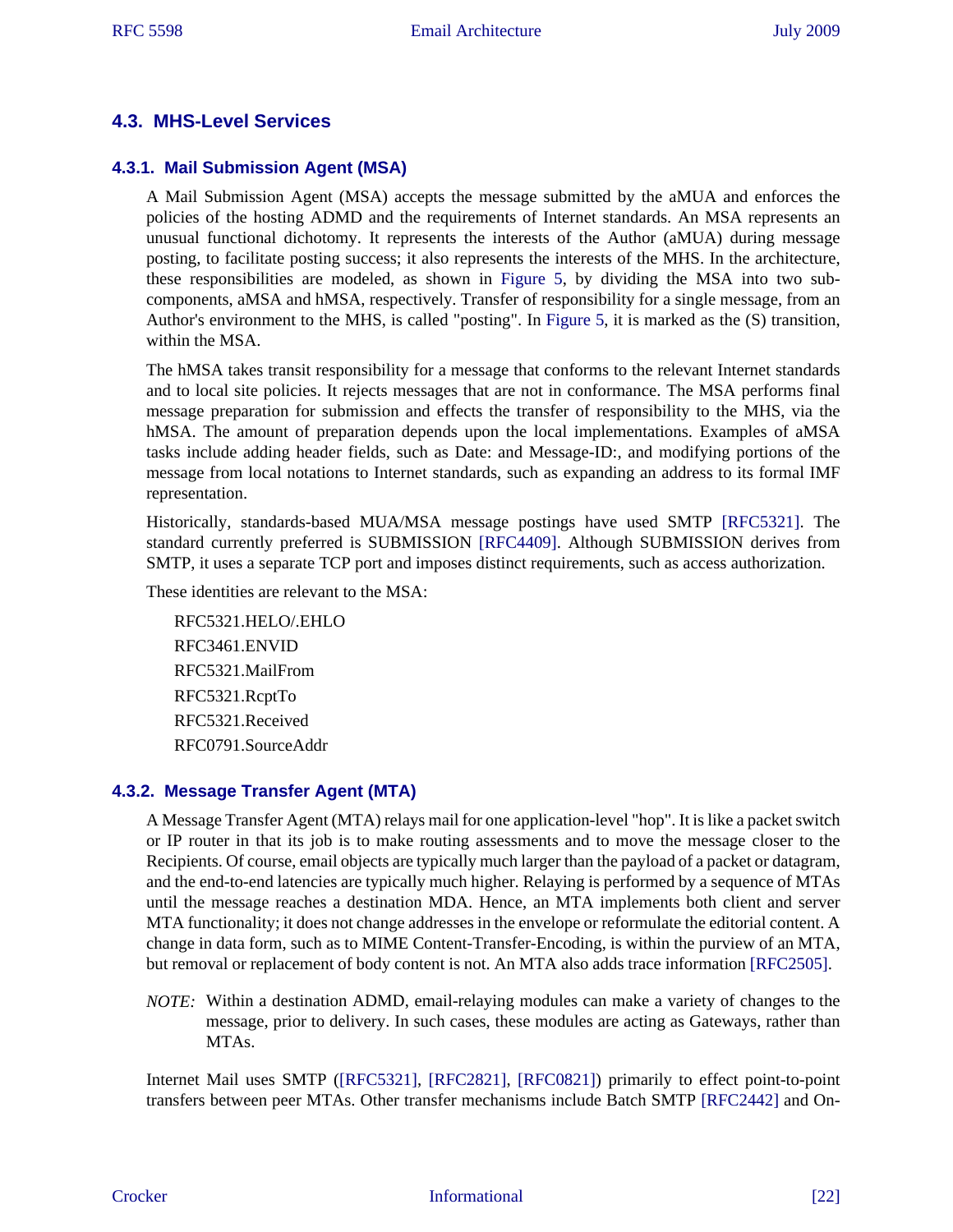<span id="page-22-3"></span>Demand Mail Relay (ODMR) SMTP [\[RFC2645\].](#page-32-19) As with most network-layer mechanisms, the Internet Mail SMTP supports a basic level of reliability, by virtue of providing for retransmission after a temporary transfer failure. Unlike typical packet switches (and Instant Messaging services), Internet Mail MTAs are expected to store messages in a manner that allows recovery across service interruptions, such as host-system shutdown. The degree of such robustness and persistence by an MTA can vary. The base SMTP specification provides a framework for protocol response codes. An extensible enhancement to this framework is defined in [\[RFC5248\]](#page-33-19).

<span id="page-22-2"></span>Although quite basic, the dominant routing mechanism for Internet Mail is the DNS MX record [\[RFC1035\]](#page-32-5), which specifies an MTA through which the queried domain can be reached. This mechanism presumes a public, or at least a common, backbone that permits any attached MTA to connect to any other.

MTAs can perform any of these well-established roles:

<span id="page-22-4"></span>*Outbound MTA:* An MTA that relays messages to other ADMDs.

*Inbound MTA:* An MTA that receives inbound SMTP messages from MTA Relays in other ADMDs, for example, an MTA running on the host listed as the target of an MX record.

*Final MTA:* The MTA that transfers a message to the MDA.

These identities are relevant to the MTA:

RFC5321.HELO/.EHLO RFC3461.ENVID RFC5321.MailFrom RFC5321.RcptTo RFC5322.Received: Set by - Relay Server RFC0791.SourceAddr

#### <span id="page-22-0"></span>**4.3.3. Mail Delivery Agent (MDA)**

A transfer of responsibility from the MHS to a Recipient's environment (mailbox) is called "delivery". In the architecture, as depicted in [Figure 5](#page-15-1), delivery takes place within a Mail Delivery Agent (MDA) and is shown as the (D) transition from the MHS-oriented MDA component (hMDA) to the Recipientoriented MDA component (rMDA).

<span id="page-22-1"></span>An MDA can provide distinctive, address-based functionality, made possible by its detailed information about the properties of the destination address. This information might also be present elsewhere in the Recipient's ADMD, such as at an organizational border (Boundary) Relay. However, it is required for the MDA, if only because the MDA is required to know where to deliver the message.

Like an MSA, an MDA serves two roles, as depicted in [Figure 5](#page-15-1). Formal transfer of responsibility, called "delivery", is effected between the two components that embody these roles and is shown as "(D)" in [Figure 5](#page-15-1). The MHS portion (hMDA) primarily functions as a server SMTP engine. A common additional role is to redirect the message to an alternative address, as specified by the Recipient

*Boundary MTA:* An MTA that is part of an ADMD and interacts with MTAs in other ADMDs. This is also called a Border MTA. There can be different Boundary MTAs, according to the direction of mail-flow.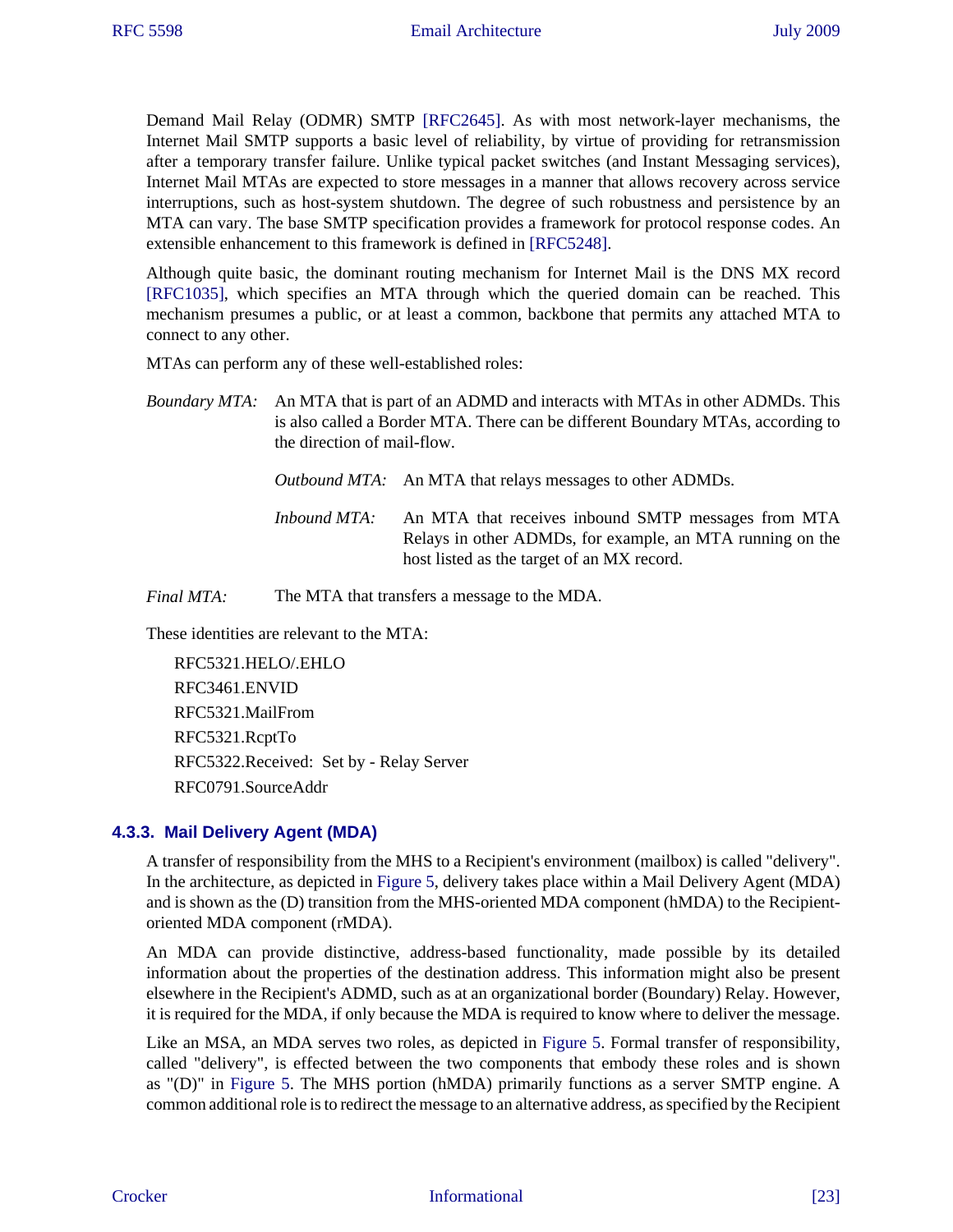addressee's preferences. The job of the Recipient portion of the MDA (rMDA) is to perform any delivery actions that the Recipient specifies.

<span id="page-23-4"></span>Transfer into the MDA is accomplished by a normal MTA transfer mechanism. Transfer from an MDA to an MS uses an access protocol, such as POP or IMAP.

*NOTE:* The term "delivery" can refer to the formal, MHS function specified here or to the first time a message is displayed to a Recipient. A simple, practical test for whether the MHS-based definition applies is whether a DSN can be generated.

These identities are relevant to the MDA:

| RFC5321.Return-Path: | Set by - Author Originator or Mediator Originator                                                                                                          |  |
|----------------------|------------------------------------------------------------------------------------------------------------------------------------------------------------|--|
|                      | The MDA records the RFC5321.MailFrom address into the<br>RFC5321.Return-Path field.                                                                        |  |
| RFC5322. Received:   | Set by - MDA server                                                                                                                                        |  |
|                      | An MDA can record a Received: header field to indicate trace<br>information, including source host and receiving host domain names<br>and/or IP Addresses. |  |

## <span id="page-23-0"></span>**4.4. Transition Modes**

<span id="page-23-15"></span><span id="page-23-12"></span>From the origination site to the point of delivery, Internet Mail usually follows a "push" model. That is, the Actor that holds the message initiates transfer to the next venue, typically with SMTP [\[RFC5321\]](#page-33-3) or the Local Mail Transfer Protocol (LMTP) [\[RFC2033\]](#page-33-20). With a "pull" model, the Actor that holds the message waits for the Actor in the next venue to initiate a request for transfer. Standardized mechanisms for pull-based MHS transfer are ETRN [\[RFC1985\]](#page-33-21) and ODMR [\[RFC2645\]](#page-32-19).

<span id="page-23-14"></span><span id="page-23-13"></span><span id="page-23-11"></span><span id="page-23-10"></span><span id="page-23-8"></span><span id="page-23-7"></span><span id="page-23-6"></span><span id="page-23-5"></span><span id="page-23-3"></span><span id="page-23-2"></span>After delivery, the Recipient's MUA (or MS) can gain access by having the message pushed to it or by having the receiver of access pull the message, such as by using POP [\[RFC1939\]](#page-32-20) and IMAP [\[RFC3501\]](#page-32-17).

## <span id="page-23-1"></span>**4.5. Implementation and Operation**

A discussion of any interesting system architecture often bogs down when architecture and implementation are confused. An architecture defines the conceptual functions of a service, divided into discrete conceptual modules. An implementation of that architecture can combine or separate architectural components, as needed for a particular operational environment. For example, a software system that primarily performs message relaying is an MTA, yet it might also include MDA functionality. That same MTA system might be able to interface with non-Internet email services and thus perform both as an MTA and as a Gateway.

<span id="page-23-9"></span>Similarly, implemented modules might be configured to form elaborations of the architecture. An interesting example is a distributed MS. One portion might be a remote server and another might be local to the MUA. As discussed in [\[RFC1733\]](#page-33-22), there are three operational relationships among such MSs: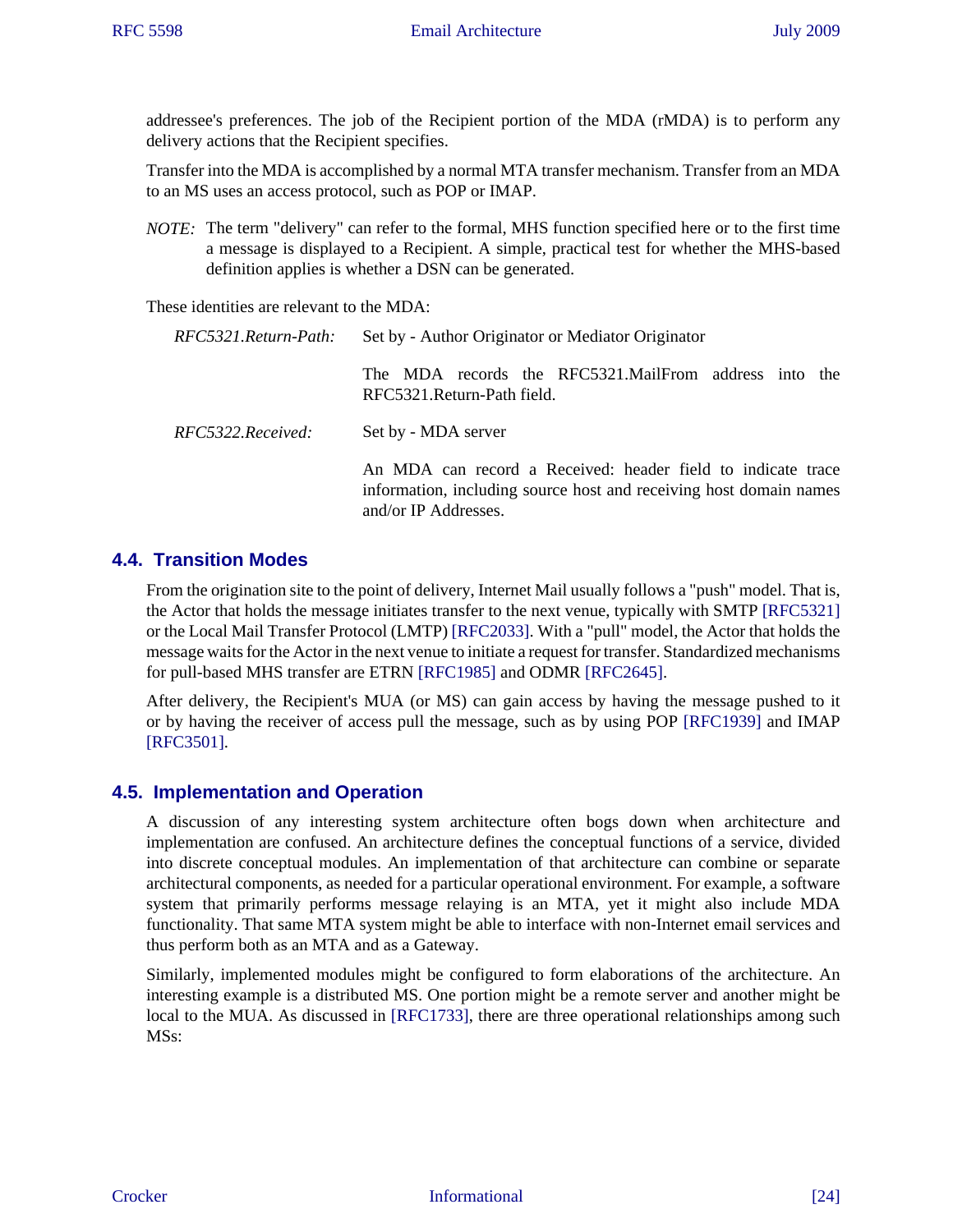| Online:       | The MS is remote, and messages are accessible only when the MUA is attached<br>to the MS so that the MUA will re-fetch all or part of a message from one session<br>to the next.                                                                                             |
|---------------|------------------------------------------------------------------------------------------------------------------------------------------------------------------------------------------------------------------------------------------------------------------------------|
| Offline:      | The MS is local to the User, and messages are completely moved from any remote<br>store, rather than (also) being retained there.                                                                                                                                            |
| Disconnected: | An rMS and a uMS are kept synchronized, for all or part of their contents, while<br>they are connected. When they are disconnected, mail can arrive at the rMS and<br>the User can make changes to the uMS. The two stores are re-synchronized when<br>they are reconnected. |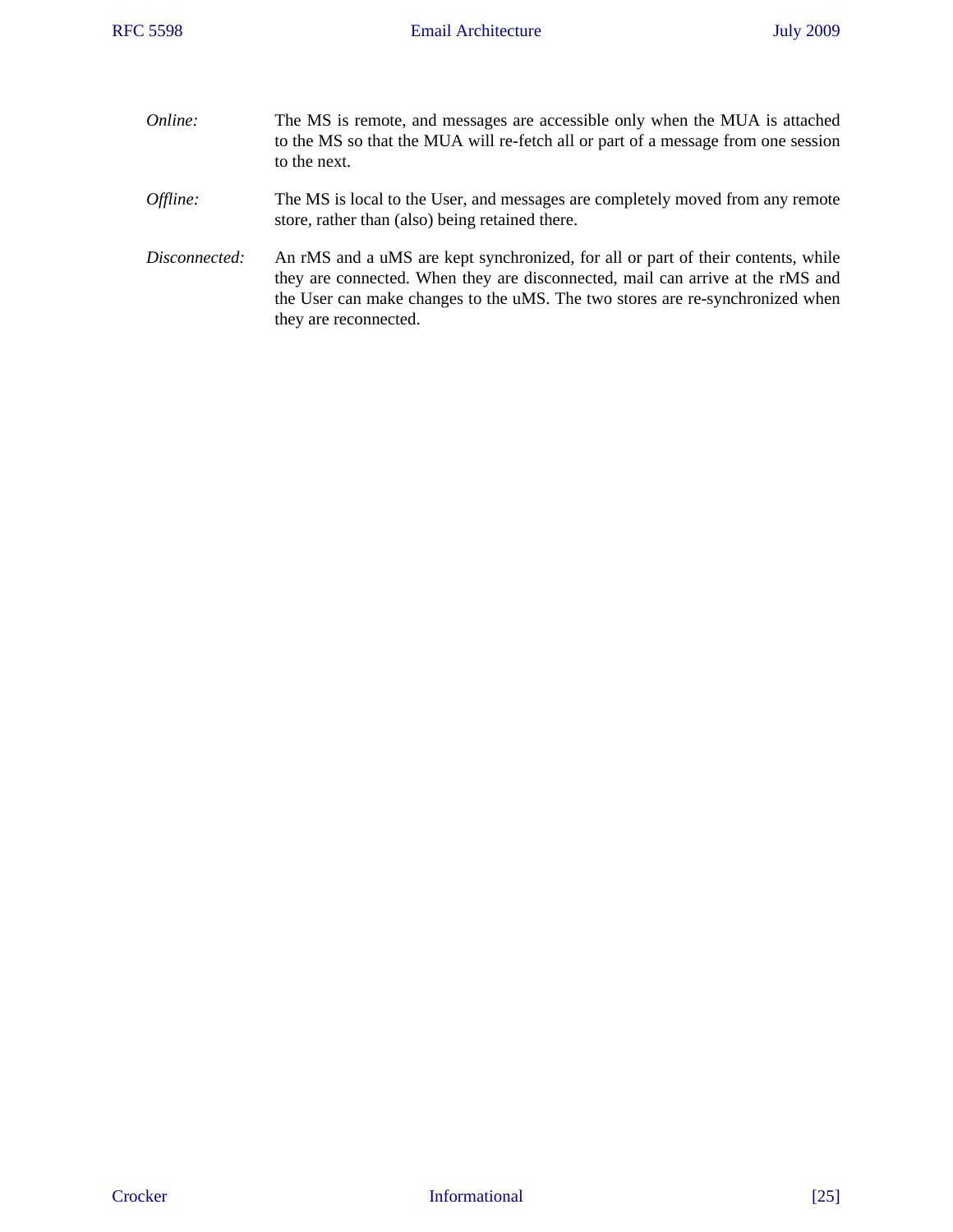# <span id="page-25-0"></span>**5. Mediators**

Basic message transfer from Author to Recipients is accomplished by using an asynchronous storeand-forward communication infrastructure in a sequence of independent transmissions through some number of MTAs. A very different task is a sequence of postings and deliveries through Mediators. A Mediator forwards a message through a re#posting process. The Mediator shares some functionality with basic MTA relaying, but has greater flexibility in both addressing and content than is available to MTAs.

This is the core set of message information that is commonly set by all types of Mediators:

| RFC3461.ENVID:    | Set by - Mediator Originator                                    |
|-------------------|-----------------------------------------------------------------|
| RFC5321.RcptTo:   | Set by - Mediator Author                                        |
| RFC5321.Received: | Set by - Mediator Dest                                          |
|                   | The Mediator can record rece<br>to the original address and sub |

tived information to indicate the delivery mission to the alias address. The trace of Received: header fields can include everything from original posting, through relaying, to final delivery.

The aspect of a Mediator that distinguishes it from any other MUA creating a message is that a Mediator preserves the integrity and tone of the original message, including the essential aspects of its origination information. The Mediator might also add commentary.

Examples of MUA messages that a Mediator does not create include:

New message that forwards an existing message:

Although this action provides a basic template for a class of Mediators, its typical occurrence is not, itself, an example of a Mediator. The new message is viewed as being from the Actor that is doing the forwarding, rather than from the original Author.

A new message encapsulates the original message and is seen as from the new Originator. This Mediator Originator might add commentary and can modify the original message content. Because the forwarded message is a component of the message sent by the new Originator, the new message creates a new dialogue. However, the final Recipient still sees the contained message as from the original Author.

Reply:

<span id="page-25-1"></span>When a Recipient responds to the Author of a message, the new message is not typically viewed as a forwarding of the original. Its focus is the new content, although it might contain all or part of the material from the original message. The earlier material is merely contextual and secondary. This includes automated replies, such as vacation out-of-office notices, as discussed in [Section 4.2.1](#page-19-1).

Annotation:

The integrity of the original message is usually preserved, but one or more comments about the message are added in a manner that distinguishes commentary from original text. The primary purpose of the new message is to provide commentary from a new Author, similar to a Reply.

The remainder of this section describes common examples of Mediators.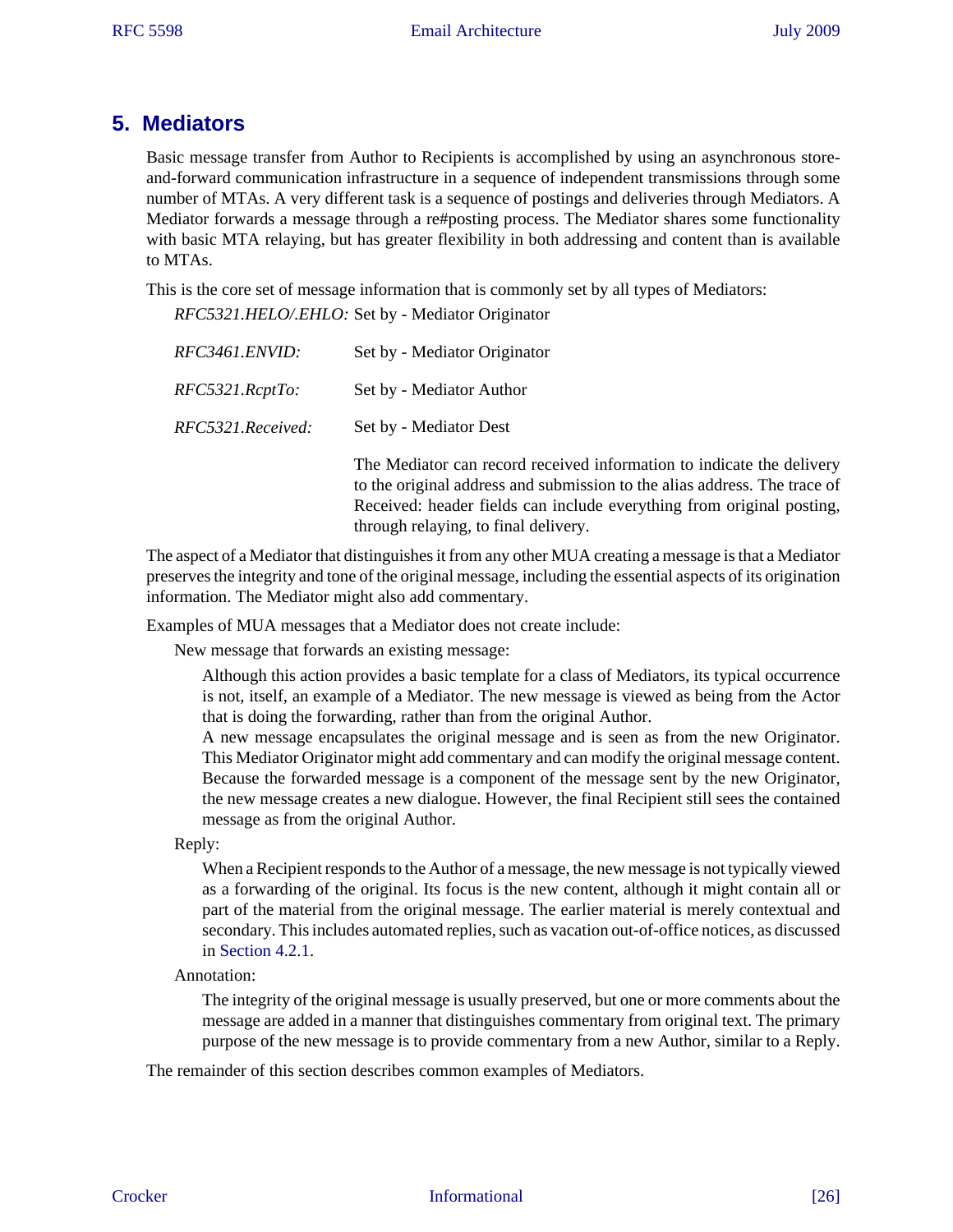## <span id="page-26-0"></span>**5.1. Alias**

One function of an MDA is to determine the internal location of a mailbox in order to perform delivery. An Alias is a simple re#addressing facility that provides one or more new Internet Mail addresses, rather than a single, internal one; the message continues through the transfer service, for delivery to one or more alternate addresses. Although typically implemented as part of an MDA, this facility is a Recipient function. It resubmits the message, although all handling information except the envelope Recipient (rfc5321.RcptTo) address is retained. In particular, the Return Address (rfc5321.MailFrom) is unchanged.

<span id="page-26-11"></span><span id="page-26-10"></span><span id="page-26-9"></span><span id="page-26-8"></span><span id="page-26-7"></span><span id="page-26-5"></span><span id="page-26-4"></span>What is distinctive about this forwarding mechanism is how closely it resembles normal MTA storeand-forward relaying. Its only significant difference is that it changes the RFC5321.RcptTo value. Because this change is so small, aliasing can be viewed as a part of the lower-level mail-relaying activity. However, this small change has a large semantic impact: The designated Recipient has chosen a new Recipient.

*NOTE:* When the replacement list includes more than one address, the alias is increasingly likely to have delivery problems. Any problem reports go to the original Author, not the administrator of the alias entry. This makes it more difficult to resolve the problem, because the original Author has no knowledge of the Alias mechanism.

Including the core set of message information listed at the beginning of this section, Alias typically changes:

<span id="page-26-6"></span><span id="page-26-3"></span>

| $RFC5322.To/.CC/.BCC$ : Set by - Author | These fields retain their original addresses.                                                                                                                                                                                                                                                                                                                                                                                                                                                                 |
|-----------------------------------------|---------------------------------------------------------------------------------------------------------------------------------------------------------------------------------------------------------------------------------------------------------------------------------------------------------------------------------------------------------------------------------------------------------------------------------------------------------------------------------------------------------------|
| RFC5321.MailFrom:                       | Set by - Author<br>The benefit of retaining the original MailFrom value is to ensure that<br>an Actor related to the originating ADMD knows there has been a<br>delivery problem. On the other hand, the responsibility for handling<br>problems, when transiting from the original Recipient mailbox to the<br>alias mailbox usually lies with that original Recipient, because the<br>Alias mechanism is strictly under that Recipient's control. Retaining<br>the original MailFrom address prevents this. |

## <span id="page-26-1"></span>**5.2. ReSender**

<span id="page-26-2"></span>Also called the ReDirector, the ReSender's actions differ from forwarding because the Mediator "splices" a message's addressing information to connect the Author of the original message with the Recipient of the new message. This connection permits them to have direct exchange, using their normal MUA Reply functions, while also recording full reference information about the Recipient who served as a Mediator. Hence, the new Recipient sees the message as being from the original Author, even if the Mediator adds commentary.

Including the core set of message information listed at the beginning of this section, these identities are relevant to a resent message:

*RFC5322.From:* Set by - original Author Names and addresses for the original Author of the message content are retained. The free-form (display-name) portion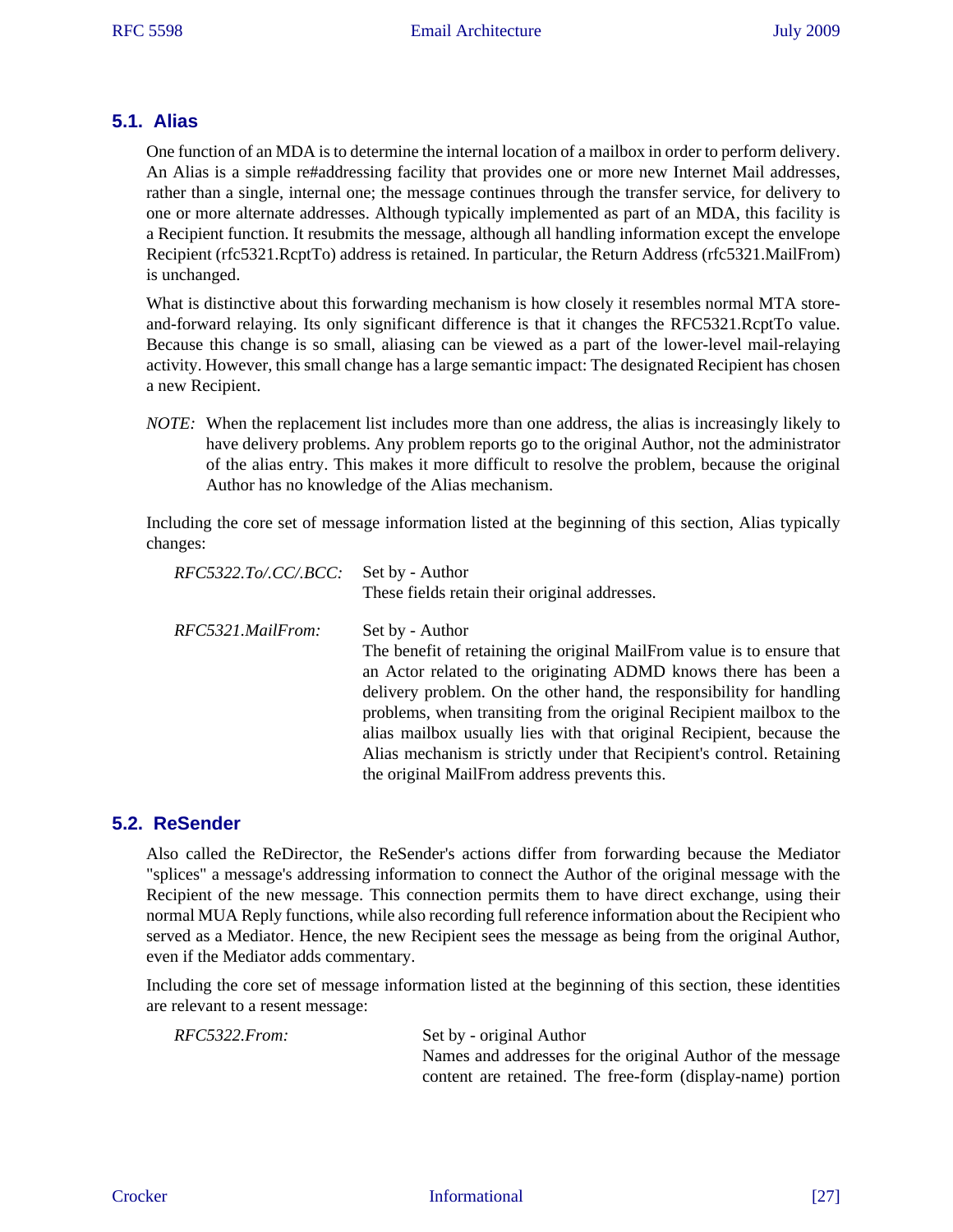|                             | of the address might be modified to provide an informal<br>reference to the ReSender.                                                                                                                                 |
|-----------------------------|-----------------------------------------------------------------------------------------------------------------------------------------------------------------------------------------------------------------------|
| $RFC5322. Reply-To.$        | Set by - original Author<br>If this field is present in the original message, it is retained in<br>the resent message.                                                                                                |
| RFC5322.Sender:             | Set by - Author's Originator or Mediator Originator                                                                                                                                                                   |
| RFC5322.To/.CC/.BCC:        | Set by - original Author<br>These fields specify the original message Recipients.                                                                                                                                     |
| RFC5322.Resent-From:        | Set by - Mediator Author<br>This address is of the original Recipient who is redirecting the<br>message. Otherwise, the same rules apply to the Resent-From:<br>field as to an original RFC5322. From field.          |
| RFC5322.Resent-Sender:      | Set by - Mediator Originator<br>The address of the Actor responsible for resubmitting the<br>message. As with RFC5322.Sender, this field can be omitted<br>when it contains the same address as RFC5322. Resent-From. |
| RFC5322.Resent-To/-CC/-BCC: | Set by - Mediator Author<br>The addresses of the new Recipients who are now able to reply<br>to the original Author.                                                                                                  |
| RFC5321.MailFrom:           | Set by - Mediator Originator<br>The Actor responsible for resubmission (RFC5322.Resent-<br>Sender) is also responsible for specifying the new MailFrom<br>address.                                                    |

## <span id="page-27-0"></span>**5.3. Mailing Lists**

<span id="page-27-1"></span>A Mailing List receives messages as an explicit addressee and then re-posts them to a list of subscribed members. The Mailing List performs a task that can be viewed as an elaboration of the ReSender. In addition to sending the new message to a potentially large number of new Recipients, the Mailing List can modify content, for example, by deleting attachments, converting the format, and adding listspecific comments. Mailing Lists also archive messages posted by Authors. Still the message retains characteristics of being from the original Author.

Including the core set of message information listed at the beginning of this section, these identities are relevant to a Mailing List processor when submitting a message:

| $RFC2919.List-Id:$   | Set by - Mediator Author                                                                                              |
|----------------------|-----------------------------------------------------------------------------------------------------------------------|
| $RFC2369.List-*:$    | Set by - Mediator Author                                                                                              |
| RFC5322.From:        | Set by - original Author<br>Names and email addresses for the original Author of the message content<br>are retained. |
| $RFC5322. Reply-To.$ | Set by - Mediator or original Author                                                                                  |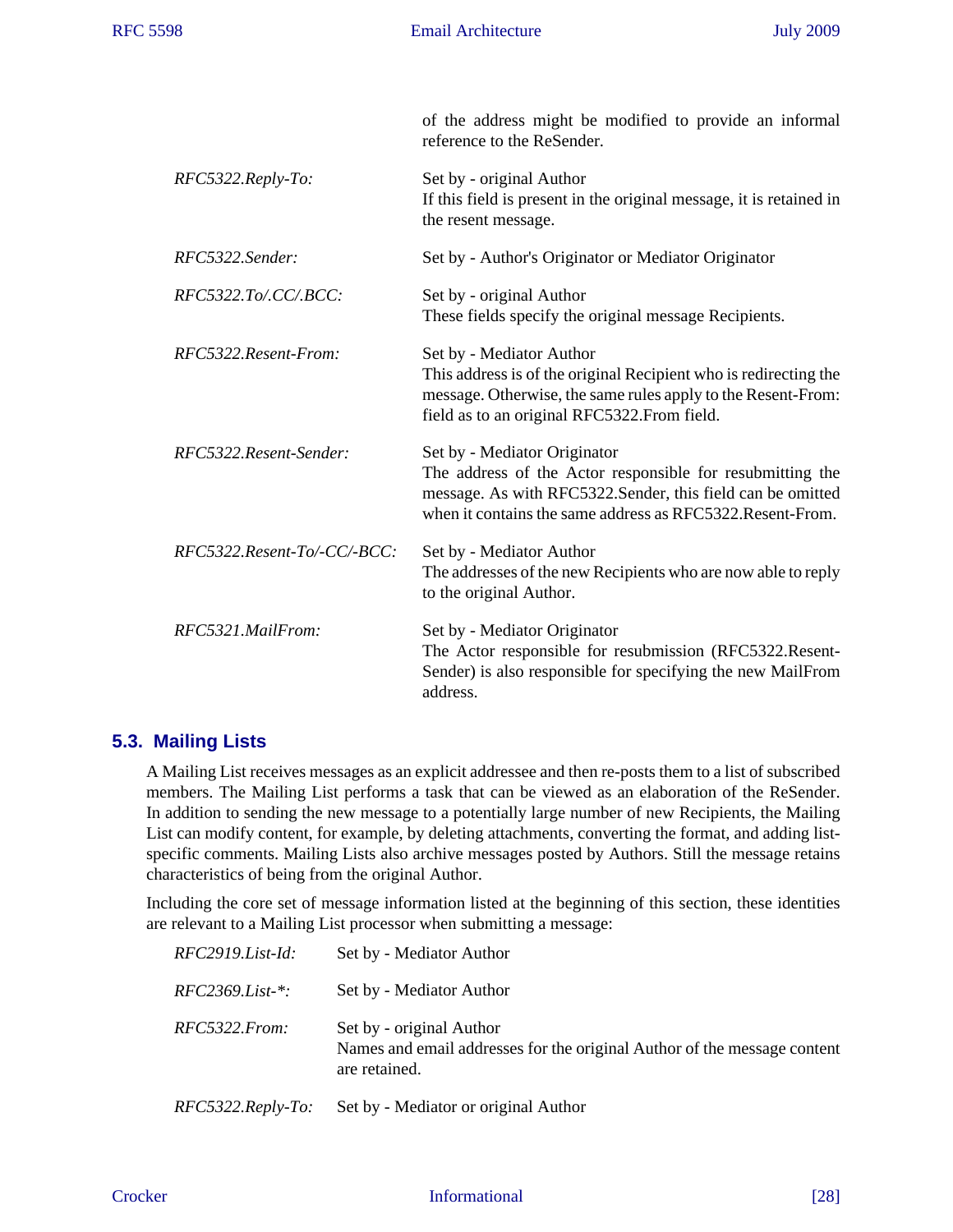|                   | Although problematic, it is common for a Mailing List to assign its own<br>addresses to the Reply-To: header field of messages that it posts. This<br>assignment is intended to ensure that replies go to all list members, rather<br>than to only the original Author. As a User Actor, a Mailing List is the<br>Author of the new message and can legitimately set the Reply-To: value.<br>As a Mediator attempting to represent the message on behalf of its original<br>Author, creating or modifying a Reply-To: field can be viewed as violating<br>that Author's intent. When the Reply-To is modified in this way, a reply<br>that is meant only for the original Author will instead go to the entire list.<br>When the Mailing List does not set the field, a reply meant for the entire<br>list can instead go only to the original Author. At best, either choice is a<br>matter of group culture for the particular list. |
|-------------------|----------------------------------------------------------------------------------------------------------------------------------------------------------------------------------------------------------------------------------------------------------------------------------------------------------------------------------------------------------------------------------------------------------------------------------------------------------------------------------------------------------------------------------------------------------------------------------------------------------------------------------------------------------------------------------------------------------------------------------------------------------------------------------------------------------------------------------------------------------------------------------------------------------------------------------------|
| RFC5322.Sender:   | Set by - Author Originator or Mediator Originator<br>This field usually specifies the address of the Actor responsible for Mailing<br>List operations. Mailing Lists that operate in a manner similar to a simple<br>MTA Relay preserve as much of the original handling information as<br>possible, including the original RFC5322.Sender field. (Note that this<br>mode of operation causes the Mailing List to behave much like an Alias,<br>with a possible difference in number of new addressees.)                                                                                                                                                                                                                                                                                                                                                                                                                               |
| RFC5322.To/.CC:   | Set by - original Author<br>These fields usually contain the original list of Recipient addresses.                                                                                                                                                                                                                                                                                                                                                                                                                                                                                                                                                                                                                                                                                                                                                                                                                                     |
| RFC5321.MailFrom: | Set by - Mediator Originator<br>Because a Mailing List can modify the content of a message in any way,<br>it is responsible for that content; that is, it is an Author. As such, the<br>Return Address is specified by the Mailing List. Although it is plausible<br>for the Mailing List to reuse the Return Address employed by the original<br>Originator, notifications sent to that address after a message has been<br>processed by a Mailing List could be problematic.                                                                                                                                                                                                                                                                                                                                                                                                                                                         |

## <span id="page-28-0"></span>**5.4. Gateways**

<span id="page-28-1"></span>A Gateway performs the basic routing and transfer work of message relaying, but it also is permitted to modify content, structure, address, or attributes as needed to send the message into a messaging environment that operates under different standards or potentially incompatible policies. When a Gateway connects two differing messaging services, its role is easy to identify and understand. When it connects environments that follow similar technical standards, but significantly different administrative policies, it is easy to view a Gateway as merely an MTA.

The critical distinction between an MTA and a Gateway is that a Gateway can make substantive changes to a message to map between the standards. In virtually all cases, this mapping results in some degree of semantic loss. The challenge of Gateway design is to minimize this loss. Standardized Gateways to Internet Mail are facsimile [\[RFC4143\]](#page-34-5), voicemail [\[RFC3801\]](#page-34-1), and the Multimedia Messaging Service (MMS) [\[RFC4356\]](#page-34-8).

A Gateway can set any identity field available to an MUA. Including the core set of message information listed at the beginning of this section, these identities are typically relevant to Gateways:

<span id="page-28-4"></span><span id="page-28-3"></span><span id="page-28-2"></span>*RFC5322.From:* Set by - original Author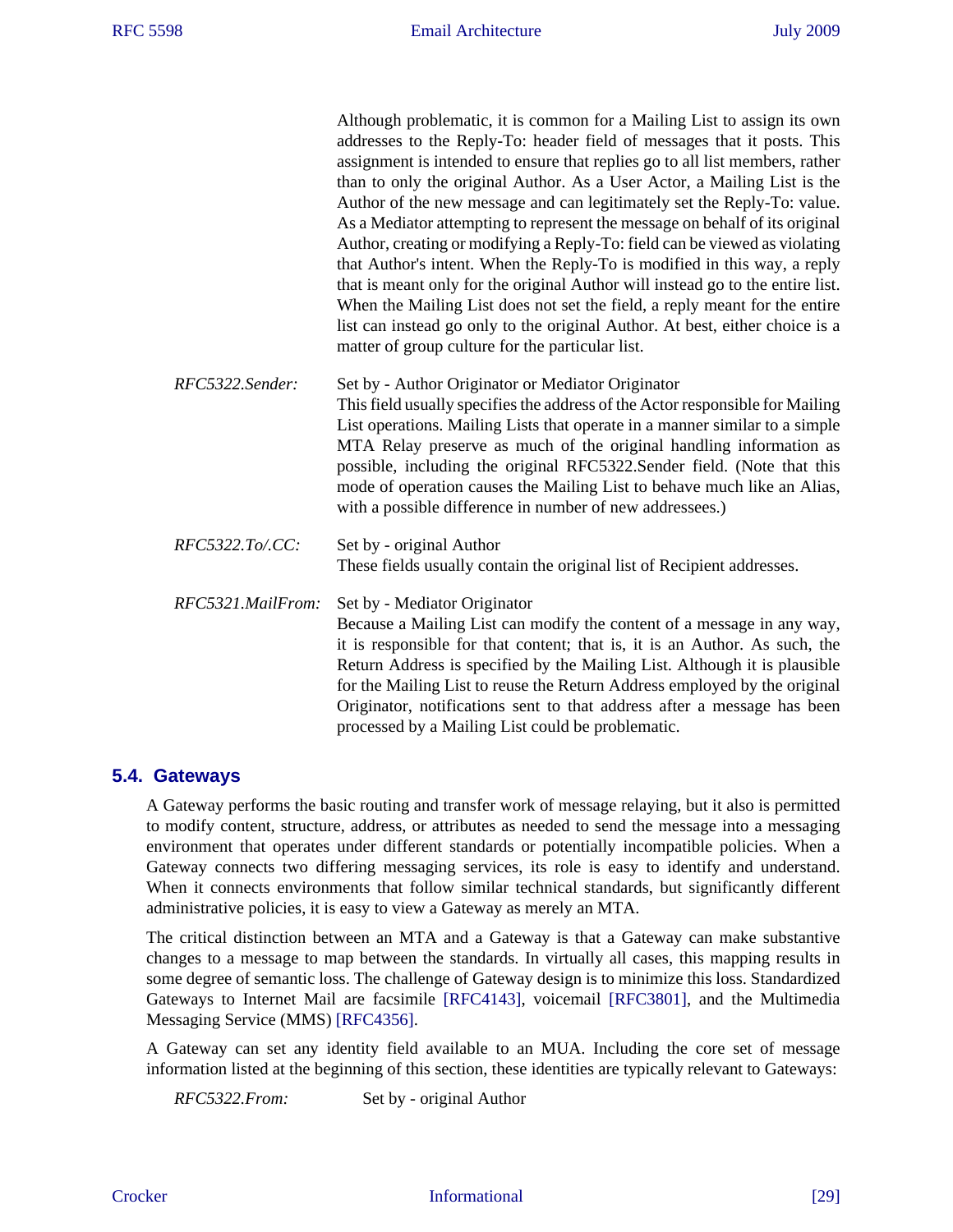|                      | Names and addresses for the original Author of the message content<br>are retained. As for all original addressing information in the message,<br>the Gateway can translate addresses as required to continue to be useful<br>in the target environment. |
|----------------------|----------------------------------------------------------------------------------------------------------------------------------------------------------------------------------------------------------------------------------------------------------|
| $RFC5322. Reply-To.$ | Set by - original Author<br>It is best for a Gateway to retain this information, if it is present. The<br>ability to perform a successful reply by a Recipient is a typical test of<br>Gateway functionality.                                            |
| RFC5322.Sender:      | Set by - Author Originator or Mediator Originator<br>This field can retain the original value or can be set to a new address.                                                                                                                            |
| RFC5322.To/.CC/.BCC: | Set by - original Recipient<br>These fields usually retain their original addresses.                                                                                                                                                                     |
| RFC5321.MailFrom:    | Set by - Author Originator or Mediator Originator<br>The Actor responsible for handling the message can specify a new<br>address to receive handling notices.                                                                                            |

# <span id="page-29-0"></span>**5.5. Boundary Filter**

<span id="page-29-1"></span>To enforce security boundaries, organizations can subject messages to analysis for conformance with its safety policies. An example is detection of content classed as spam or a virus. A filter might alter the content to render it safe, such as by removing content deemed unacceptable. Typically, these actions add content to the message that records the actions.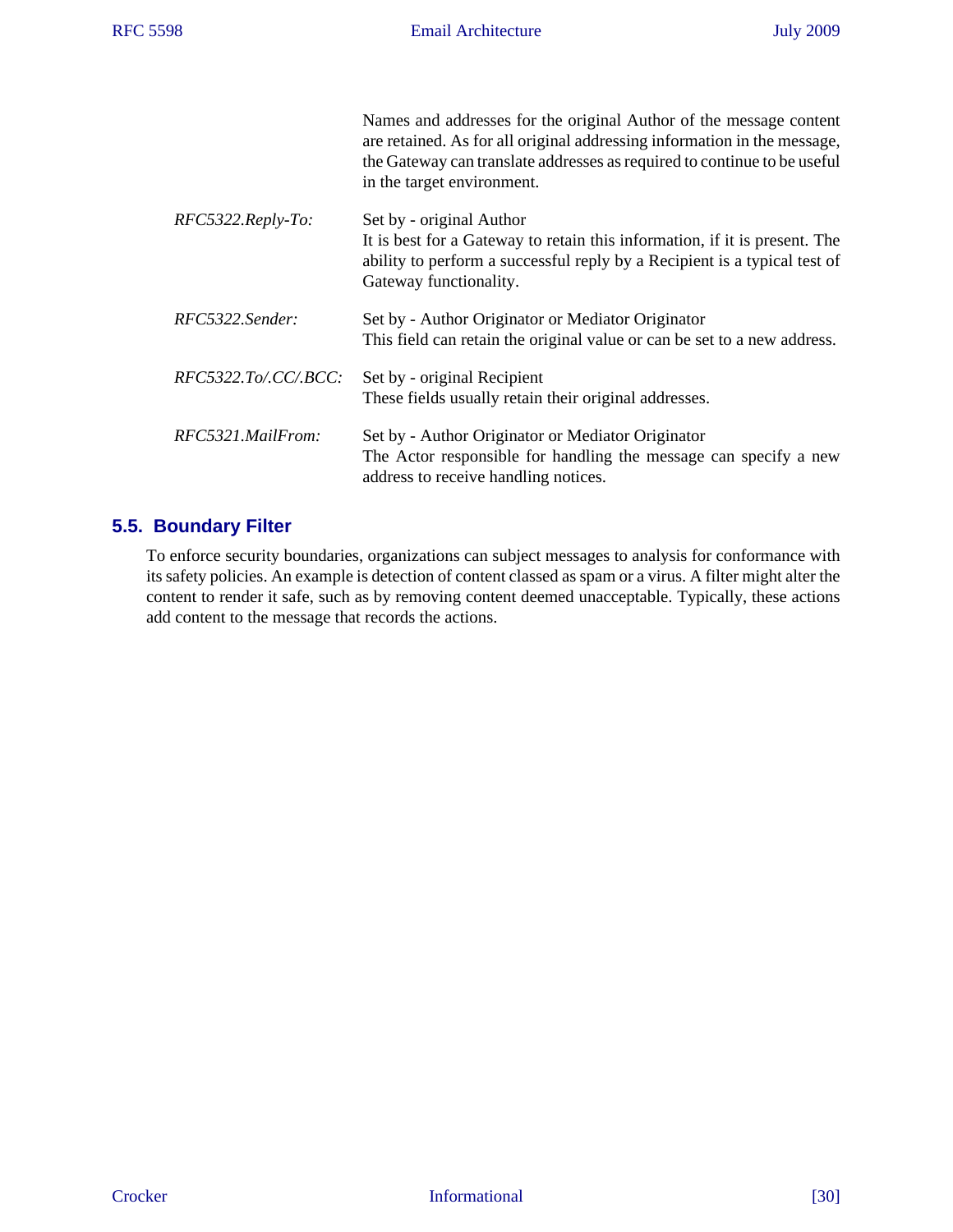# <span id="page-30-0"></span>**6. Considerations**

## <span id="page-30-1"></span>**6.1. Security Considerations**

This document describes the existing Internet Mail architecture. It introduces no new capabilities. The security considerations of this deployed architecture are documented extensively in the technical specifications referenced by this document. These specifications cover classic security topics, such as authentication and privacy. For example, email-transfer protocols can use standardized mechanisms for operation over authenticated and/or encrypted links, and message content has similar protection standards available. Examples of such mechanisms include SMTP-TLS [\[RFC3207\]](#page-34-9), SMTP-Auth [\[RFC4954\]](#page-34-10), OpenPGP [\[RFC4880\]](#page-34-11), and S/MIME [\[RFC3851\].](#page-34-12)

<span id="page-30-22"></span><span id="page-30-21"></span><span id="page-30-18"></span><span id="page-30-16"></span>The core of the Internet Mail architecture does not impose any security requirements or functions on the end-to-end or hop-by-hop components. For example, it does not require participant authentication and does not attempt to prevent data disclosure.

<span id="page-30-31"></span><span id="page-30-30"></span><span id="page-30-27"></span><span id="page-30-19"></span><span id="page-30-6"></span><span id="page-30-4"></span>Particular message attributes might expose specific security considerations. For example, the blind carbon copy feature of the architecture invites disclosure concerns, as discussed in Section 7.2 of [\[RFC5321\]](#page-33-3) and Section 5 of [\[RFC5322\].](#page-33-6) Transport of text or non-text content in this architecture has security considerations that are discussed in [\[RFC5322\],](#page-33-6) [\[RFC2045\],](#page-32-2) [\[RFC2046\]](#page-32-8), and [\[RFC4288\];](#page-33-11) also, security considerations are present for some of the media types registered with IANA.

<span id="page-30-25"></span><span id="page-30-17"></span><span id="page-30-12"></span>Agents that automatically respond to email raise significant security considerations, as discussed in [\[RFC3834\].](#page-32-18) Gateway behaviors affect end-to-end security services, as discussed in [\[RFC2480\]](#page-33-23). Security considerations for boundary filters are discussed in [\[RFC5228\].](#page-33-13)

<span id="page-30-28"></span><span id="page-30-13"></span>See Section 7.1 of [\[RFC5321\]](#page-33-3) for a discussion of the topic of origination validation. As mentioned in [Section 4.1.4](#page-17-0), it is common practice for components of this architecture to use the RFC0791.SourceAddr to make policy decisions [\[RFC2505\]](#page-33-9), although the address can be "spoofed". It is possible to use it without authorization. SMTP and Submission authentication [\(\[RFC4409\]](#page-33-17), [\[RFC4954\]](#page-34-10)) provide more secure alternatives.

<span id="page-30-23"></span><span id="page-30-20"></span><span id="page-30-15"></span><span id="page-30-14"></span>The discussion of trust boundaries, ADMDs, Actors, roles, and responsibilities in this document highlights the relevance and potential complexity of security factors for operation of an Internet Mail service. The core design of Internet Mail to encourage open and casual exchange of messages has met with scaling challenges, as the population of email participants has grown to include those with problematic practices. For example, spam, as defined in [\[RFC2505\],](#page-33-9) is a by-product of this architecture. A number of Standards Track or BCP documents on the subject have been issued (see [\[RFC2505\]](#page-33-9), [\[RFC5068\]](#page-34-4), and [\[RFC5235\]](#page-34-13)).

## <span id="page-30-24"></span><span id="page-30-2"></span>**6.2. Internationalization**

<span id="page-30-32"></span><span id="page-30-29"></span><span id="page-30-26"></span><span id="page-30-3"></span>The core Internet email standards are based on the use of US-ASCII -- that is, SMTP [\[RFC5321\]](#page-33-3) and IMF [\[RFC5322\],](#page-33-6) as well as their predecessors. They describe the transport and composition of messages as composed strictly of US-ASCII 7-bit encoded characters. The standards have been incrementally enhanced to allow for characters outside of this limited set, while retaining mechanisms for backwards-compatibility. Specifically:

<span id="page-30-11"></span><span id="page-30-10"></span><span id="page-30-9"></span><span id="page-30-8"></span><span id="page-30-7"></span><span id="page-30-5"></span>• The MIME specifications [\(\[RFC2045\]](#page-32-2), [\[RFC2046\]](#page-32-8), [\[RFC2047\],](#page-32-9) [\[RFC2049\]](#page-32-10)) allow for the use of coded character sets and character-encoding schemes ("charsets" in MIME terminology) other than US-ASCII. MIME's [\[RFC2046\]](#page-32-8) allows the textual content of a message to have a label affixed that specifies the charset used in that content. Equally, MIME's [\[RFC2047\]](#page-32-9) allows the textual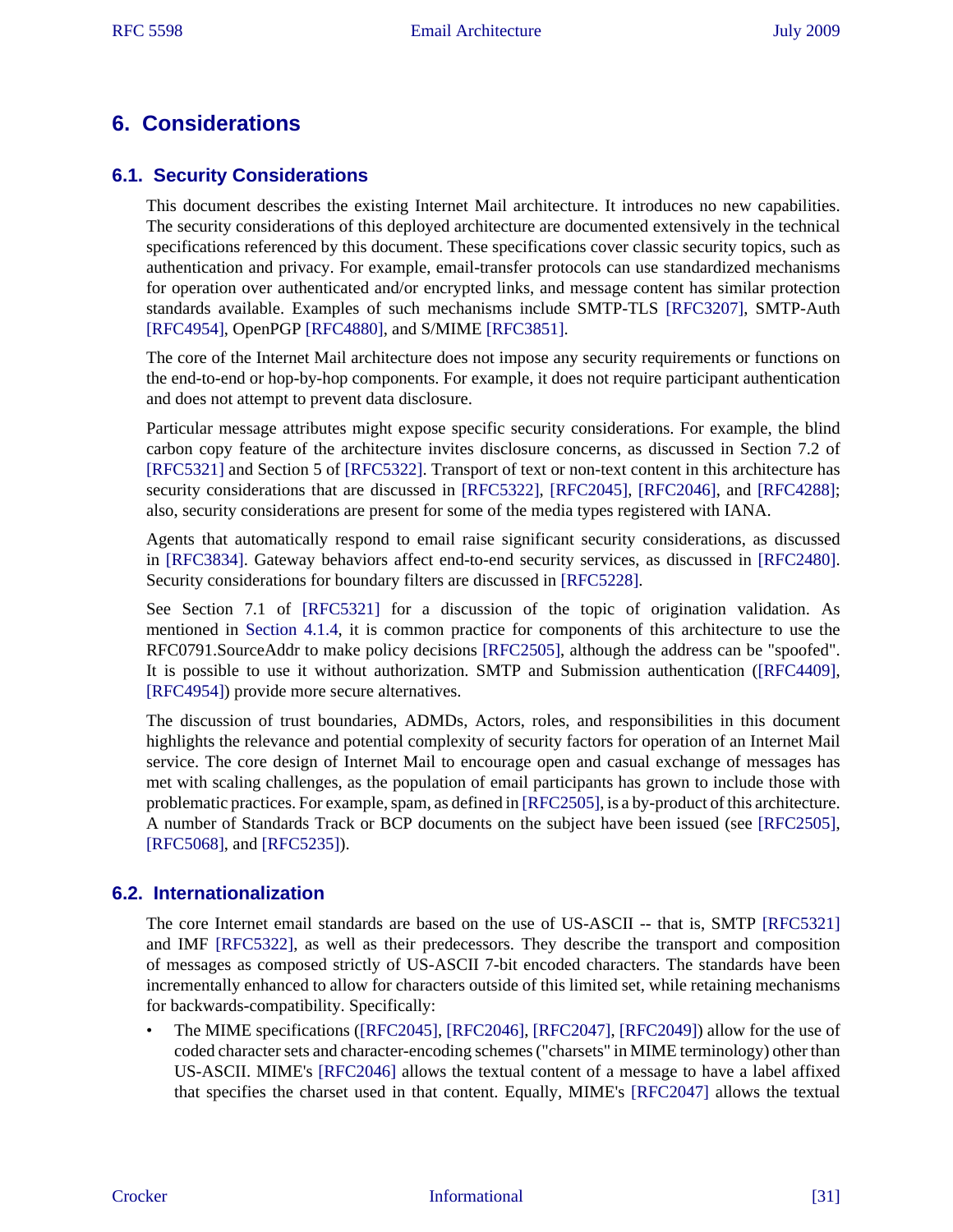<span id="page-31-7"></span><span id="page-31-3"></span><span id="page-31-2"></span>content of certain header fields in a message to be similarly labeled. However, since messages might be transported over SMTP implementations only capable of transporting 7-bit encoded characters, MIME's [\[RFC2045\]](#page-32-2) also provides for "content transfer encoding" so that characters of other charsets can be re-encoded as an overlay to US-ASCII.

- <span id="page-31-4"></span><span id="page-31-1"></span>• MIME's [\[RFC2045\]](#page-32-2) allows for the textual content of a message to be in an 8-bit character-encoding scheme. In order to transport these without re-encoding them, the SMTP specification supports an option [\[RFC1652\]](#page-33-24) that permits the transport of such textual content. However, the [\[RFC1652\]](#page-33-24) option does not address the use of 8-bit content in message header fields, and therefore [\[RFC2047\]](#page-32-9) encoding is still required for those.
- <span id="page-31-13"></span><span id="page-31-12"></span>• A series of experimental protocols on Email Address Internationalization (EAI) have been released that extend SMTP and IMF to allow for 8-bit encoded characters to appear in addresses and other information throughout the header fields of messages. [\[RFC5335\]](#page-34-14) specifies the format of such message header fields (which encode the characters in UTF-8), and [\[RFC5336\]](#page-34-15) specifies an SMTP option for the transport of these messages.
- <span id="page-31-6"></span><span id="page-31-5"></span>• MIME's [\[RFC2045\]](#page-32-2) and [\[RFC2046\]](#page-32-8) allow for the transport of true multimedia material; such material enables internationalization because it is not restricted to any particular language or locale.
- <span id="page-31-11"></span><span id="page-31-10"></span><span id="page-31-9"></span><span id="page-31-8"></span>• The formats for Delivery Status Notifications (DSNs — [\[RFC3462\]](#page-32-21), [\[RFC3463\]](#page-32-22), [\[RFC3464\]](#page-34-7)) and Message Disposition Notifications (MDNs — [\[RFC3798\]\)](#page-32-12) include both a structured and unstructured representation of the notification. In the event that the unstructured representation is in the wrong language or is otherwise unsuitable for use, this allows an MUA to construct its own appropriately localized representation of notification for display to the User.
- <span id="page-31-0"></span>• POP and IMAP have no difficulties with handling MIME messages, including ones containing 8bit, and therefore are not a source of internationalization issues.

Hence, the use of UTF-8 is fully established in existing Internet Mail. However, support for longstanding encoding forms is retained and is still used.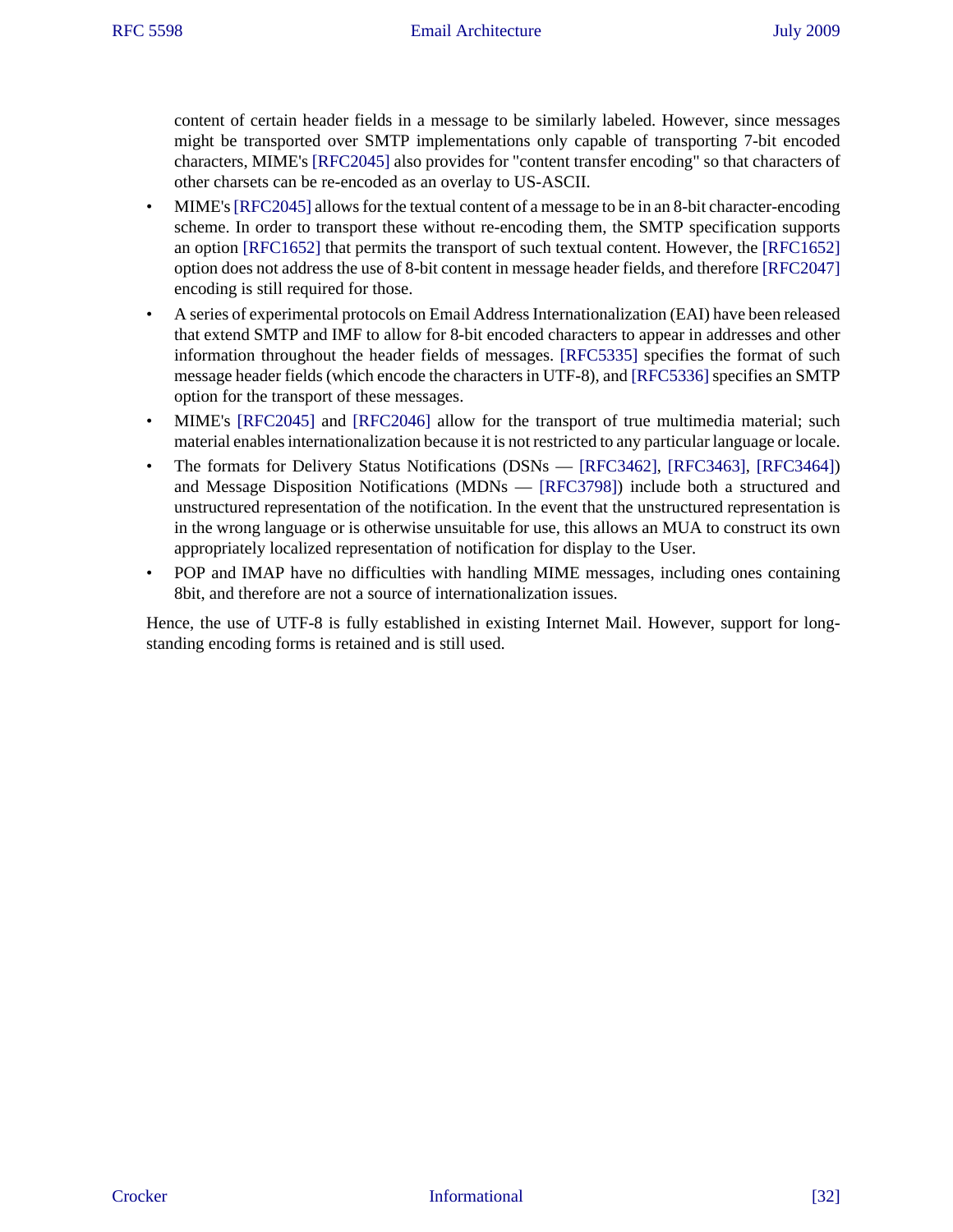# <span id="page-32-0"></span>**7. References**

#### <span id="page-32-1"></span>**7.1. Normative References**

- <span id="page-32-16"></span>[RFC0791] Postel, J., "*[Internet Protocol](http://tools.ietf.org/html/rfc791.txt)"*, RFC 791, September 1981.
- <span id="page-32-4"></span>[RFC1034] Mockapetris, P., "[Domain names - concepts and facilities](http://tools.ietf.org/html/rfc1034.txt)", STD 13, RFC 1034, November 1987.
- <span id="page-32-5"></span>[RFC1035] Mockapetris, P., "[Domain names - implementation and specification"](http://tools.ietf.org/html/rfc1035.txt), STD 13, RFC 1035, November 1987.
- <span id="page-32-20"></span>[RFC1939] Myers, J.G. and M.T. Rose, "[Post Office Protocol - Version 3](http://tools.ietf.org/html/rfc1939.txt)", STD 53, RFC 1939, May 1996.
- <span id="page-32-2"></span>[RFC2045] Freed, N. and N.S. Borenstein, ["Multipurpose Internet Mail Extensions \(MIME\) Part One:](http://tools.ietf.org/html/rfc2045.txt) [Format of Internet Message Bodies"](http://tools.ietf.org/html/rfc2045.txt), RFC 2045, November 1996.
- <span id="page-32-8"></span>[RFC2046] Freed, N. and N. Borenstein, ["Multipurpose Internet Mail Extensions \(MIME\) Part Two:](http://tools.ietf.org/html/rfc2046.txt) [Media Types](http://tools.ietf.org/html/rfc2046.txt)", RFC 2046, November 1996.
- <span id="page-32-9"></span>[RFC2047] Moore, K., ["MIME \(Multipurpose Internet Mail Extensions\) Part Three: Message Header](http://tools.ietf.org/html/rfc2047.txt) [Extensions for Non-ASCII Text](http://tools.ietf.org/html/rfc2047.txt)", RFC 2047, November 1996.
- <span id="page-32-10"></span>[RFC2049] Freed, N. and N.S. Borenstein, ["Multipurpose Internet Mail Extensions \(MIME\) Part Five:](http://tools.ietf.org/html/rfc2049.txt) [Conformance Criteria and Examples](http://tools.ietf.org/html/rfc2049.txt)", RFC 2049, November 1996.
- <span id="page-32-6"></span>[RFC2181] Elz, R. and R. Bush, "[Clarifications to the DNS Specification"](http://tools.ietf.org/html/rfc2181.txt), RFC 2181, July 1997.
- <span id="page-32-15"></span>[RFC2369] Neufeld, G. and J.D. Baer, "[The Use of URLs as Meta-Syntax for Core Mail List](http://tools.ietf.org/html/rfc2369.txt) [Commands and their Transport through Message Header Fields](http://tools.ietf.org/html/rfc2369.txt)", RFC 2369, July 1998.
- <span id="page-32-19"></span>[RFC2645] Gellens, R., "[On-Demand Mail Relay \(ODMR\) SMTP with Dynamic IP Addresses](http://tools.ietf.org/html/rfc2645.txt)", RFC 2645, August 1999.
- <span id="page-32-14"></span>[RFC2919] Chandhok, R. and G. Wenger, "[List-Id: A Structured Field and Namespace for the](http://tools.ietf.org/html/rfc2919.txt) [Identification of Mailing Lists](http://tools.ietf.org/html/rfc2919.txt)", RFC 2919, March 2001.
- <span id="page-32-3"></span>[RFC3192] Allocchio, C., ["Minimal FAX address format in Internet Mail"](http://tools.ietf.org/html/rfc3192.txt), RFC 3192, October 2001.
- <span id="page-32-13"></span>[RFC3297] Klyne, G., Iwazaki, R., and D. Crocker, ["Content Negotiation for Messaging Services based](http://tools.ietf.org/html/rfc3297.txt) [on Email"](http://tools.ietf.org/html/rfc3297.txt), RFC 3297, July 2002.
- <span id="page-32-7"></span>[RFC3458] Burger, E., Candell, E., Eliot, C., and G. Klyne, "[Message Context for Internet Mail"](http://tools.ietf.org/html/rfc3458.txt), RFC 3458, January 2003.
- <span id="page-32-11"></span>[RFC3461] Moore, K., ["Simple Mail Transfer Protocol \(SMTP\) Service Extension for Delivery Status](http://tools.ietf.org/html/rfc3461.txt) [Notifications \(DSNs\)](http://tools.ietf.org/html/rfc3461.txt)", RFC 3461, January 2003.
- <span id="page-32-21"></span>[RFC3462] Vaudreuil, G., "[The Multipart/Report Content Type for the Reporting of Mail System](http://tools.ietf.org/html/rfc3462.txt) [Administrative Messages](http://tools.ietf.org/html/rfc3462.txt)", RFC 3462, January 2003.
- <span id="page-32-22"></span>[RFC3463] Vaudreuil, G., "[Enhanced Mail System Status Codes"](http://tools.ietf.org/html/rfc3463.txt), RFC 3463, January 2003.
- <span id="page-32-17"></span>[RFC3501] Crispin, M., "[Internet Message Access Protocol - Version 4rev1](http://tools.ietf.org/html/rfc3501.txt)", RFC 3501, March 2003.
- <span id="page-32-12"></span>[RFC3798] Hansen, T. and G. Vaudreuil, ["Message Disposition Notification](http://tools.ietf.org/html/rfc3798.txt)", RFC 3798, May 2004.
- <span id="page-32-18"></span>[RFC3834] Moore, K., ["Recommendations for Automatic Responses to Electronic Mail"](http://tools.ietf.org/html/rfc3834.txt), RFC 3834, August 2004.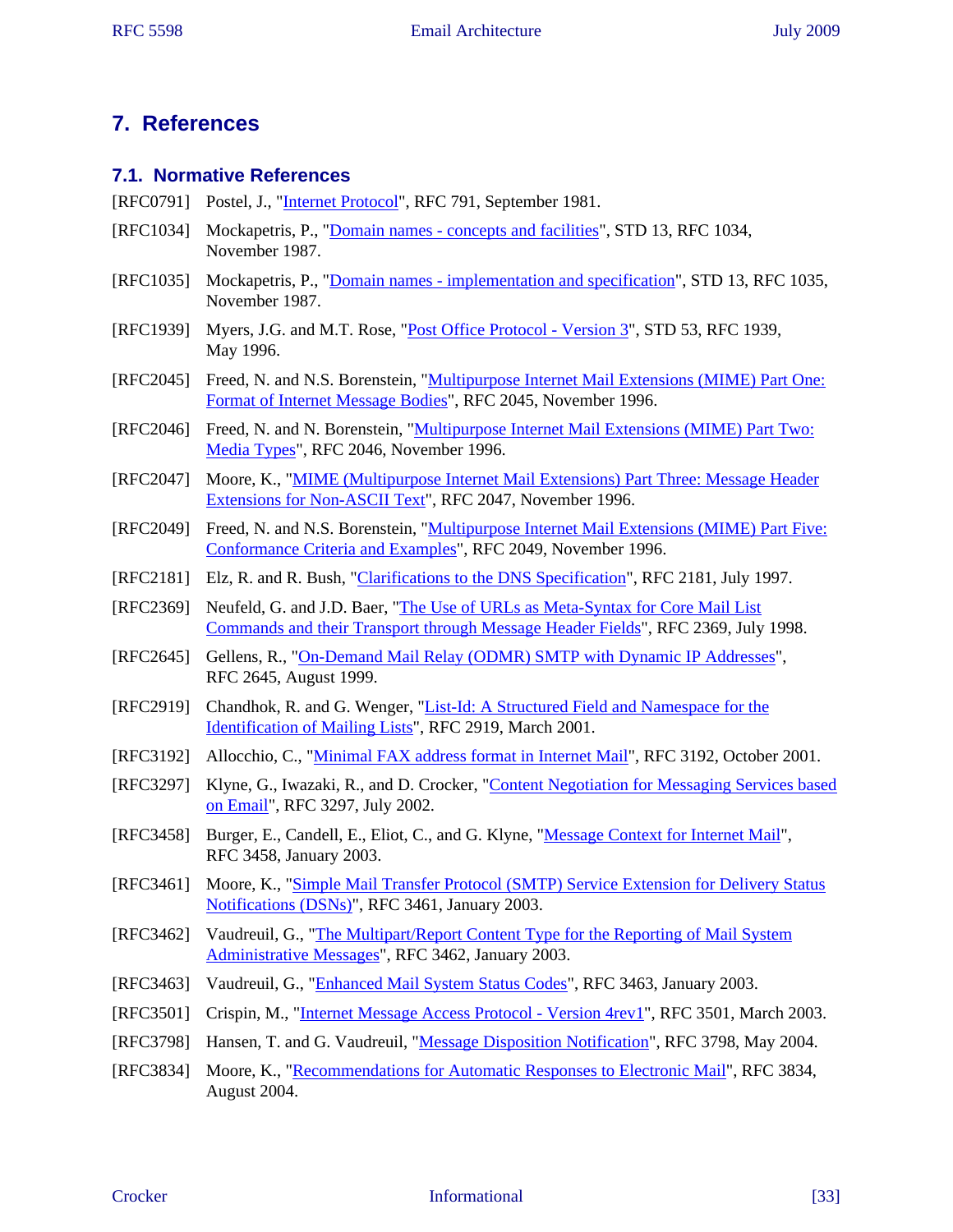- <span id="page-33-14"></span>[RFC3864] Klyne, G., Nottingham, M., and J. Mogul, "[Registration Procedures for Message Header](http://tools.ietf.org/html/rfc3864.txt) [Fields](http://tools.ietf.org/html/rfc3864.txt)", RFC 3864, September 2004.
- <span id="page-33-15"></span>[RFC4021] Klyne, G. and J. Palme, ["Registration of Mail and MIME Header Fields"](http://tools.ietf.org/html/rfc4021.txt), RFC 4021, March 2005.
- <span id="page-33-11"></span>[RFC4288] Freed, N., Klensin, J., and J. Postel, "[Media Type Specifications and Registration](http://tools.ietf.org/html/rfc4288.txt) [Procedures](http://tools.ietf.org/html/rfc4288.txt)", BCP 13, RFC 4288, December 2005.
- <span id="page-33-12"></span>[RFC4289] Freed, N., Klensin, J., and J. Postel, "[Multipurpose Internet Mail Extensions \(MIME\) Part](http://tools.ietf.org/html/rfc4289.txt) [Four: Registration Procedures](http://tools.ietf.org/html/rfc4289.txt)", BCP 13, RFC 4289, December 2005.
- <span id="page-33-17"></span>[RFC4409] Gellens, R. and J.C. Klensin, ["Message Submission for Mail"](http://tools.ietf.org/html/rfc4409.txt), RFC 4409, April 2006.
- <span id="page-33-16"></span>[RFC4550] Maes, S., Isode Ltd. , "Internet Email to Support Diverse Service Environments (Lemonade) Profile", June 2006.
- <span id="page-33-13"></span>[RFC5228] Showalter, T., ["Sieve: A Mail Filtering Language"](http://tools.ietf.org/html/rfc5228.txt), RFC 5228.
- <span id="page-33-19"></span>[RFC5248] Hansen, T. and J. Klensin, "[A Registry for SMTP Enhanced Mail System Status Codes"](http://tools.ietf.org/html/rfc5248.txt), RFC 5248, June 2008.
- <span id="page-33-3"></span>[RFC5321] Klensin, J., ["Simple Mail Transfer Protocol"](http://tools.ietf.org/html/rfc5321.txt), RFC 5321, October 2008.
- <span id="page-33-6"></span>[RFC5322] Resnick, P., Ed., "[Internet Message Format"](http://tools.ietf.org/html/rfc5322.txt), RFC 5322, October 2008.

## <span id="page-33-0"></span>**7.2. Informative References**

- <span id="page-33-4"></span>[RFC0733] Crocker, D.H., Vittal, J.J., Pogran, K.T., and D.A. Henderson, ["Standard for the Format of](http://tools.ietf.org/html/rfc733.txt) [ARPA Network Text Messages"](http://tools.ietf.org/html/rfc733.txt), RFC 733, November 1977.
- <span id="page-33-1"></span>[RFC0821] Postel, J.B., "[Simple Mail Transfer Protocol"](http://tools.ietf.org/html/rfc821.txt), STD 10, RFC 821, August 1982.
- <span id="page-33-5"></span>[RFC0822] Crocker, D.H., "[Standard for the format of ARPA Internet text messages](http://tools.ietf.org/html/rfc822.txt)", STD 11, RFC 822, August 1982.
- <span id="page-33-7"></span>[RFC1506] Houttuin, J., ["A Tutorial on Gatewaying between X.400 and Internet Mail](http://tools.ietf.org/html/rfc1506.txt)", RFC 1506, August 1993.
- <span id="page-33-24"></span>[RFC1652] Klensin, J., Freed, N., Ed., Rose, M., Stefferud, E., and D. Crocker, "**SMTP Service** [Extension for 8bit-MIMEtransport"](http://tools.ietf.org/html/rfc1652.txt), RFC 1652, July 1994.
- <span id="page-33-22"></span>[RFC1733] Crispin, M., "Distributed Electronic Models in IMAP4", December 1994.
- <span id="page-33-8"></span>[RFC1767] Crocker, D., ["MIME Encapsulation of EDI Objects](http://tools.ietf.org/html/rfc1767.txt)", RFC 1767, March 1995.
- <span id="page-33-21"></span>[RFC1985] De Winter, J., "SMTP Service Extension for Remote Message Queue Starting", August 1996.
- <span id="page-33-20"></span>[RFC2033] Myers, J.G., "[Local Mail Transfer Protocol](http://tools.ietf.org/html/rfc2033.txt)", RFC 2033, October 1996.
- <span id="page-33-10"></span>[RFC2142] Crocker, D., ["Mailbox Names for Common services, Roles and Functions](http://tools.ietf.org/html/rfc2142.txt)", RFC 2142, May 1997.
- <span id="page-33-18"></span>[RFC2442] Freed, N., Newman, D., Belissen, J., and M. Hoy, "[The Batch SMTP Media Type](http://tools.ietf.org/html/rfc2442.txt)", RFC 2442, November 1998.
- <span id="page-33-23"></span>[RFC2480] Freed, N., "[Gateways and MIME Security Multiparts](http://tools.ietf.org/html/rfc2480.txt)", RFC 2480, January 1999.
- <span id="page-33-9"></span>[RFC2505] Lindberg, G., ["Anti-Spam Recommendations for SMTP MTAs](http://tools.ietf.org/html/rfc2505.txt)", RFC 2505, February 1999.
- <span id="page-33-2"></span>[RFC2821] Klensin, J., ["Simple Mail Transfer Protocol"](http://tools.ietf.org/html/rfc2821.txt), RFC 2821, April 2001.

#### Crocker Informational [34]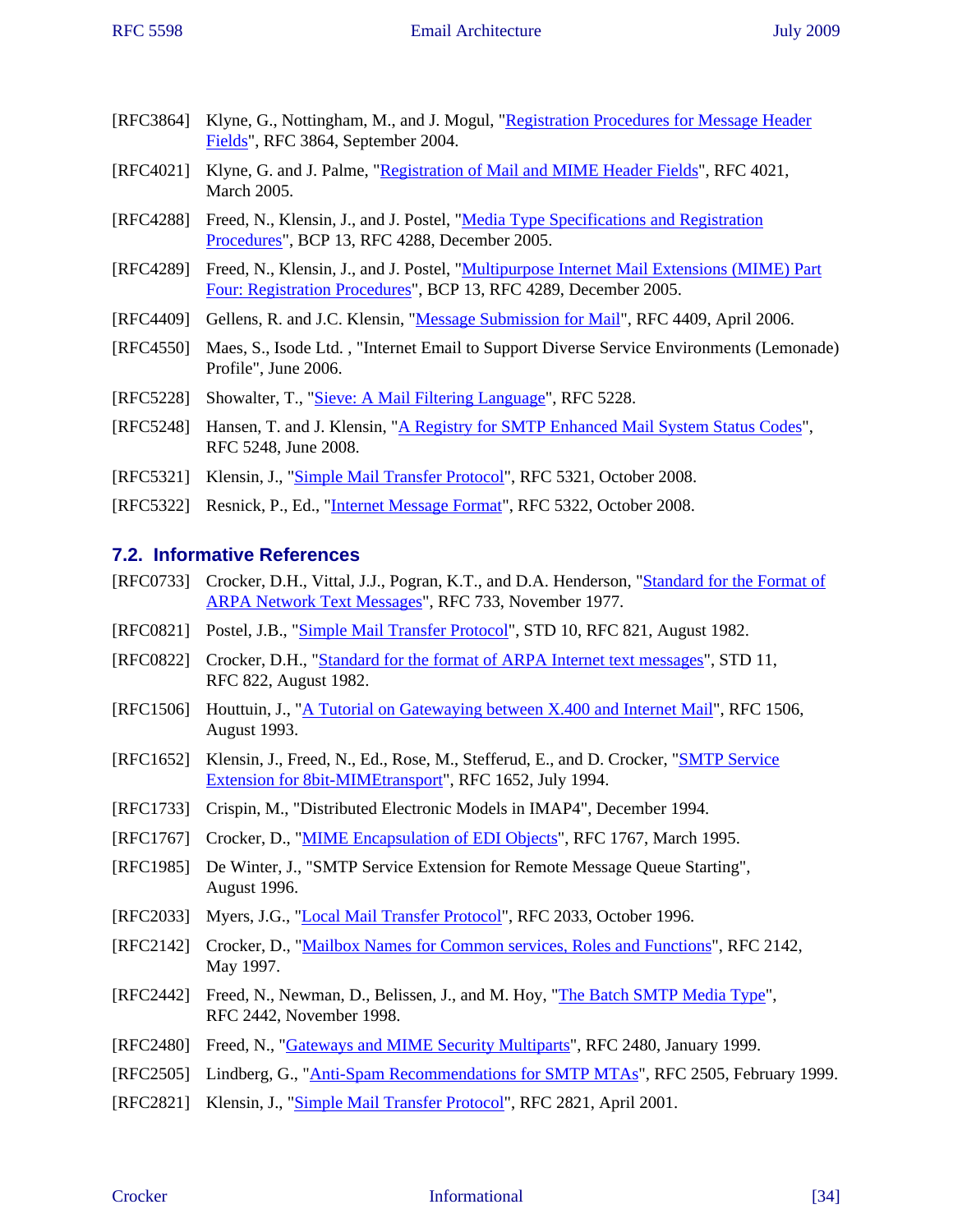- <span id="page-34-0"></span>[RFC2822] Resnick, P., ["Internet Message Format](http://tools.ietf.org/html/rfc2822.txt)", RFC 2822, April 2001.
- <span id="page-34-9"></span>[RFC3207] Hoffman, P., "[SMTP Service Extension for Secure SMTP over Transport Layer Security](http://tools.ietf.org/html/rfc3207.txt)", RFC 3207, February 2002.
- <span id="page-34-7"></span>[RFC3464] Moore, K. and G. Vaudreuil, "[An Extensible Message Format for Delivery Status](http://tools.ietf.org/html/rfc3464.txt) [Notifications"](http://tools.ietf.org/html/rfc3464.txt), RFC 3464, January 2003.
- <span id="page-34-1"></span>[RFC3801] Vaudreuil, G.M. and G.W. Parsons, ["Voice Profile for Internet Mail - version 2 \(VPIMv2\)"](http://tools.ietf.org/html/rfc3801.txt), RFC 3801, June 2004.
- <span id="page-34-12"></span>[RFC3851] Ramsdell, B., Ed., ["Secure/Multipurpose Internet Mail Extensions \(S/MIME\) Version 3.1](http://tools.ietf.org/html/rfc3851.txt) [Message Specification"](http://tools.ietf.org/html/rfc3851.txt), RFC 3851, July 2004.
- <span id="page-34-6"></span>[RFC3885] Allman, E. and T. Hansen, ["SMTP Service Extension for Message Tracking"](http://tools.ietf.org/html/rfc3885.txt), RFC 3885, September 2004.
- <span id="page-34-2"></span>[RFC4142] Crocker, D. and G. Klyne, "Full-mode Fax Profile for Internet Mail: FFPIM", December 2005.
- <span id="page-34-5"></span>[RFC4143] Toyoda, K. and D. Crocker, "[Facsimile Using Internet Mail \(IFAX\) Service of ENUM](http://tools.ietf.org/html/rfc4143.txt)", RFC 4143, November 2005.
- <span id="page-34-8"></span>[RFC4356] Gellens, R., "[Mapping Between the Multimedia Messaging Service \(MMS\) and Internet](http://tools.ietf.org/html/rfc4356.txt) [Mail](http://tools.ietf.org/html/rfc4356.txt)", RFC 4356, January 2006.
- <span id="page-34-11"></span>[RFC4880] Callas, J., Donnerhacke, L., Finney, H., Shaw, D., and R. Thayer, ["OpenPGP Message](http://tools.ietf.org/html/rfc4880.txt) [Format](http://tools.ietf.org/html/rfc4880.txt)", RFC 4880, November 2007.
- <span id="page-34-10"></span>[RFC4954] Siemborski, R., Ed. and A. Melnikov, Ed., "[SMTP Service Extension for Authentication"](http://tools.ietf.org/html/rfc4954.txt), RFC 4954, July 2007.
- <span id="page-34-4"></span>[RFC5068] Hutzler, C., Crocker, D., Resnick, P., Sanderson, R., and E. Allman, "[Email Submission](http://tools.ietf.org/html/rfc5068.txt) [Operations: Access and Accountability Requirements](http://tools.ietf.org/html/rfc5068.txt)", RFC 5068, BCP 134, Nov 2007.
- <span id="page-34-13"></span>[RFC5235] Daboo, C., ["SIEVE Email Filtering: Spamtest and VirusTest Extensions](http://tools.ietf.org/html/rfc5235.txt)", RFC 5235, January 2008.
- <span id="page-34-14"></span>[RFC5335] Abel, Y., Ed., "[Internationalized Email Headers"](http://tools.ietf.org/html/rfc5335.txt), RFC 5335, September 2008.
- <span id="page-34-15"></span>[RFC5336] Yao, J., Ed. and W./ Mao, Ed., "[SMTP Extension for Internationalized Email Addresses](http://tools.ietf.org/html/rfc5336.txt)", RFC 5336, September 2008.
- <span id="page-34-3"></span>[Tussle] Clark, D., Wroclawski, J., Sollins, K., and R. Braden, "Tussle in Cyberspace: Defining Tomorrow's Internet", ACM SIGCOMM, 2002.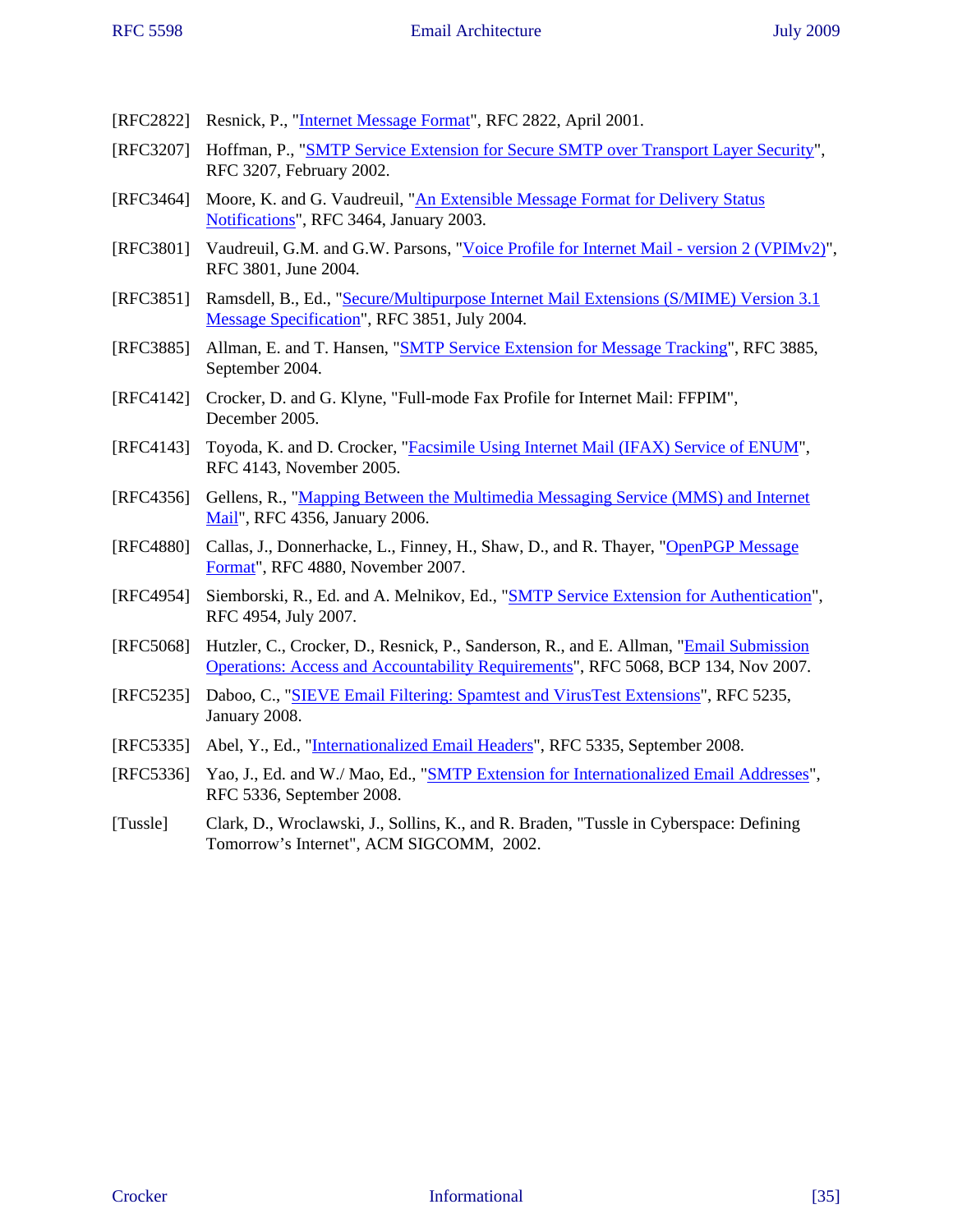# <span id="page-35-0"></span>**A. Acknowledgments**

<span id="page-35-2"></span>This work began in 2004 and has evolved through numerous rounds of community review; it derives from a section in an early version of [\[RFC5068\]](#page-34-4). Over its 5 years of development, the document has gone through 14 incremental versions, with vigorous community review that produced many substantive changes. Review was performed in the IETF and other email technical venues. Although not a formal activity of the IETF, issues with the document's contents were resolved using the classic style of IETF community open, group decision-making. The document is already cited in other work, such as in IMAP and Sieve specifications and in academic classwork. The step of standardizing is useful to provide a solid and stable reference to the Internet's now-complex email service.

<span id="page-35-1"></span>Details of the Originator Actor role was greatly clarified during discussions in the IETF's Marid working group.

Graham Klyne, Pete Resnick, and Steve Atkins provided thoughtful insight on the framework and details of the original drafts, as did Chris Newman for the final versions, while also serving as cognizant Area Director for the document. Tony Hansen served as document shepherd through the IETF process.

Later reviews and suggestions were provided by Eric Allman, Nathaniel Borenstein, Ed Bradford, Cyrus Daboo, Frank Ellermann, Tony Finch, Ned Freed, Eric Hall, Willemien Hoogendoorn, Brad Knowles, John Leslie, Bruce Valdis Kletnieks, Mark E. Mallett, David MacQuigg, Alexey Melnikov, der Mouse, S. Moonesamy, Daryl Odnert, Rahmat M. Samik-Ibrahim, Marshall Rose, Hector Santos, Jochen Topf, Greg Vaudreuil, Patrick Cain, Paul Hoffman, Vijay Gurbani, and Hans Lachman.

Diligent early proof-reading was performed by Bruce Lilly. Diligent professional technical editing was provided by Susan Hunziker.

The final stages of development for this document were guided by a design team comprising Alexey Melnikov, Pete Resnick, Carl S. Gutekunst, Jeff Macdonald, Randall Gellens, Tony Hansen, and Tony Finch. Pete Resnick developed the final version of the section on internationalization.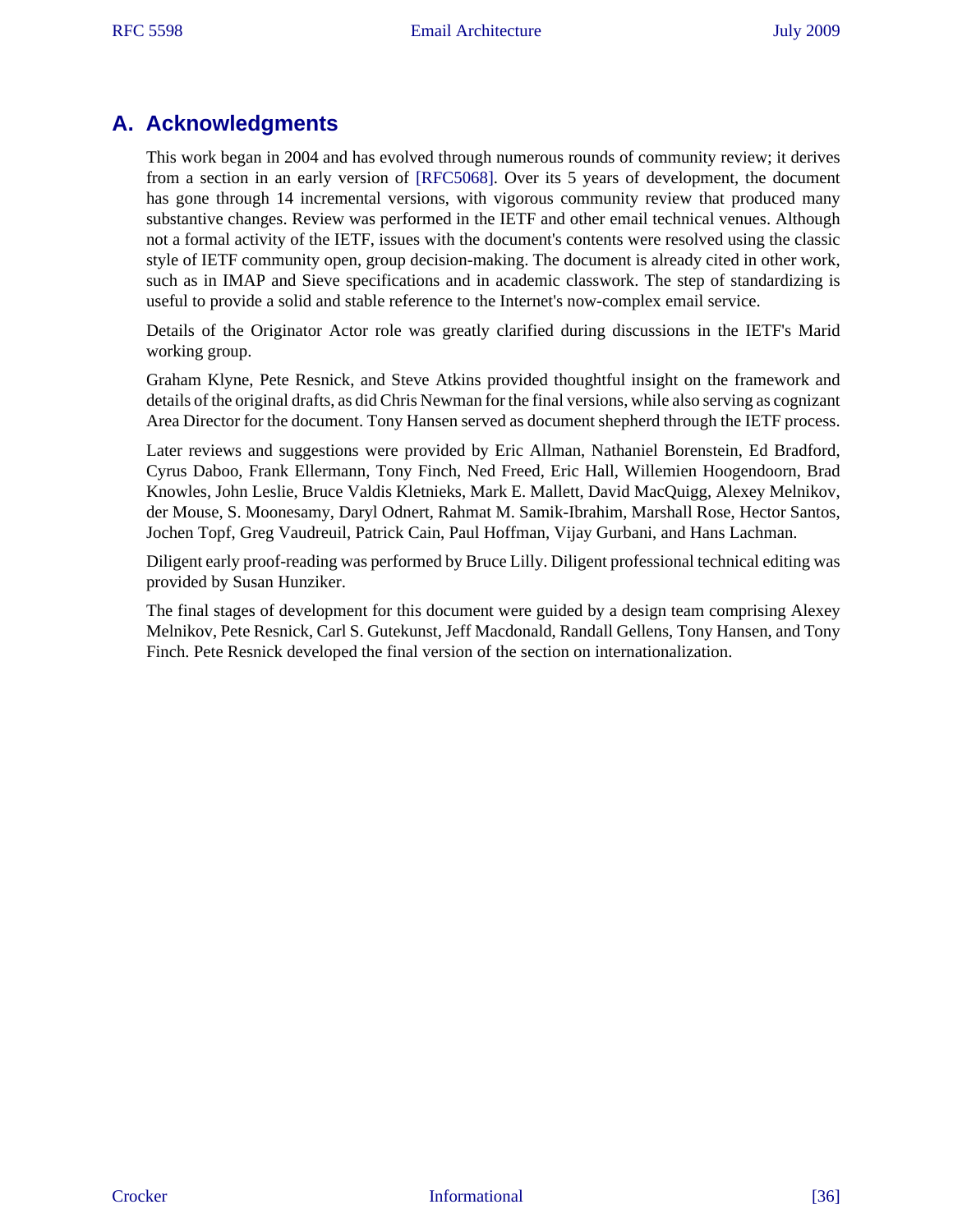# <span id="page-36-0"></span>**Index**

## **7**

7-bit [32](#page-31-0)

## **A**

accountability [8](#page-7-4) accountable [8,](#page-7-5) [9](#page-8-3) actor [5](#page-4-2), [13,](#page-12-1) [18](#page-17-2), [19,](#page-18-0) [21](#page-20-0), [24,](#page-23-2) [26](#page-25-1), [27,](#page-26-2) [28](#page-27-1), [29,](#page-28-1) [30](#page-29-1), [31](#page-30-3), [36](#page-35-1) Actor Administrative [10](#page-9-1) Author [7](#page-6-1) Consumer [10](#page-9-2) Edge [10](#page-9-3) Gateway [9](#page-8-4) Originator [8](#page-7-6) Recipient [7](#page-6-2) Return Handler [7](#page-6-3) Transit [10](#page-9-4) Actors MHS [8](#page-7-7) addr-spec [12](#page-11-4) address addr-spec [12](#page-11-5) local-part [12](#page-11-6) ADMD [8,](#page-7-8) [10](#page-9-5), [10,](#page-9-6) [10](#page-9-7), [10,](#page-9-8) [13](#page-12-2), [17,](#page-16-0) [22](#page-21-1), [27](#page-26-3) Administrative Actors [10](#page-9-9) Administrative Management Domain [8](#page-7-9) aMSA [22](#page-21-2) Author [7](#page-6-4), [8](#page-7-10) author [24](#page-23-3)

## **B**

body parts [16](#page-15-2) bounce handler [7](#page-6-3) boundary [10](#page-9-10)

## **C**

charset [32](#page-31-0) Consumer Actor [10](#page-9-11) content [7,](#page-6-5) [8,](#page-7-11) [9,](#page-8-5) [9,](#page-8-6) [9,](#page-8-7) [13](#page-12-3), [16,](#page-15-3) [17](#page-16-1), [22](#page-21-3)

# **D**

delivery [4](#page-3-1), [7](#page-6-6), [8](#page-7-12), [8](#page-7-13), [9](#page-8-8), [12,](#page-11-7) [17](#page-16-2), [17,](#page-16-3) [24](#page-23-3), [27,](#page-26-4) [27](#page-26-2) Discussion of document [5](#page-4-3) domain name [12](#page-11-8), [14,](#page-13-0) [20](#page-19-2) DSN [32](#page-31-0)

# **E**

EAI [32](#page-31-0) Edge Actor [10](#page-9-12) encoding [32](#page-31-0) end-to-end [4,](#page-3-2) [4,](#page-3-3) [4,](#page-3-4) [8,](#page-7-14) [10](#page-9-13), [19](#page-18-1) envelope [7,](#page-6-7) [9,](#page-8-9) [14](#page-13-1), [16,](#page-15-4) **[17](#page-16-4)**, [22,](#page-21-4) [27](#page-26-5), [27](#page-26-6) ETRN [24](#page-23-2)

# **G**

gateway [4,](#page-3-5) [8,](#page-7-15) [9,](#page-8-10) [12](#page-11-9), [17,](#page-16-5) [22](#page-21-5) Gateway [7](#page-6-8), [9](#page-8-11)

# **H**

header [16](#page-15-5) hMSA [22](#page-21-6)

# **I**

identifier [12](#page-11-10), [13,](#page-12-4) [14](#page-13-2), [18,](#page-17-3) [20](#page-19-3) IMAP [15](#page-14-1), [21,](#page-20-1) [24](#page-23-4), [24,](#page-23-5) [32](#page-31-0) IMF [13](#page-12-5), [15,](#page-14-1) [32](#page-31-0) Internet Mail [4](#page-3-6)

# **L**

left-hand side [12](#page-11-11) LMTP [15](#page-14-1), [24](#page-23-6) local-part **[12](#page-11-12)**

# **M**

Mail [4](#page-3-7) Mail From [27](#page-26-7) Mail Submission Agent [8](#page-7-16) mailbox [12,](#page-11-13) [13](#page-12-6), [17,](#page-16-6) [19](#page-18-2), [21,](#page-20-2) [23](#page-22-1), [27,](#page-26-8) [27](#page-26-2) MDA [15](#page-14-1), [27](#page-26-9) MDN [7,](#page-6-9) [15](#page-14-1), [32](#page-31-0) message **[4](#page-3-8)**, [16](#page-15-6) Message Disposition Notification [7](#page-6-10) Message Handling Service [3](#page-2-2) Message Handling System [8](#page-7-17) Message Transfer Agent [3](#page-2-3) Message User Agent [3](#page-2-4) MHS [3](#page-2-5), [7](#page-6-11), [7](#page-6-3), [7](#page-6-6), [7](#page-6-12), [8](#page-7-18), [8](#page-7-19), [9](#page-8-12), [14,](#page-13-3) [15](#page-14-2), [16,](#page-15-7) [17](#page-16-7), [17](#page-16-8) Actors [8](#page-7-20) MIME [15,](#page-14-1) [32](#page-31-0) MS [15](#page-14-1) MSA [8](#page-7-21), [15,](#page-14-1) [22](#page-21-7) MTA [3,](#page-2-6) [10](#page-9-14) boundary [10](#page-9-15) MUA [3,](#page-2-7) [9,](#page-8-13) [15](#page-14-1), [21,](#page-20-3) [21](#page-20-4), [22](#page-21-8)

## **O**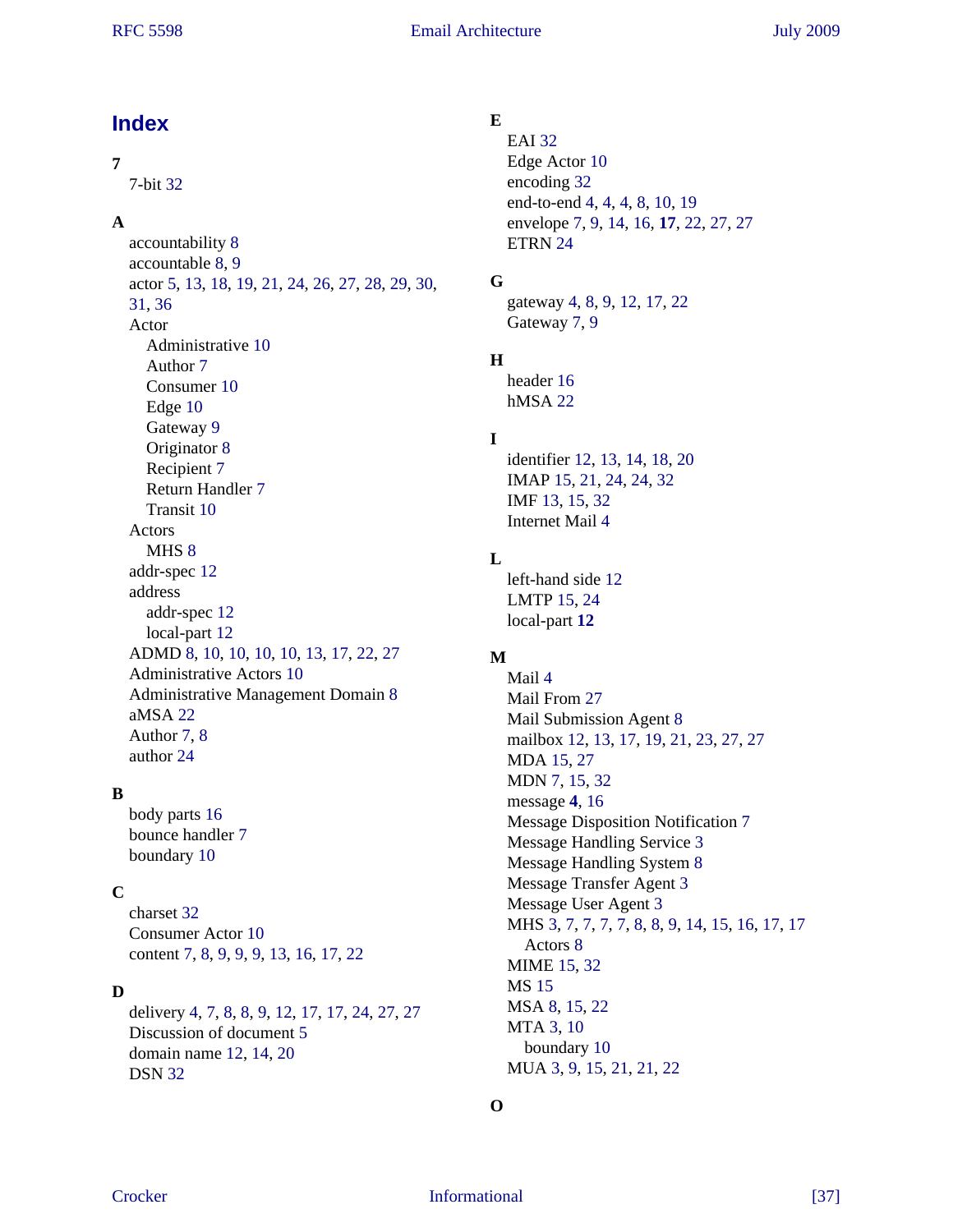ODMR [24](#page-23-6) operations [3](#page-2-8), [10,](#page-9-16) [12](#page-11-14), [20,](#page-19-4) [29](#page-28-1) Originator **[7](#page-6-3)**, [8](#page-7-22), [8](#page-7-23) **P** POP [15,](#page-14-1) [21](#page-20-5), [24,](#page-23-4) [24](#page-23-5), [32](#page-31-0) posting [4,](#page-3-9) [7,](#page-6-6) [8,](#page-7-24) [14](#page-13-4), [21,](#page-20-6) **[22](#page-21-9)**, [22,](#page-21-10) [24](#page-23-7), [27](#page-26-6) pull [24](#page-23-8) push [24](#page-23-8) **R** RcptTo [8](#page-7-25) Receiver [8](#page-7-26) Recipient [7](#page-6-11), [8](#page-7-27), [27](#page-26-10) recipient [24](#page-23-8) relay [8](#page-7-28) responsibility [22](#page-21-11) responsible [8](#page-7-29), [9](#page-8-14) Return Address [27](#page-26-11) Return Handler [7](#page-6-3) *RFC0733* [3](#page-2-9), [34](#page-33-4) *RFC0791* [20,](#page-19-5) [33](#page-32-16) *RFC0821* [3](#page-2-10), [22,](#page-21-12) [34](#page-33-1) *RFC0822* [3](#page-2-11), [34](#page-33-5) *RFC1034* [13,](#page-12-7) [33](#page-32-4) *RFC1035* [13,](#page-12-8) [23](#page-22-2), [33](#page-32-5) *RFC1506* [3](#page-2-12), [34](#page-33-7) *RFC1652* [32,](#page-31-1) [32](#page-31-2), [34](#page-33-24) *RFC1733* [24,](#page-23-9) [34](#page-33-22) *RFC1767* [4](#page-3-10), [34](#page-33-8) *RFC1939* [24,](#page-23-10) [33](#page-32-20) *RFC1985* [24,](#page-23-11) [34](#page-33-21) *RFC2033* [24,](#page-23-12) [34](#page-33-20) *RFC2045* [3](#page-2-13), [16,](#page-15-8) [18](#page-17-4), [31,](#page-30-4) [31](#page-30-5), [32,](#page-31-3) [32](#page-31-4), [32,](#page-31-5) [33](#page-32-2) *RFC2046* [16,](#page-15-9) [18](#page-17-5), [31,](#page-30-6) [31](#page-30-7), [31,](#page-30-8) [32](#page-31-6), [33](#page-32-8) *RFC2047* [16,](#page-15-10) [18](#page-17-6), [31,](#page-30-9) [31](#page-30-10), [32,](#page-31-7) [33](#page-32-9) *RFC2049* [16,](#page-15-11) [18](#page-17-7), [31,](#page-30-11) [33](#page-32-10) *RFC2142* [12,](#page-11-15) [34](#page-33-10) *RFC2181* [13,](#page-12-9) [33](#page-32-6) *RFC2369* [20,](#page-19-6) [20](#page-19-7), [33](#page-32-15) *RFC2442* [22,](#page-21-13) [34](#page-33-18) *RFC2480* [31,](#page-30-12) [34](#page-33-23) *RFC2505* [9](#page-8-15), [22,](#page-21-14) [31](#page-30-13), [31,](#page-30-14) [31](#page-30-15), [34](#page-33-9) *RFC2645* [23,](#page-22-3) [24](#page-23-13), [33](#page-32-19) *RFC2821* [3](#page-2-14), [22,](#page-21-15) [34](#page-33-2) *RFC2822* [3](#page-2-15), [35](#page-34-0) *RFC2919* [20,](#page-19-8) [33](#page-32-14) *RFC3192* [12,](#page-11-16) [33](#page-32-3) *RFC3207* [31,](#page-30-16) [35](#page-34-9) *RFC3297* [17,](#page-16-9) [33](#page-32-13) *RFC3458* [16,](#page-15-12) [33](#page-32-7) *RFC3461* [17,](#page-16-10) [33](#page-32-11) *RFC3462* [32,](#page-31-8) [33](#page-32-21) *RFC3463* [32,](#page-31-9) [33](#page-32-22) *RFC3464* [14,](#page-13-5) [32](#page-31-10), [35](#page-34-7) *RFC3501* [21,](#page-20-7) [24](#page-23-14), [33](#page-32-17) *RFC3798* [17,](#page-16-11) [32](#page-31-11), [33](#page-32-12) *RFC3801* [4](#page-3-11), [12,](#page-11-17) [29](#page-28-2), [35](#page-34-1) *RFC3834* [21,](#page-20-8) [31](#page-30-17), [33](#page-32-18) *RFC3851* [31,](#page-30-18) [35](#page-34-12) *RFC3864* [17,](#page-16-12) [34](#page-33-14) *RFC3885* [14,](#page-13-6) [35](#page-34-6) *RFC4021* [17,](#page-16-13) [34](#page-33-15) *RFC4142* [4](#page-3-12), [35](#page-34-2) *RFC4143* [12,](#page-11-18) [29](#page-28-3), [35](#page-34-5) *RFC4288* [16,](#page-15-13) [18](#page-17-8), [31,](#page-30-19) [34](#page-33-11) *RFC4289* [16,](#page-15-14) [34](#page-33-12) *RFC4356* [29,](#page-28-4) [35](#page-34-8) *RFC4409* [22,](#page-21-16) [31](#page-30-20), [34](#page-33-17) *RFC4550* [21,](#page-20-9) [34](#page-33-16) *RFC4880* [31,](#page-30-21) [35](#page-34-11) *RFC4954* [31,](#page-30-22) [31](#page-30-23), [35](#page-34-10) *RFC5068* [11,](#page-10-0) [31](#page-30-24), [35,](#page-34-4) [36](#page-35-2) *RFC5228* [17,](#page-16-14) [31](#page-30-25), [34](#page-33-13) *RFC5235* [31,](#page-30-26) [35](#page-34-13) *RFC5248* [23,](#page-22-4) [34](#page-33-19) *RFC5321* [3](#page-2-16), [12,](#page-11-19) [17](#page-16-15), [22,](#page-21-17) [22](#page-21-18), [24,](#page-23-15) [31](#page-30-27), [31,](#page-30-28) [31](#page-30-29), [34](#page-33-3) *RFC5322* [3](#page-2-17), [12,](#page-11-20) [13](#page-12-10), [16,](#page-15-15) [17](#page-16-16), [17,](#page-16-17) [19](#page-18-3), [31,](#page-30-30) [31](#page-30-31), [31,](#page-30-32) [34](#page-33-6) *RFC5335* [32,](#page-31-12) [35](#page-34-14) *RFC5336* [32,](#page-31-13) [35](#page-34-15) role [7](#page-6-4) Author [7](#page-6-4) Originator [8](#page-7-30) Recipient [7](#page-6-13) **S** SIEVE [15,](#page-14-1) [17](#page-16-18) SMTP [15](#page-14-1), [24,](#page-23-6) [32](#page-31-0) **T** transfer [8,](#page-7-31) [8,](#page-7-32) [9](#page-8-16) Transit Actor [10](#page-9-17) transition [22](#page-21-19) *Tussle* [10,](#page-9-18) [35](#page-34-3) **U** UA [3](#page-2-18)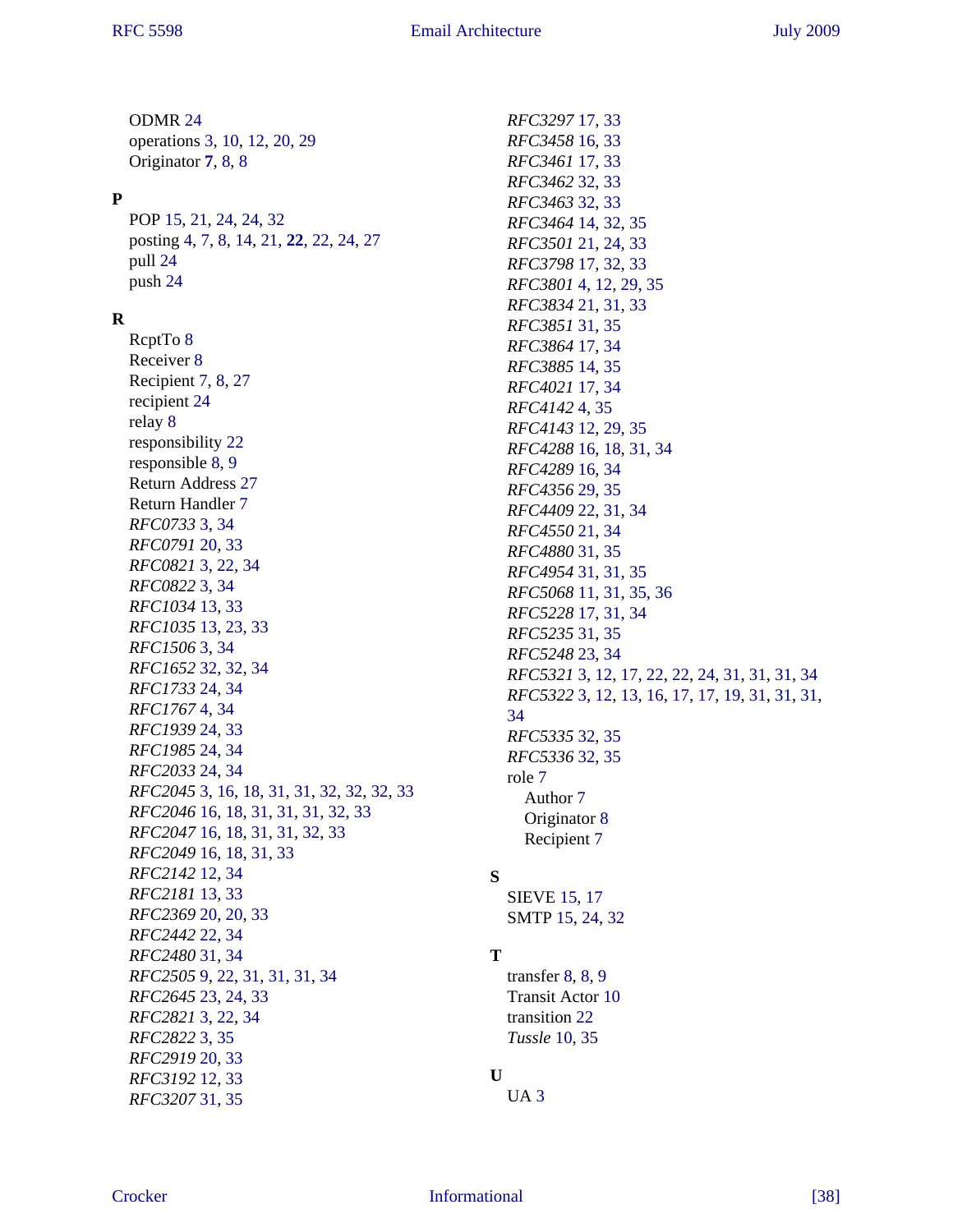User Agent [3](#page-2-19)